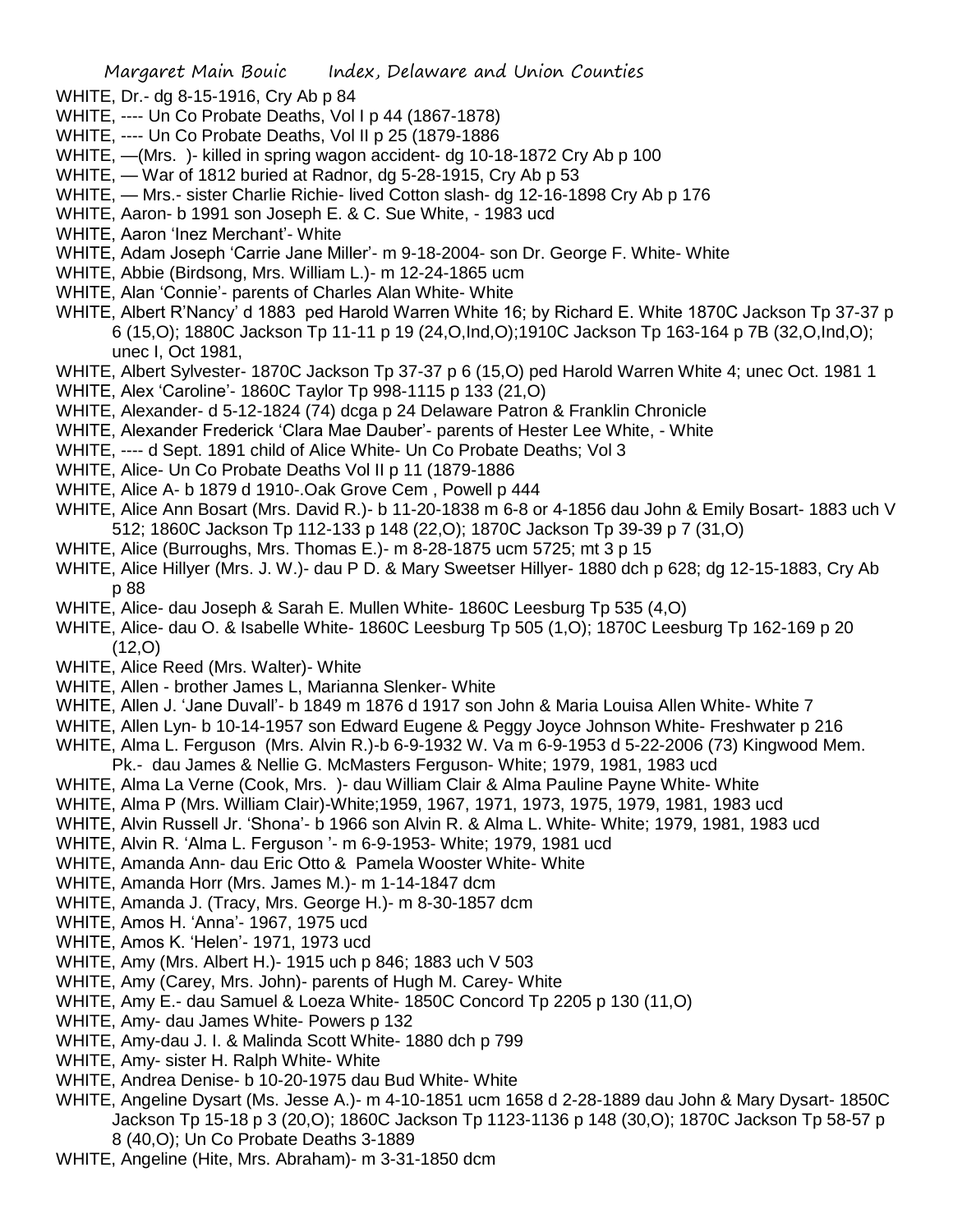- WHITE, Angeline- dau John & Mary White- 1850C Kingston Tp 3219 p 171 (17,O)
- WHITE, Ann Caldwell (Mrs. Christopher L.)- 1-31-1811 onwq I
- WHITE, Ann Eliza (Blackburn, Mrs. Daniel)- m 11-1-1863 dcm
- WHITE, Ann Harvey (Mrs. Heman S.)- m 4-30-1840 dcm
- WHITE, Ann Moriah- dau John & Mary White- 1850C Kingston Tp 3219 p 17 (17,O)
- WHITE, Ann Raye- dau Richard & Byrleene White- engaged to Kendrick Paul Schumacher- White
- WHITE, Anna- 1883 uch V 366
- WHITE, Anna- Un Co Probate Deaths Vol I p 76 (1867-1878)
- WHITE, Anna Allen (Mrs. Albert R.)- m 1823; 1883 uch V 492; 1840C Jackson Tp 224 (40-50); 1850C Jackson Tp 21 p 4 (55,Pa)
- WHITE, Anna (Mrs. Amos H.)- 1975 ucd
- WHITE, Anna (Baker, Mrs. Walter)- b 1895 m 1913- dau Isaac & Fanny Adams White- White II 136
- WHITE, Anna B. (Greer, Mrs. Harry Holt)- b 1880 m 1934 dau Isaac Wesley & Blanche V. Hanna White- White II 50
- WHITE, Anna C. (Bale, Mrs. Ed)- dau Armedian & Mary Bertnett White- dg 10-25-1905 Cry Ab 157; dg 10-4-1918, dg 10-8-1918 Cry Ab p 68, 70
- WHITE, Anna D. (Schmelzer, Mrs. John L.)- m 12-31-1885 ucm
- WHITE, Anna Eliza (Cleaver, Mrs. William R.)- b 1847 m 1870 d 1889 dau Wesley & Jane Ailes White- White II 16
- WHITE, Anna (Hinkle, Mrs. )(Mrs. Franklin D.)- White (94)
- WHITE, Anna J.- dau Jesse & Angeline Dysert White- 1880C Jackson Tp 58-57 p 9 (4,O)
- WHITE, Anna (Johnson, Mrs. Harry R.)- b 12-6-1879 dau Thornton Fleming & Cecilia Ann Nichols White-White 122
- WHITE, Anna (Jones, Mrs. Edwaard D.)- dau Zenas Leonard & Lucinda Helen Blayney White- White 60; 1908 dch p 748
- WHITE, Anna M. (Cheney, Mrs. Lorenzo)- b 10-9-1837 m 2-27-1859 ucm 2849 dau Albert H. & Anna Allen White- 1883 uch V 492, 503; 1840C Jackson Tp 224 (-5); 1850C Jackson Tp 21 p 4 (13,O)
- WHITE, Anna M. (Mrs. A. Howard)- 1979, 1981, 1983 ucd
- WHITE, Anna M.- dau Jesse A. & Angeline Dysart White- 1915 uch p 846; 1883 uch V 512; 1880C Jackson Tp 10-10 p 230A (14,O,Ind,O)
- WHITE, Anna (Patterson, Mrs. Dr. Ira)- dau Frederick & Elizabeth Hull White- dumch p 64
- WHITE, Anna (Porter, Mrs. John)- m 11-18-1620 dau Robert & Bridget Allger White- dcc Maxson Greene 3281 ; Asp p 64; Powers Pat p 108
- WHITE, Anna Verdilla Koppenheffer (Michael, Mrs. Benjamin Franklin)(Mrs. Robert Henry)- b 10-10-1873 m(1) 8-3-1900 div d 5-23-1950 dau Moses & Elizabeth Ritzman Koppenheffer- Weiser p 332
- WHITE, Anna Whetzel (Mrs. William)- m 10-19-1865 ucm 3826
- WHITE, Anna (Mrs. William)- 1870C Milford 54-53 p 6 (20,O)
- WHITE, Anna Williams (Mrs. Rev. John W.)- m 6-17-1840 dcm -dau Hosea & Charlotte Elizabeth Avery Williams- 1908 dch p 852; ffd p 11; 1976 dch p 96
- WHITE, Anna (Williams, Mrs. Willard)- lic 12-3-1887 ucm; 1915 uch p 677
- WHITE, Anne (Mrs. Paul)- d 11-22-1979 (81) Oak Grove Cem White
- WHITE, Annie C.- dau Randell E. White- White
- WHITE, Annie (Snodgrass, Mrs. Rev. James)- Powell p 298; 1880 dch p 644
- WHITE, Anthony 'Antoinette Piccolo'- White
- WHITE, April Michelle- b 4-14-1982 dau Timothy F. & Piper Jo Raines White- White
- WHITE, Arlene- dau Arlie & Elouise White- 1961 (10) dcd
- WHITE, Arlie 'Elouise'- 1961 dcd
- WHITE, A. R. 'Nancy Carter'- m 3-3-1854, m 4-12-1854 ucm 2113; 1860C Jackson Tp 1122-1135 p 148 (59,Penn); 1880C Jackson Tp 1-1 p 196 (78,Pa,Con,Mass)
- WHITE, Armedian 'Mary Bernett'- b Kingston Tp 1838 m 10-2-1862, dg 10-8-1918, Cry Ab p 70 d 10-10-1895 (66-6-14)- son William & Diana Rosecrans White- dg 10-13-1905, dg 10-25-1905, Cry Ab p 56, 57; Co A. First Battalion, 16th Reg; 1908 dch p 408; 1850C Kingston Tp 3313 p 174 (13,O)
- WHITE, Arnold D. 'Joann'- d 7-7-1966 (26) bur Va.- son George W. White- White
- WHITE, Arthur James 'Hattie Shoemaker'- b 1-1870 d 7-23-1934 son Johnson & Catherine Plumb White- 1908 dch p 335; White 74; dg 10-23-1906. Cry Ab p 126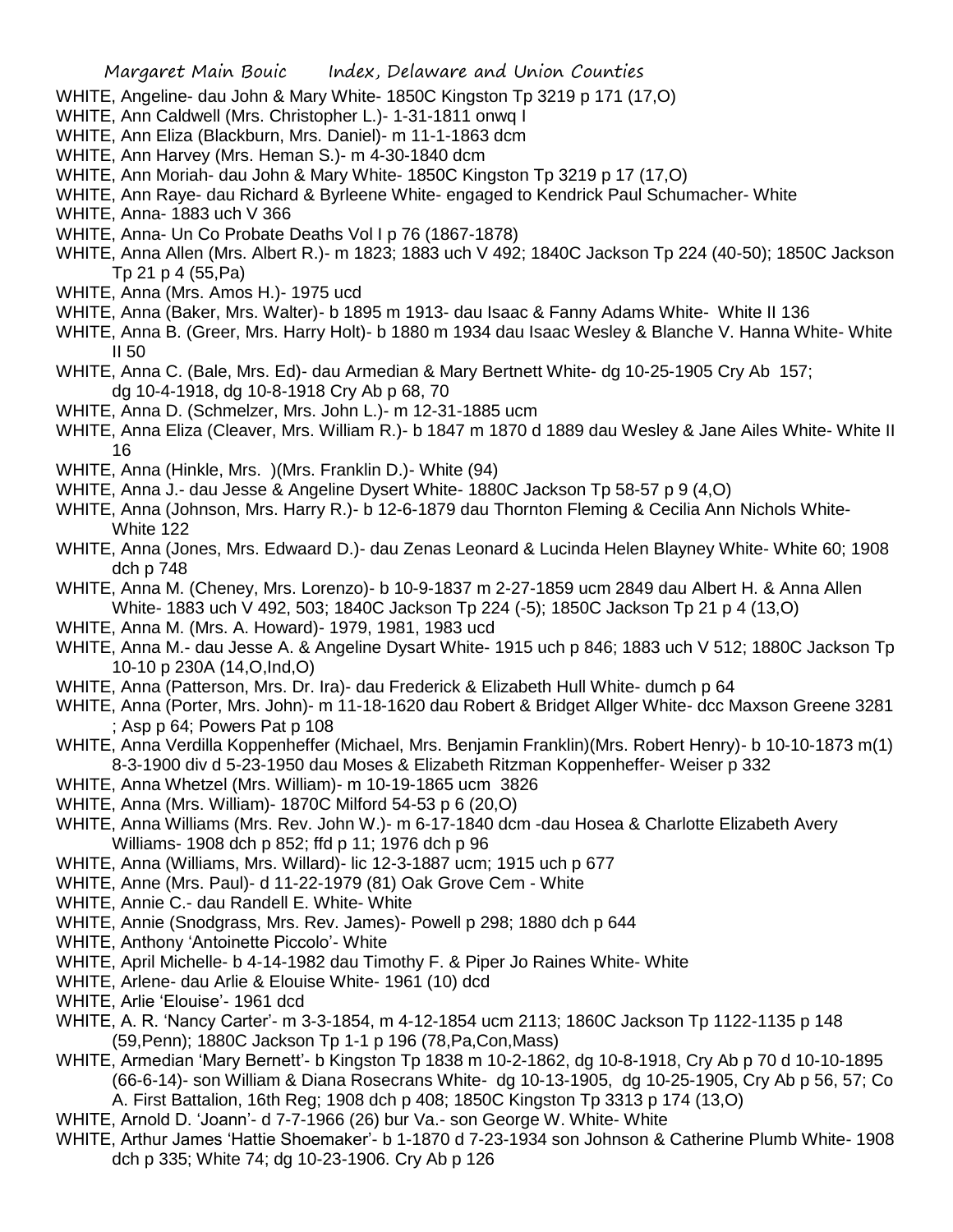- WHITE, A. S. 'Isabel Blue'- 1915 uch p 845
- WHITE, Asa- d 2-22-1893 Un Co Probate deaths Vol 3
- WHITE, Augusta Carpenter (Mrs. James Fisher (or Cornelia)- dau Hiram & Sarah Longshore Carpenter- 1880 dch p 819
- WHITE, Aura Stinson (Mrs. Thomas)- parents of Michael C. White- White
- WHITE, Aurilla (McCrary, Mrs. Vinton D.)- dau Daniel A. & Minerva Bennett White- 1915 uch p 1024
- WHITE, Austin- parents of Jill Carothers White- White.
- WHITE, Avis J. (Martin, Mrs. Herman, Jr.)- m 8-30-1845 dcm
- WHITE,--- (Mrs. )(Hutchisson, Mrs. Wickliffe) Hutchisson p 15
- WHITE, Barbara- 1850C Leesburg Tp 195-199 p 46 (17,O)
- WHITE, Barbara Ann (Ashbrook, Mrs. )- b 11-14-1948 Delaware Co d 11-20-1999 (51) dau Chester & Effie R. Deal White- 1959 (10) ucd; White
- WHITE, Barbara (Brammer, Mrs. Haarold)- b 3-1-1928 dau Norris & Doris Edna Weiser White-Weiser p 520
- WHITE, Barbara (Mrs. James)- 1961, 1969, 1971, 1980 dcd
- WHITE, Barbara Jean (Wenger, Mrs. Herbert Russell II)- m 9-16-1968- Maugans Anc p 134
- WHITE, Barbara Lane (Mrs. David)- m 11-6-1992 dau Bernie & Annette Lane White
- WHITE, Barbara- dau Luther R. Jr & Juanite White- 1961 (10) dcd
- WHITE, Barloe & Heirs from John Baird- Union Co Record Office p 87, unec II p 37
- WHITE, Becky- dau Richard L. & Helen White- 1961 (6) dcd
- WHITE, Belinda (Mrs. John F.)- 1883 uch V 547
- WHITE, Belinda (McDonald, Mrs. dau Dr. Charles F. & Dorothy White- White
- WHITE, Belle E.- b 8-1870 dau Lewis White- 1900C Dover Tp 167-169 p 9A (29,O,O,Va)
- WHITE, Bell Marsh (Gardner, Mrs. Dr. Ellsworth L.)- b 3-20-1915 m 12-23-1936 dau Lee & Edith Marsh White-Maugans Anc p 177
- WHITE, Belva- b 1963 dau Amos Howard & Anna M. or Helen White- 1967, 1971, 1973, 1975, 1979, 1981, 1983 ucd
- WHITE, Ben- 1980 dcd
- WHITE, Benira (Porter, Mrs. James)- dau Lewis A. & Norma Chase White- White
- WHITE, Benjamin- Pabst 8 p 89
- WHITE, Benjamin- 1915 uch p 452; 1883 uch V 421; 1850C Marysville 566-579 p 86 (22,\_)
- WHITE, Benjamin- b 7-21-1806 d 7-1830 son Fisher & Leah Walton White- White 5; dumch p 294
- WHITE, Benjamin Franklin- b 1846 d 1860 son George & Elizabeth Leonard White- White 14; 1908 dch p 747; 1850C Brown Tp 2885 p 159 (4,Pa)
- WHITE, Benjamin J.- d 4-6-1966 (78) bur Evergreen Cem,Columbus-brother Julia Bland- White; 1961dcd
- WHITE, Benjamin 'Mary Fisher'- brother Lucas & Samuel White- dcq Elizabeth White 16;
	- White p 1 1; dcc Richard Humes 80
- WHITE, Bernard B. 'Dorothy May Cookson'- White
- WHITE, Bernice Harper (Mrs. John Leo)- m 3-15-1918 d 12-2-1964- White
- WHITE, Bert- 1908 dch p 462
- WHITE, Bessie (Davis, Mrs. John)- b 1870 dau William & Malinda Bennett White- White 127
- WHITE, Bessie Jane- dau George & Elizabeth Leonard D. White- Pabst 3 p 2
- WHITE, Beth Hamer- dau Dr. Fred & Louisa White- White; 1969, 1971 dcd
- WHITE, Beth Rausch (Mrs. Gary)- dau Myron Rausch- White
- WHITE, Betsy Meteer (Mrs. Charles)- b 1918 dau William & Elizabeth Deeming Meteer; McKitrick p 336
- WHITE, Bettie- dau Albert S. & Isabell Blue White- 1880C Jackson Tp 11-11 p 19 (1,O,O,ILL)
- WHITE, Betty L. (Mrs. Fred L.)- 1967, 1971, 1973, 1975, 1979, 1981, 1983 ucd
- WHITE, Beuford C. 'Patricia A.'-son Luther R. & Julia A. Adams White- White; 1961, 1969 dcd
- WHITE, Beverly (Mrs. Richard)- 1980 dcd
- WHITE, Bill Gordon- b 6-1-1930 son Floyd Otha & Louva Gordon White- Maugans Anc p 178
- WHITE, Billie J. Sr. 'Evalyn L. Shoemaker'- b 3-17-1930 d 6-13-1993 (63) Eastview Cem, Centerburg- Korean War- son Luther R., Jr. & Julia A. Adams White- White
- WHITE, Billie J., Jr. 'Cindy'- son Billie J. Sr. & Evalyn L. Shoemaker White- White
- WHITE, Blanche A. Taylor (Mrs Frank)- b 7-16-1889 m 1909 d 3-29-1971 dau James & Luetta Hamilton Taylor- White; 1949, 1959, 1971 ucd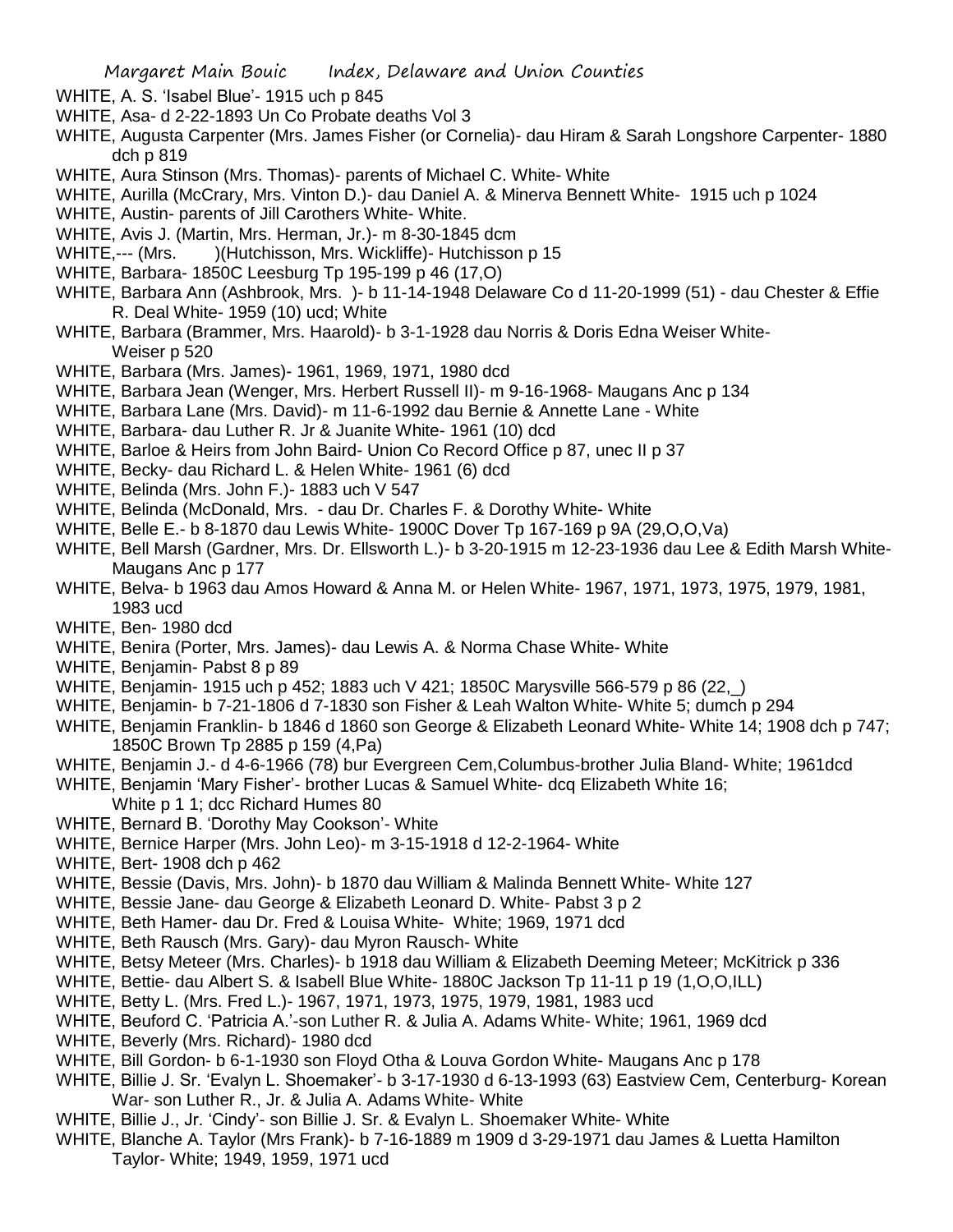- WHITE, Blanche (Mrs. Lutrelle)- 1910C Marysville 232-233 p 9B (28,O,O,O) m 7y, no ch
- WHITE, Blanche Messenger (Mrs. Elmer)- dau H. M. Messenger- Main (131615411)
- WHITE, Blanche (Taylor, Mrs. Paul)- d 3-1-1981 (82) bur Radnor- White
- WHITE, Blanche V. Hanna (Mrs. Isaac Wesley)- m 1877 White II (18)
- WHITE, Bobby- b 12-14-1954 son Neil & Katherine Giafrancisco White- Weiser p 520
- WHITE, Bonnie (Mrs. Leonard)- White
- WHITE, Bradley- b 1968 son Roy G. & Vivian White- 1980 dcd
- WHITE, Brenda- b 1963 dau Amos Howard & Anna M. or Helen White- 1967, 1971, 1973, 1979, 1983 ucd
- WHITE, Brenda K. (Mrs. Michael R.)- 1980 dcd
- WHITE, Brenda L.- b 1953 dau Guy E.,Sr. & Mary S. White- 1969, 1980 dcd
- WHITE, Brent- b 1960 son Larry D. & Donava White- 1969 dcd
- WHITE, Bridget Alger (Mrs. Robert)- Asp p 64
- WHITE, Bridget Allgar (Mrs. Robert)- b 1562 m 6-24-1585 dau William Allgar, the elder- dcc Maxson Greene 3325, 6563
- WHITE, Bryan- b 1963 son Roy G. & Vivian White- 1980 dcd
- WHITE, Bryant J. b 3-1-1912 Ky d 12-24-1999 (87) Elk Cem, McArthur- son Rufus & Dora White- White
- WHITE, Bud- son William White- White
- WHITE, Byrd Alice (McKamey, Mrs. Charles)- b 1876 m 1893 dau Isaac Bennett & Matilda Robinson White-White II 128
- WHITE, Byrdine O. (Mrs. Thomas R.)- 1980 dcd
- WHITE, Byrleene (Mrs. Richard)- parents of Ann Raye White- White
- WHITE, C. A.- Sand p 6; hadc p 113
- WHITE,-----Bale ( Mrs. C. A.) dau John H. Bale, sister Clara Bale- dg 4-7-1911, Cry Ab p 25; dg 10-2-1917, Cry Ab p 93; Pabst 8 p 31
- WHITE, C, A.- pallbearer for Rev. Evan Philip James- dg 9-17-1909, Cry Ab p 60; 1961 dcd; for Clara Bale, dg 4-7-1911, Cry Ab p 24; for Mrs. Ralph Shoemaker, dg 5-23-1911, Cry Ab p 36
- WHITE, Carl- son John W. & Emma Flora Freshwater White- Freshwater p 147
- WHITE, Dr. Carol A.- Marysville p 43, 49, 58
- WHITE, Carol A. (Okulich, Mrs. )- dau Bryant J. White- White
- WHITE, Carol Annette- b 6-1927 dau Linden Fisher & Gertrude King White- White 57
- WHITE, Carol dau George W. White- White
- WHITE, Carol (Pennell, Mrs. Joseph)- d 1988 dau Linden Fisher & Gertrude King White- White
- WHITE, Carol (Shackley/Shockley, Mrs. )- dau Chester & Effie A. Deal White- White; 1959 (5) ucd
- WHITE, Carol (Van Gorden, Mrs. Richard)- dau Harmon & Zola L. Carothers White- White
- WHITE, Carol (Mrs. Wallace)- parents of David White- White
- WHITE, Caroline (Mrs. Alexander)- 1860C Taylor Tp 998-1015 p 133 (20,O)
- WHITE, Caroline Cineg (Mrs. Nick)- m 4-30-1853 dcm
- WHITE, Carolyn Alexander Gleich (Mrs. )- dau J. Fred & Eunice D. Alexander Gleich- 1976 dch p 376
- WHITE, Carolyn- dau Francis & Mary M White- 1961 (9) dcd
- WHITE, Carolyn Gleich (Mrs. )(Schneeberger, Mrs. Eugene )- missionary in India- White
- WHITE, Carolyn L. (Skinner, Mrs. Gary Milton)- m 11-16-1948 dau Leland & Muriel Evelyn Lamb White- Main (13161(10)32311); 1969, 1971, 1980 dcd
- WHITE, Carrie- dau Frederick & Elizabeth Hull White- dumch p 64
- WHITE, Carrie (Della C.) Love (Mrs. John William)- b 8-6-1871 m 2-25-1891 d 1-10-1955 Price Cem- dau Seaman C. & Mary N. Crisswell Love- Maugans Anc p 177; 1900C Claibourne Tp 184-198 p 8B (28,O,O,O)
- WHITE, Carrie Jane Miller (Mrs. Adam Joseph)- m 9-18-2004 dau Allen Miller- White
- WHITE,Carrie May-dau Lewis B. & Nancy E. Carpenter White-1880C Dover 11-12 p 38 (4,O,O,Va)
- WHITE, Carrie (Smith, Mrs. John W.)- 10-1-1898 ucm
- WHITE, Carroll A. 'Mary E. Porter'- b 3-4-1880 d 3-21-1962 bur Okla. -son Dr. William Frederick & Lula Agnew White- White; dumch p 67 (14-1894); 1900C Marysville 4th ward 386-399 p B15 (20,O,Can(Eng)O); 1910C B 286-246 p 10A (30,O,Ca,O) m 3y, dentist
- WHITE, Carroll Clair "Pickle"'Geraldin M. Landon'- b 8-31-1931 Claibourne Tp m 2-6-1954 Prospect Cem- son Hamilton & Jennie Phelps Newman- White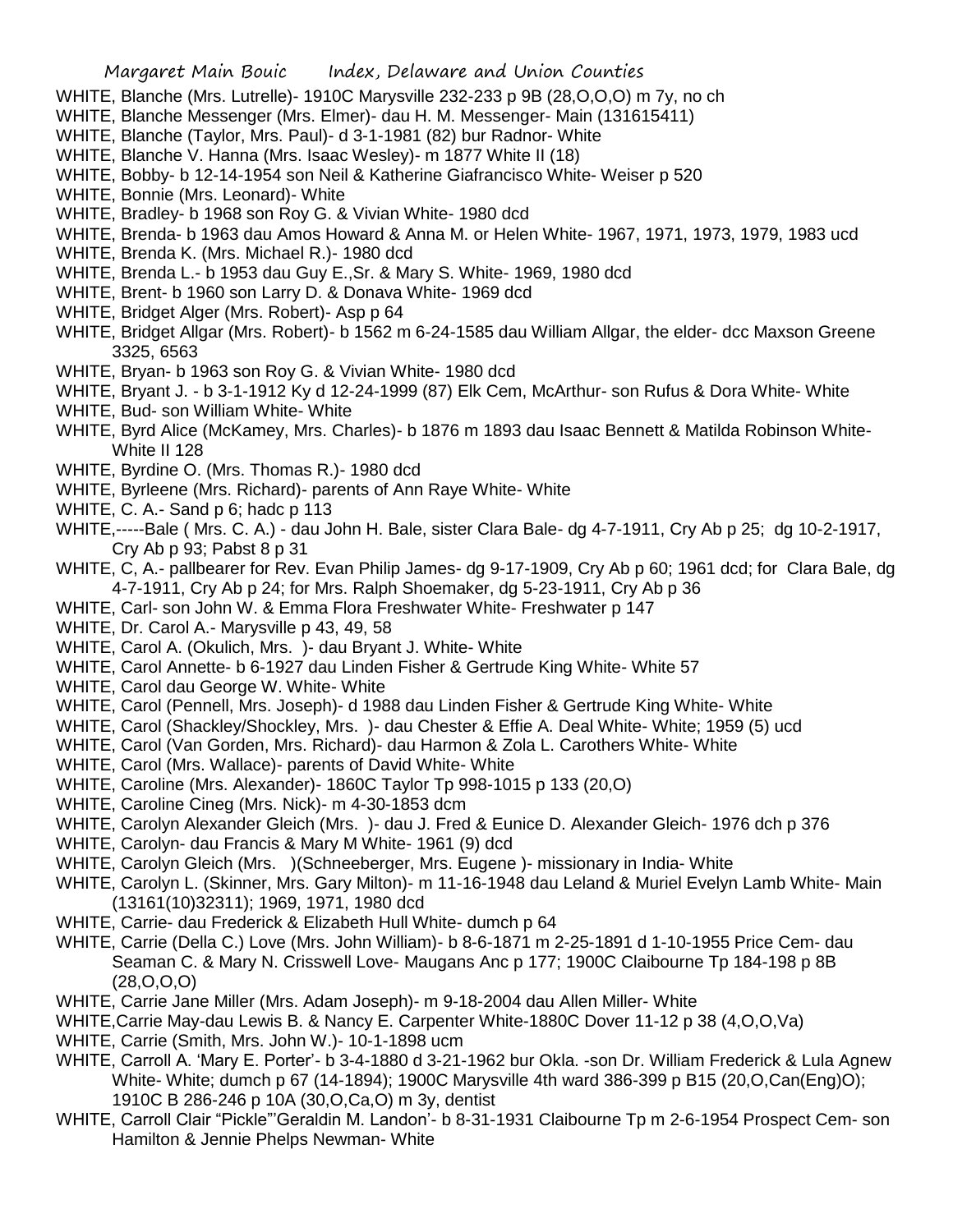- WHITE, Catharine (Main, Mrs )(Mrs. Ralph W.)- m(2) 11-6-1958 d 9-22-1980 (85) Oak Grove Cem-White WHITE, Catharine (Phillips, Mrs. Joseph H.)- m 1-24-1850 dcm
- WHITE, Catherine B. (McWilliams, Mrs. John) b 12-1837 m 1869 d 2-1916 dau Samuel & Rosanna DeVore White- White 178; dumch p 293, 294; 1850C Brown Tp 2887 p 159 (12,O)
- WHITE, Catherine Collum (Mrs Fisher)- b 1-28-1827/8 m 1-1/18-1850 dcm d 2-11-1907 dau Peter & Sarah Kilpatrick Collum- White (10); dg 2-15-1907; 1880 dch p 827; Powell p 196 E. Liberty Cem-1850C Brown Tp 2886 p 159 (23,Pa)
- WHITE/WEISS, Catherine M. Will (Mrs. Johann P.)- b 9-18-1814 m 12-2-1836 d 10-7-1898 ; ped Helen L. White Prill 17 #137; unec XXI p 46
- WHITE, Catherine Plumb (Mrs. Johnson)- m 4-12-1855 dcm d 2-23-1879; 1908 dch p 335; White (61); dg 9- 30-1890 Cry Ab p 34; dg 10-23-1906, Cry Ab p 126
- WHITE, Catherine (Viking, Mrs. Elkana)- m 8-6-1907, onwq I
- WHITE, Catherine- dau William & Diana White- 1850C Kingston Tp 3313 p 174 (11,O)
- WHITE, Cathryn Ruth (Hickson, Mrs. Homer)-
- WHITE, Cecilia Ann Nichols (Mrs. Thornton Fleming- m 4-9-1863 d 6-27-1934 dcm White (65)
- WHITE, Celia Jean (Schoonover, Mrs. )- dau Thomas & Pauline C. Dixon White- White
- WHITE, ----Brigham (Mrs. C. F. H.)- dau David S. Brigham- dg 10-31-1893 Cry Ab p 137
- WHITE, Chad- b 1955- son Beuford C. & Patricia A. White- 1961, 1969 dcd
- WHITE, Chad 'Marcy'- son Charles Edward & Rachel White- White
- WHITE, C. Chalmer- son Helen E. White- White
- WHITE, Charity (Mrs. John)- d 9-7-1844 (76) Stark Cem, Powell p 200' dcq dcq Forrest Bale 25 ; dcw Bk 2 p 190
- WHITE, Charity- d 4-20-1870 (22y) Stark Cem Powell p 200; dau John & Mary White-1850C Kingston Tp 3219 p 171 (5,O)
- WHITE, Charity (Twist, Mrs. Caleb)- m 9-23-1839 dcm
- WHITE, Charity (Wilcox, Mrs. )- dau John White- dcw Bk 2 p 190
- WHITE, Charles- son Ada White- 1949 ucd
- WHITE, Charles- Powers p 132
- WHITE, Charles A. son Armedian & Mary Bernett White- dg 10-13-1905 dg 10-25-1918 Cry Ab p 56, 57; dg 10-4-1918, dg 10-8-1918, Cry Ab p 68, 70
- WHITE, Dr, Charles A.- son Frederick & Elizabeth Hull White- dumch p 64
- WHITE, Charles A.- son Jesse A. & Angeline Dysart White- 1915 uch p 846; 1883 uch V 512; 1860C Jackson Tp 1123 p 136 p 148 (3,O); 1870C Jackson Tp 58-57 p 9 (13,O)
- WHITE, Charles A. 'Octa Thurston'- b 1861 m 1884 d 1919 son George Wesley & Rachel Whipple White-White 95; dg 11-18-1910 Cry Ab p 172
- WHITE, Charles A. 'Minnie Cameron'- m 3-4-1879 ucm 6443; 1880C Jackson Tp 2-2 p 4 (23,O,O,O); 1910C Jackson Tp 104-104 p 5A (52,O,O,O) m 31y, farmer
- WHITE, Charles Alan 'Cynthia Ann Durban'- m 8-24-1985 son Alan & Connie White- White
- WHITE, Charles 'Betsy Meteer'- m 1939, div- McKitrick p 336
- WHITE, Charles D.- son Thomas P. Sr. & Lena White- White
- WHITE, Charles Edward.- b 1-24-1941 W Va d 8-1-1998 son Bryant J. & Rachel A. Morrow White- White
- WHITE, Charles E. 'Gladys Boyles'- b 5-30-1881 son Jacob & Josephine Hurd White- White 218;
- dumch p 284; 1900C Allen Tp 125-129 p 6B (19,O,O,O)
- WHITE, Charles 'Eloise Ann Martin'- m 5-30-1847 dcm
- WHITE, Charles E.'Etta M. Buckmaster'- b 10-24-1873 m 9-16-1896 d 7-7-1934 dcc Ardith Waters Leibold 8; White; 1870C Jackson Tp 9-9 p 230A (6,O,O,O); 1910C Jackson Tp 155-156 p 7A (36,O,O,O) m 13y, farmer
- WHITE, Charles- brother Eugene F. White- White
- WHITE, Dr. Charles F. 'Dorothy'- parents of Eric Otto White- White
- WHITE, Charles Franklin- b 1857 d 1858 son Fisher & Catherine Collum White- White 16; 1880 dch p 827
- WHITE, Charles- son Isaac & Fanny Adams White- White 135
- WHITE, Charles Jacob 'Jane Graham'- b 1853 m 1880 d 1901 son William & Malinda Bennett White-White II 118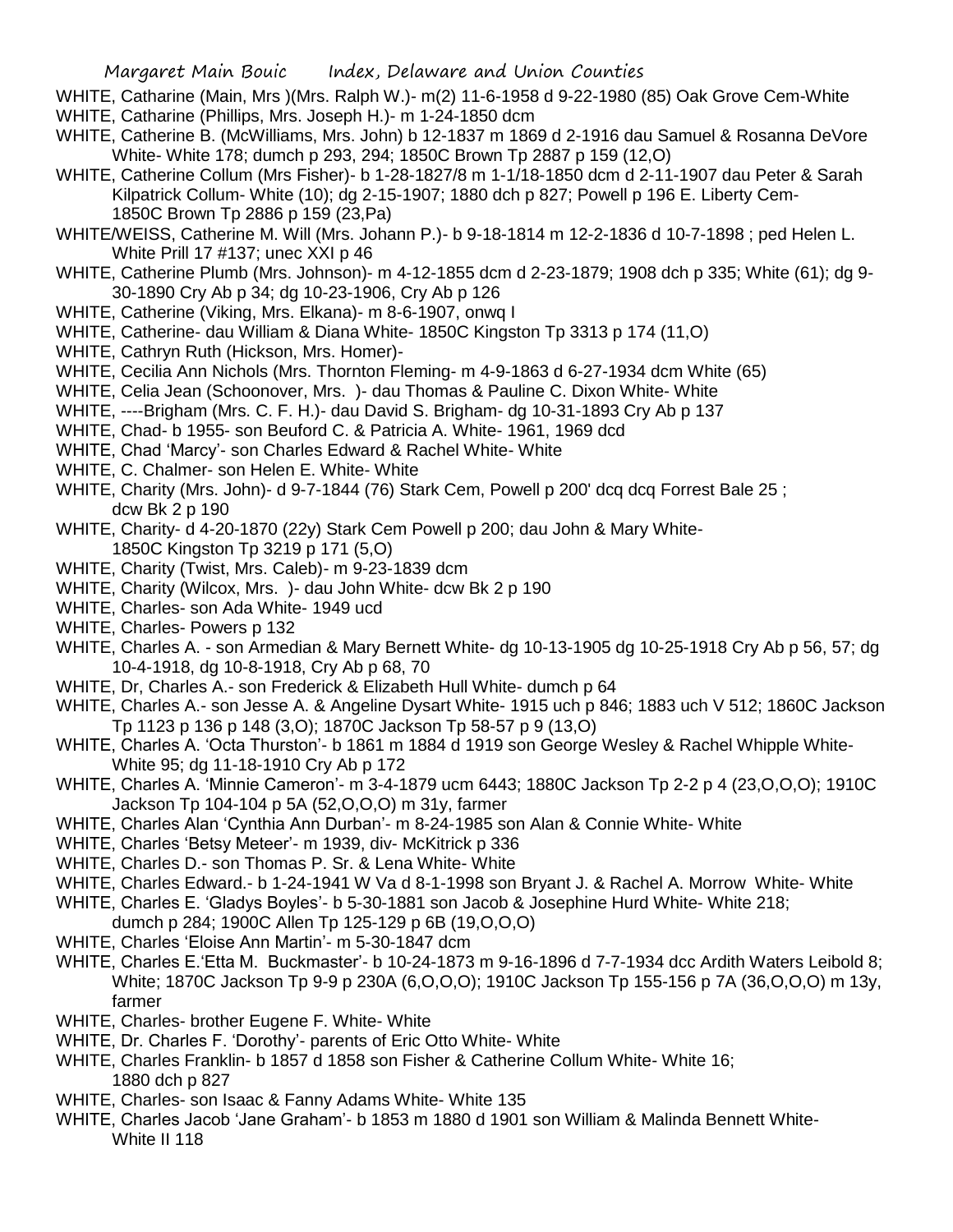- WHITE, Charles 'Martha Conklin'- m 8-19-1841; ucm 734; 1883 uch V 332, 338; 1850C Millcreek Tp 2015- 2036 p 293 (36,O)
- WHITE, Charles Merrett- son Charles E. & Gladys Boyles White- b 1917- White 221
- WHITE, Charles- son Nicholas White- dg 5-11-1906, Cry Ab p 97
- WHITE, Charles- son Owen N. & Mary O. Parr White- 1880C Leesburg Tp 282 p D188 (5,O,O,O)
- WHITE, Charles R.- son Theodore & Helen Ruth White- White
- WHITE, Charles- son Thomas & Pauline C. Dixon White- White
- WHITE, Charles W. 'Lorinda Wilkins'- b 12-30-1817 m 3-30-1853 d 8-5-1902, Watkins Cem p 6; djlm 108; Hutchisson p 39; Farnum 5,6;
- WHITE, Charlotte-d 1919 dau Earl P. White- White 105
- WHITE, Charlotte (Miller, Mrs. )- dau Louise Accord White- White
- WHITE, Charlotte (Truesdell, Mrs. )- sister Eugene F. White- White
- WHITE, Chavon Stewart (Mrs. Joshua)- White
- WHITE, Chester L. 'Effie R. Deal '- b 4-26-1916, Leonardsburg d 7-27-1990-Milford Cem; White; WWII, 1959, 1967, 1971, 1973, 1975, 1979, 1981, 1983 ucd
- WHITE, Chloeann- dau Luther R.. Jr. & Juanita White- 1961 dcd
- WHITE, Christiana (Mrs. John J.- 1850C Millcreek Tp 1997-2018 p 191 (27,O)
- WHITE, Christie Rammelsburg (Mrs. Fred H., Sr.)- d 7-17-1988 (89) Otterbein Cem White 1961, 1969, 1980 dcd
- WHITE, Christina- b 1974 dau Guy E, Jr. & Vivian C. White- 1980 dcd
- WHITE, Christina Kay (Ormeroid, Mrs. Jason Thomas)- m 8-5 dau Judy Miller White- White
- WHITE, Christina L. (Mrs. Randall D.)- 1980 dcd
- WHITE, Christine Elizabeth b 3-14-1985 dau Fred Jr. & Julie White- White
- WHITE, Christine M. (Mrs. Albert)- 1971, 1980 dcd
- WHITE, Christopher A.- b 1953 son Albert J. & Janet White- 1969, 1971, 1980 dcd
- WHITE, Christopher C.- son Dr. Charles F. & Dorothy White- White
- WHITE, Christopher L. 'Ann Caldwell'- m 1-31-1811 onwq I
- WHITE. Christopher Roland- b 9-17-1985 son Roland L, & Hudson White- White
- WHITE, Chuck 'Cindy Durban '- parents of Jennie Allison- b 4-10-1995, Katherine Anne- White
- WHITE, Cinci Ann- dau Rev. L. C. & Judy White- White engaged to Jesse Blake Kellum, Jr., M.D.- White
- WHITE, Cindy Durban (Mrs Chuck) dau Volita Durban- parents of Jennie Allison, Katherine Anne- White
- WHITE, Cindy (Mrs. Billie J. Jr.)- White
- WHITE, W. C. Clair- son Frank & Blanche A Taylor White- White
- WHITE, Claire (Strickler, Mrs. John Adison )- m 7-22-1945 dau Alexander Frederick & Clara Mae Dauber White- White
- WHITE, Clara Etta- b 1882 d 1955 Unionville Cem, interred 2-18-1955 (72Y)Darby Jerome Cem p 38, 47
- WHITE, Clara Mae Dauber (Mrs. Alexander F.)- d 11-22-1959 (71) dau John H. & Josephine Johnson Dauber-White
- WHITE, Clara Malina (Hubbaard, Mrs. James- b 1862 m 1887 d 1906 dau William & Malinda Bennett White-White II 123
- WHITE, Clara S.(Mrs. Frank H.)- b 2-1874-1900C Jerome Tp 318-330 14A (26,O,O,O) m 10y,2c
- WHITE, Clara- b 10-9-1875 d 6-6-1933 dau William F. & Margaret Maine White- Main 131615412
- WHITE, Clarence Dale' Janet Jean Ravencraft'- White
- WHITE, Clarence 'Harriet Ferris'- m 7-12-1849 ucm 1438
- WHITE, Clarence- b 1898 son Isaac & Fanny Adams White- White II 137
- WHITE, Clarence- b 12-1878 son Martin & Mary White- 1880C Milford 85 p 38 (2,O,Va,O) brother-in-law of Edward M. & Lula L. Miller- 1900C Milford 54-58 p 3A (21,O,O,O)
- WHITE, Clarissa (Atwood, Mrs )(Ruggles, Mrs. Hon Benjamin)- m 12-10-1825 Boston Mass- dau Jabez L. White- dcga p 32 Delaware Patron & Franklin Chronicle
- WHITE, Clarissa Conklin (Mrs. Elihu)(Armstrong, Mrs. Forester)- m 1-1-1839 dau Jacob & Orra Payne Conklindumch p 358
- WHITE, Clarissa (Mrs. Horace)- 1850C Thompson Tp 3 p 186 (41,Vt)
- WHITE, Clarkson- son Samuel & Loeza White- 1850C Concord Tp 2205 p 130 (4,O)
- WHITE, James Cleatus/Cletus J. 'Marjorie Gayle' b 8-7-1913 Mt. Victory m 12-24-1936 d 12-10-1996 son Frank & Blanche Taylor White- White; 1949, 1959, 1967, 1979, 1981 ucd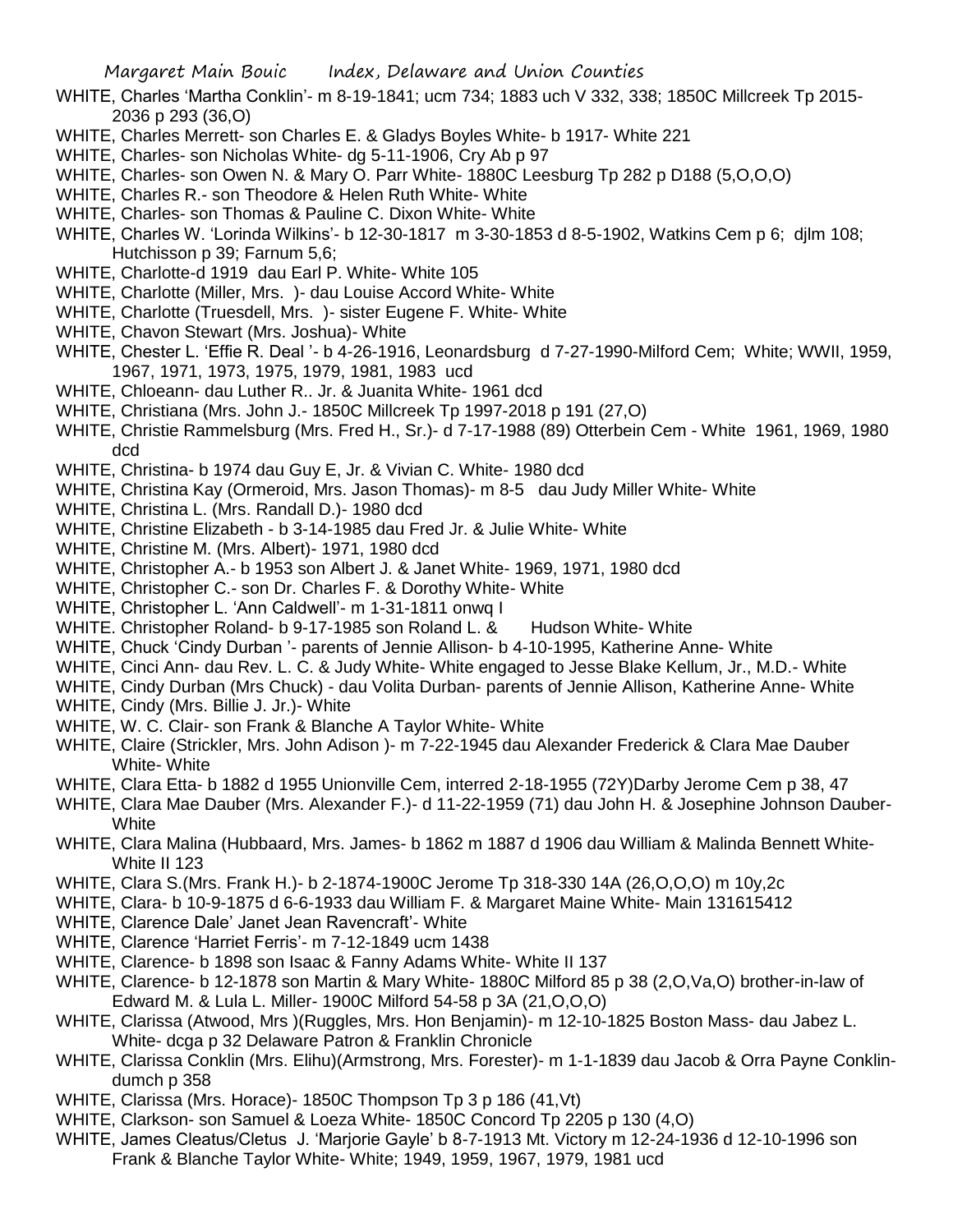- WHITE, Cleon H. 'Hazel E. Watson'- b 8-31-1904 m 4-11-1925 d 2-7-1976 son Lewis A. & Villa K. King Whiteped Helen L. White Prill # 749; unec XXI p 46
- WHITE, Connie (Mrs. Alan)- paretns of Charles Alan White- White
- WHITE, Cora Evelyn- b 9-1859 d 2-10-1937 dau Johnson & Catherine Plumb White- White 71; dg 10-23-1906, Cry Ab p 126
- WHITE, C, W,.- 1908 dch p 426
- WHITE, Cynthia Ann Durban (Mrs. Charles Alan)- m 8-24-1985 dau Valeta Durban- White
- WHITE, Dr.- went to gold fields- 1850; dg 11-14-1905 Cry Ab p 62
- WHITE, D, A,- d 4-20-1893 Un Co Probate Deaths, Vol 3
- WHITE, Dale- son Clarence Dale & Janet Jean Ravencraft White- White
- WHITE, Damer 'Goldie Ball'-b Ky d 11-10-1988 (81) Fairview Mem. Cem- parents of Phillip Eugene White-**White**
- WHITE, Daniel- Pabst Pion I p 30
- WHITE, Daniel- 1835 p 65 #102 p 122 Westfield Tp
- WHITE, Daniel A. 'Emily Bennett''Minerva Bennett'- b 2-20-1830 m(1) 12-19-1850 ucm 1607 m(2) 10-7-1854, ucm 2180- son Albert R. & Anna Allen White- 1915 uch p 468; 1883 uch V 492, 495, 496, 512; ped Harold Warren White 8 by Richard E. White- unec I, Oct 1981; 1840C Jackson Tp 224; 1850C Jackson Tp 21 p 4 (21,Ind); 1860C Jackson Tp 1114-1127 p 148 (30,Ind); 1870C Jackson Tp 37-37 p 6 (40,O); 1880C Jackson Tp 4-4 p 19 (50,Pa,Pa,Pa)
- WHITE, Daniel Leo- son Thornton Fleming & Hazel Catherine Goodall White- White 145
- WHITE, Daniel Ryan- b 4-10-1991 son Chuck & Cindy Durban White- White
- WHITE, Dar(r)en- b 1965 son Fred L. & Betty L. White-1967, 1971, 1973, 1975, 1979, 1981, 1983 ucd
- WHITE, David- 1915 uch p 137; 1883 uch V 452
- WHITE, David- 1980 dcd
- WHITE, David- dga p 3 Delaware Patron & Franklin Chronicle
- WHITE, David- b 1794 d 1870 Oak Grove Cem , Powell p 444
- WHITE, David- son Arnold D. & Jonna White- (2-1966)- White
- WHITE, David 'Barbara Lane'- m 11-6-1992 son Wallace & Carol White- White
- WHITE, David- son Chester & Effie White- 1969 dcd
- WHITE, David- son Damer & Goldie Ball White- White
- WHITE, David 'Dianah'- 1810 to Philip Cowy, 100 acres, unec II p 25
- WHITE, David 'Delila McFarlan'- m 8-14-1864 dcm
- WHITE, David- son Frederick & Elizabeth Hull White- dumch p 64; Pabst 1 p 50
- WHITE, David 'Harriet Ayers'- m 1823 dcga p 18; Del Patron & Franklin Chronicle
- WHITE, ---- (Carhart, Mrs. )- dau David & Harriet Ayers White- dg 11-13-1888, Cry Ab p 207
- WHITE, David- son John White- dcw Bk 2 p 109
- WHITE, David son John Leo White- White
- WHITE, David- son Lillian White- White
- WHITE, David M.- son Paul & Anne White- White
- WHITE, David Patrick- b d 7-13-1982 Chesire Cem- son James & Margaret Fitzgerald White- White
- WHITE, David R.- Infirmary Director Nov. 1887-88; unec II p 29
- WHITE, David R. 'Alice Ann Bosart'- b 10-6-1832 m 6-4-1856 son Albert R. & Amy White- mt 3 p 13; 1883 uch V 492, 496, 512; 1840C Jackson Tp 224 (5-10); 1850C Jackson Tp 21 p 4 (18,O); 1860C Jackson Tp 1120-1133 p 148 (28,O); 1870C Jackson Tp 39-39 p 7 (37,O); 1880C Jackson Tp 4-4 (46,O,Pa,NJ) farmer
- WHITE, David 'Rose'- parents of Edna Earle White Williams- dg 8-11-1916 Cry Ab p 81
- WHITE, David- pallbearer for William W. Barrett- dg 12-19-1915, Cry Ab p 56
- WHITE, Dawn- b 1970 dau Lee A. & Maary C. White- 1971 dcd
- WHITE, D. C.- pallbearer for Mrs. Cloie Hoffman- dg 6-11-1912k Cry Ab p 133
- WHITE, Deanna C.- dau Drl Charles F. & Dorothy White- White
- WHITE, Deanna- b 1972 dau Michael R. & Brenda K. White- 1980 dcd
- WHITE, Debbie (Varner, Mrs. Rick)- dau Carroll Clair & Geraldine M. Landon White- White
- WHITE, Deborah- dau Nancy White- 1961 (17mo) dcd
- WHITE, Deborah (Sparks, Mrs. Phillip)- parents of Cheri Aretha Sparks- White
- WHITE, Debra (Mrs. John)- 1980 dcd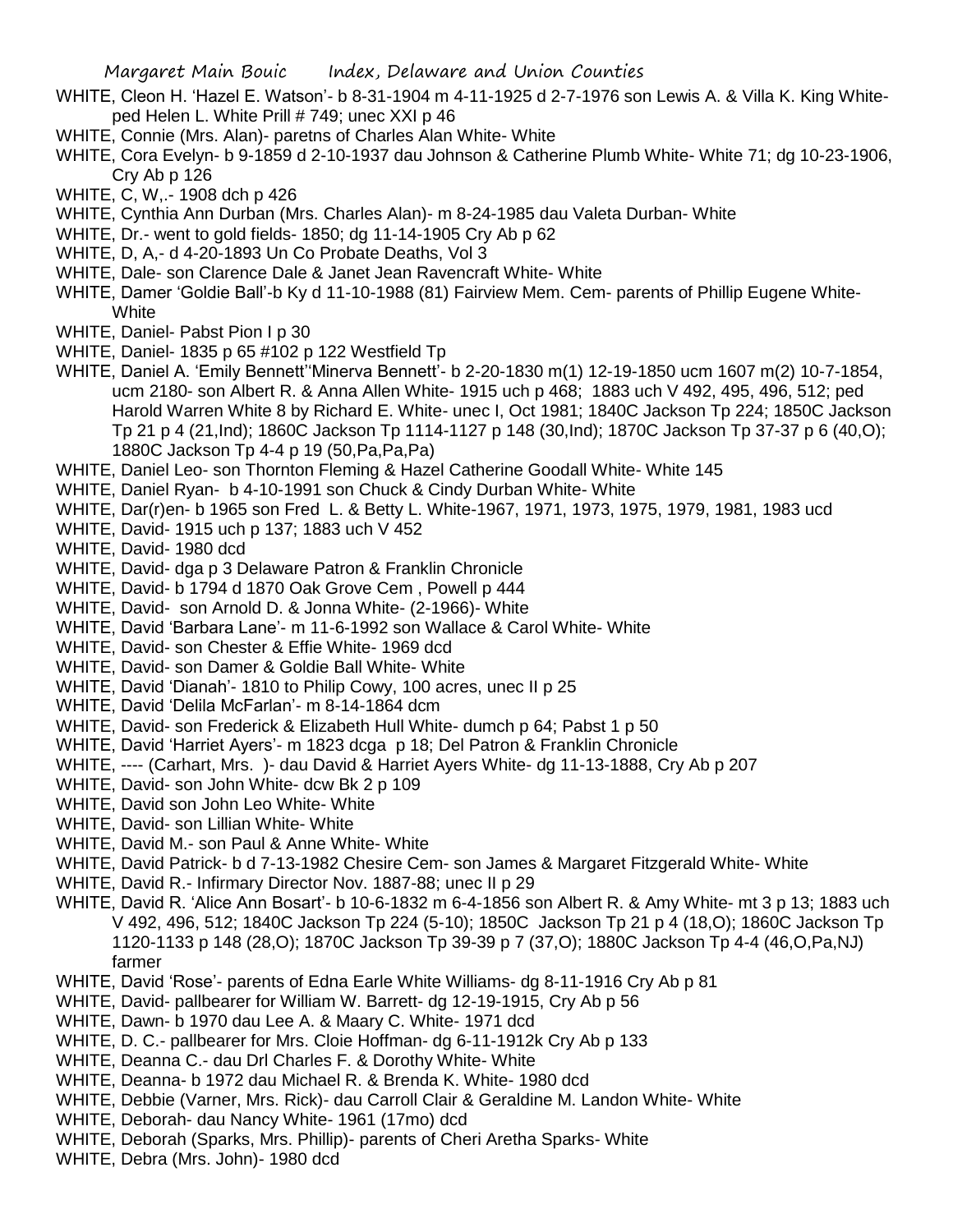- WHITE, Delbert F.-1961(15) lived with Wade B. & Ada V. Forsyth-1949 ucd; 1969, 1971, 1980 dcd
- WHITE, Delbert Franklin,Jr. 'Rowena Blevins'b 4-16-1946 m 7-12-1969 d 12-1-1983 York Cem car accident; son Delbert Franklin,Sr. & Ada Bertrand Forsyth White- White
- WHITE, Delcia (Mrs. James C.)- 1969 dcd; 1973 ucd
- WHITE, DeLee (Spriggs, Mrs. David)- dau Harmon & Zola l. Carothers White- White
- WHITE, Delia Caven (Mrs. )- dau Martin & Abigail Cavin- dg 9-27-1901 Cry Ab p 101
- WHITE, Delila McFarlan (Mrs. David)- m 8-14-1864 d 1865 Powell Cem, Powell p 163
- WHITE, Delilah L (Williams, Mrs. Jonathan P.)- m 9-18-1873 ucm 5328 dau A. R. White- 1883 uch V 492; 1860C Jackson Tp 1122-1135 148 (3,O); 1870C Jackson Tp 59-58 p 9 (13,O)
- WHITE, Della C. (Mrs. John W.)- 1900C Claibourne Tp 184-198 p 8B (28,O,O,O) m 9y, 2 ch
- WHITE, Della (McComas, Mrs. Richard)- dau Damar & Goldie Ball White- White
- WHITE, Della Weiser (Dix, Mrs. Charles)(Mrs. George F.)- b 4-21-1859 d 9-19-1940 dau Henry & Louisa B. Grange Weiser - Weiser p 519
- WHITE, Delores- b 1954- dau Francis & Mary M. White- 1961, 1969, 1971 dcd
- WHITE, Delores Jean (Miller, Mrs. Merlin)- b 3-31-1941 m 10-5-1957 dau Harry Lewis & Ellen Arlene Neitz White- Weiser p 333
- WHITE, Denny- b 1956 ch Raymond L. & E/Irma D. White- 1969, 1971 dcd
- WHITE, Dexter- 1915 uch p 482; 1883 uch V p 528
- WHITE, D. G.- 1915 uch p 482
- WHITE, Diana F.- 1980 dcd
- WHITE, Diana Rosecrans (Mrs William)- d 6-2-1871 (70-4-5) Fargo Cem, Powell p 312; dau Isaac Rosecrans; dcq Forrest Bale 13; 1850C Kingston Tp 3313 p 174 (46,Pa); dcga p 17 Del Patron & Franklin Chronicle 1-1-1823
- WHITE, Dianah/Josinah (Mrs. David)- transfer of land- unec II p 25
- WHITE, Diantha- dau Elisha White- 1883 uch V 387; 1850C Liberty Tp Un Co 915-932 p 137 (35,O); uccp p 33, JB 3 p 385
- WHITE, Dick- son Emmett E. & Ottie Carroll White- brother Raymond White
- WHITE, Donald Eugene 'Linda Kay Billingsley'-m 11-1-1974 son Wilmer & Madonna Wilkison White- White; 1980 dcd
- WHITE, Donald E. 'Pauline Hoffman'- b 10-31-1913 m 6-30-1937 d 4-6-1976 (62) Price Cem- son Ralph W. & Winifred Bumgarner White- 1949, 1959, 1967, 1971, 1973, 1975, 1979, 1981 ucd
- WHITE, Donald- son Joseph White- White
- WHITE, Donald- son Ralph W. White- White
- WHITE, Donava (Mrs. Larry D.)- 1969 dcd
- WHITE, Donna (Corrae, Mrs. Allan)- dau Lewis A. & Norma Chase White- White
- WHITE, Donna E. (Mrs. James H.)- 1980 dcd
- WHITE, Dora Ann (Huff, Mrs. Joseph Isaac)- b 1-17-1915 m 6-9-1934 dau Robert Henry & Anna Verdilla Koppenheffer White- Weiser p 333
- WHITE, Dora (Mrs. Rufus)- parents of Bryant White- White
- WHITE, Doris- b 1916 d age 14, dau Earl P. White- White 104
- WHITE, Doris Edna Weiser (Mrs. Morris)(Flack, Mrs. Clarence)- b 2-8-1907 dau Joseph & Nora Coons Weiser - Weiser p 520
- WHITE, Dorothy May Cookson (Mrs. Bernard B.)- b 7-13-1937 England d 2-4-2004,(65) Marion, buried England- dau Alfred G. & Sarah Miller Cookson- White
- WHITE, Dorothy M. (Wygant, Mrs. Mark)- dau Alvin R. & Alma L. Ferguson White- White; 1979, 1981 dcd
- WHITE, Dorothy (Mrs. Dr. Charles F.)- White
- WHITE, Dorothy Mae Gay (Mrs. Wilmer A.)- m 6-10-1954- White
- WHITE, D. R.- 1883 uch III p 331
- WHITE, Duane- b 1959 son Amos Howard & Anna or Helen White- 1967, 1971, 1973, 1975, 1979, 1981, 1983 ucd
- WHITE, Dulmes M. 'Lillian Green'- parents of Wilmer A. White- White
- WHITE, Earl- son Earl W. & Naomi White- 1961 (2) dcd
- WHITE, Earl-b 1960 son Francis & Mary M. White- 1961, 1969, 1971 dcd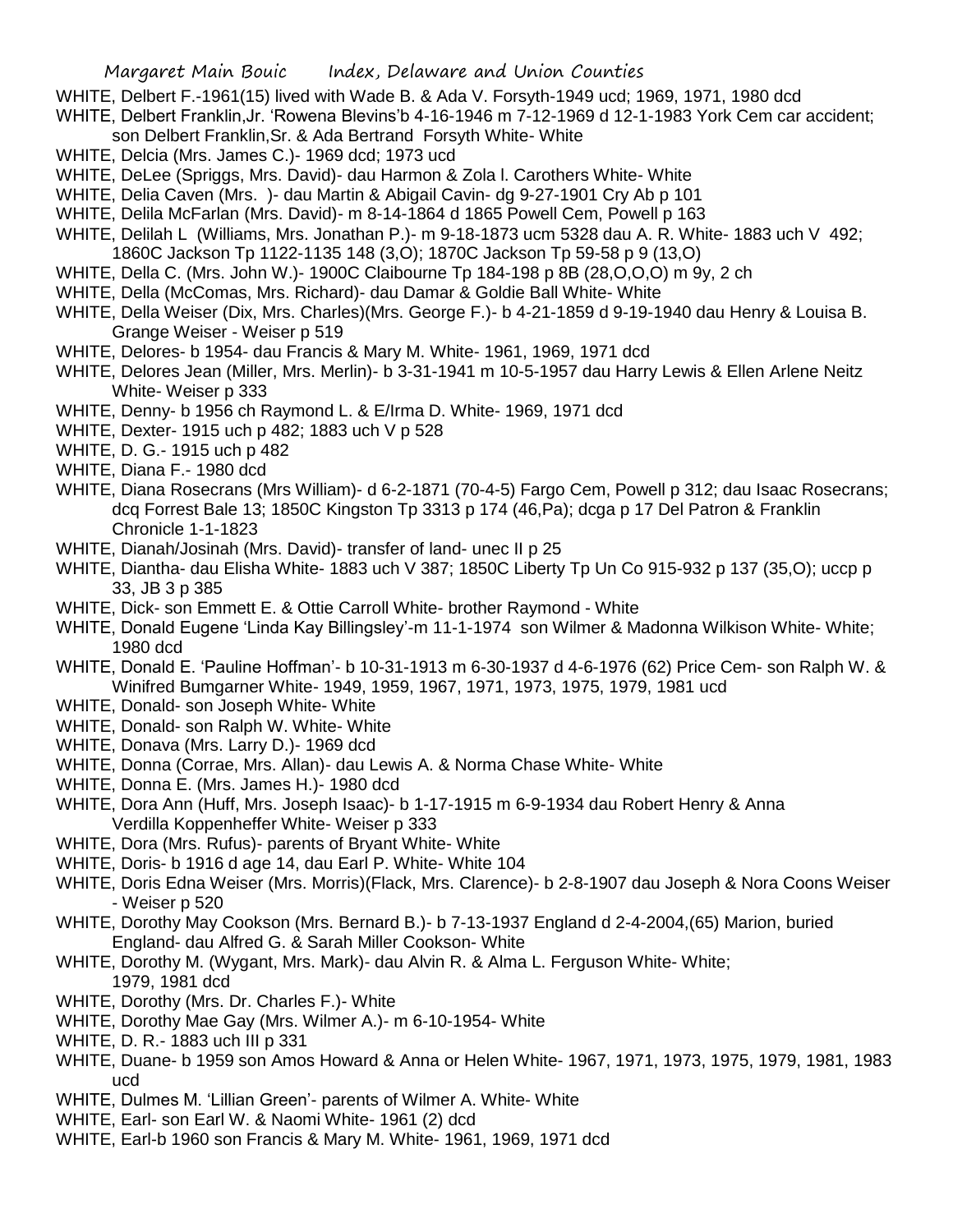- WHITE, Earl P. b 1886 son Franklin D. & Phoebe Smith White- White 99
- WHITE, Earl R./A- d 1-18-1972 (77) Oak Grove Cem -White
- WHITE, Earl R.- son Earl A. White- White
- WHITE, Earl W. 'Naomi'- 1961 dcd
- WHITE, Ed- d Sunday, Columbus bur Delaware- brother John George White- dg 12-17-1901, Cry Ab p 112
- WHITE, Rev. Eddie Jasper 'Norma'- d 11-3-1989 (59) bur Hermitage, Tenn- White; Korean War
- WHITE, Eddie- son Rev. Eddie Jasper & Norma White- White;
- WHITE, Edgar Hensdale. 'Wilhelmina Geis' b 6-1874 d 1-12-1946 son Johnson & Catherine Plumb White-White 75; dg 10-23-1906, Cry Ab p 126
- WHITE, Edgar Paul 'Marie Vosburg'- b 1911 m 1938 son Edgar H. & Wilhelmina Geis White- White 86
- WHITE, Edith L. (Reames, Mrs. Josiah F.)- dau William W. & 2nd wife White- 1915 uch p 623
- WHITE, Edith Marsh (Mrs. Lee)- b 9-30-1892 m 4-29-1914 d 8-16-1971 bur Okla- dau William Marsh- Maugans Anc p 177
- WHITE, Edna Earl (Williams, Mrs. J. William .)- b 4-3-1878 Woodstock, O. m 1-29-1897 d 8-3-1916 (38y4m)- d au David & Rose or Elizabeth White- dg 8-11-1916, Cry Ab p 81; opc 376
- WHITE, Edward- witness 10-13-1810, unec II p 25
- WHITE, Edward- son Charles & Lorinda Wilkins White- Hutchisson p 39
- WHITE, Edward Eugene 'Peggy Joyce Johnson'- Freshwater p 216
- WHITE, Edward Everett- son William & Malinda Bennett White- b 1861 White II 122
- WHITE, Edward -brother James White- Freshwater p 41
- WHITE, Edward Kennedy 'Olive'- d 11-29-1967 (67) bur Bellefontaine- White
- WHITE, Edward Y- son Joshua & Mary White- Pabst 8 p 92
- WHITE, Edwin- b 1839 d 1902 Stark Cem- Powell p 200
- WHITE, Edwin- son Horace & Clarissa White- 1850C Thomson Tp 3 p 186 (15,Mich)
- WHITE, Edwin- son John & Mary White- 1850C Kingston tp 3219 p 171 (10,O)
- WHITE, Edwin M. Davis (Mrs. Harry M.)- m 1903 White II (11)
- WHITE, Effa (Mrs. Emory)- 1910C Claibourne North 53-53 p 2B (41,O,O,O) m 22y, 4 ch
- WHITE, Effie Belle (Dewey, Mrs. James Henry)- b 9-11- 1876 m 9-22- 1898 d 12-8-1936 dau Wesley & Helen Knapp White- dumch p 295; White 230; dcc Christina Courter Ealy 11
- WHITE, Effie Margaret (Schofield, Mrs. John Edward)- b 1866 m 1887 dau William & Malinda Bennett- White; White II 125
- WHITE, Effie R. Deal- b 4-18-1920 Wva d 4-2-1995 (74) Union Tp Cem- dau Elmer F. & Norah Young Deal-**White**
- WHITE, Effie R. (Mrs. Chester L.)- 1959, 1967, 1971, 1973, 1979, 1981, 1983 ucd
- WHITE, E. H;- Pabst 2 p 53
- WHITE, E. K.- 1981 ucd
- WHITE, Eleanor Joy (Ritchie, Mrs. )(Mrs. Fisher)- d 5-18-1868 dau Edward & Polly McMullen Joy- White II 2
- WHITE, Elenor- b 1-14-1862 dau David R. & Alice A. Bosaart White- 1883 uch V p 513
- WHITE, Eleanor (Mrs. Lawrence)- d 2-13-1983 (67) cremated, mother of Sharon Slattery Thomas- White
- WHITE, Elias G.- son Joshua & Mary White- Pabst 8 p 92
- WHITE, Elihu 'Clarissa Conklin'- m 1-1-1839 dcm; dumch p 358; Pabst 2 p 46
- WHITE, Elijah- b 7-11-1848 d 8-27-1908 Marlborough Cemm Powell p 336
- WHITE, Elijah 'Sarah'- d 3-22-1877 (57-11-6) Marlborough Cem, Powell p 285
- WHITE, Elinor Mooney (Hubbard, Mrs. )(Mrs. b 3-15-1913 Plain City d 5-4-1996 (83) Forest Grove Cemdau Walter & Lenora Knerr Mooney- cremated; White
- WHITE, Elisha 'Sallie Colver' m 10-12-1821 ucm 19; 1883 uch V 384, 387, 393, 403; 1883 uch III 283; 1915 uch p 443; 1820C Union Tp 145 (26-45) 1830C Liberty Tp Un Co 466 p 297 (50-60); 1840C Liberty Tp 373 (60-70) ; uccp p 33 est JB 3 p 388; uccp p 4, security, uccp p 58
- WHITE, Eliza D. Stanford (Mrs. George)- m 8-28-1862; Pabst 3 p 16
- WHITE, Eliza Frey (Mrs Zenas Leonard)- dau Rev. James Frey- m 1881 White (13); 1908 dch p 748

WHITE, Eliza (Frye, Mrs. Andrew)- m 11-2-1843 dcm d 1845 (20) Old Kilb Cem p 6; White 8; 1908 dch p 747 WHITE, Elizabeth- 1883 uch V 338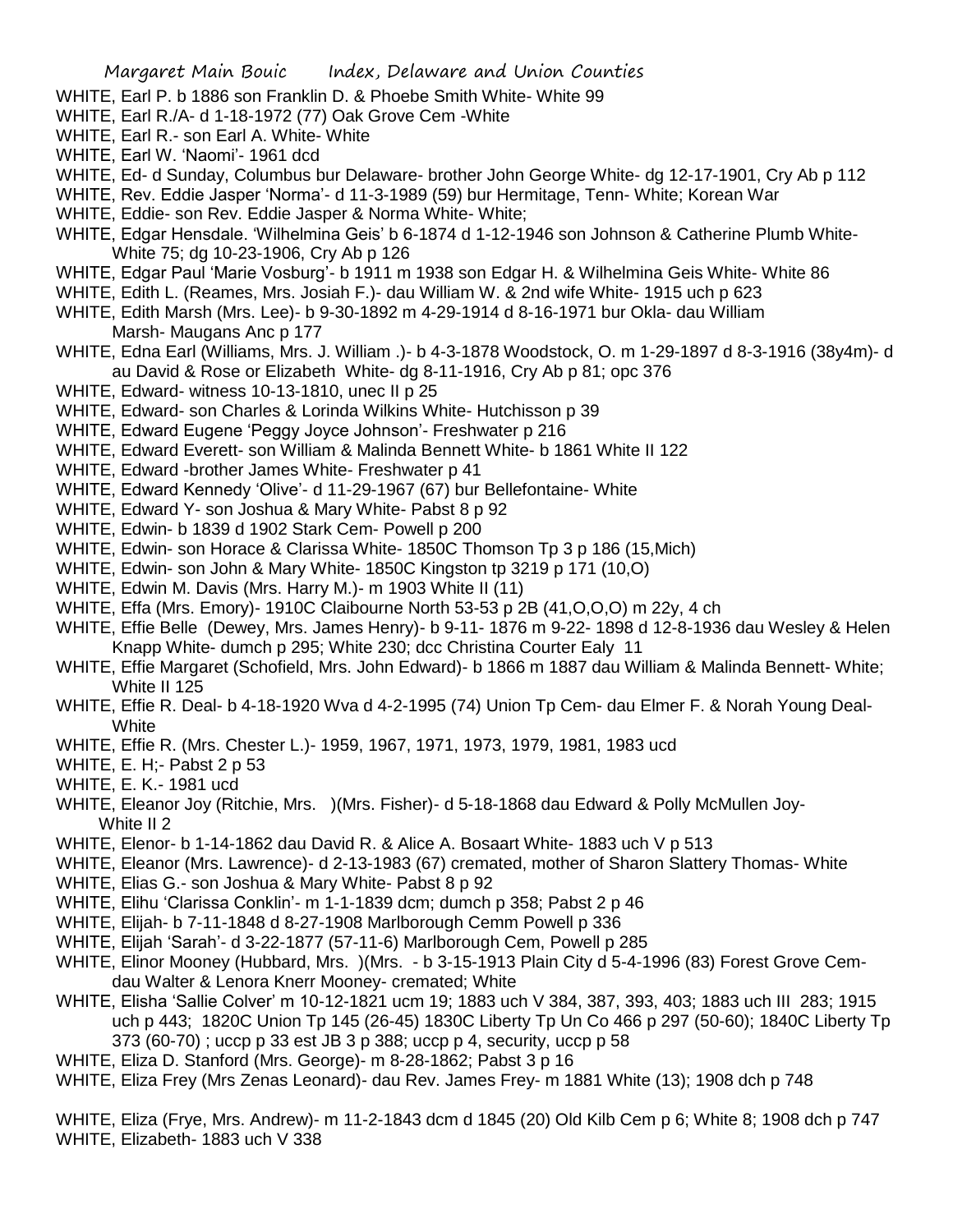- WHITE, Elizabeth A.- b 1881 d 12-20-1963 (82) Green Mound Cem, Kilbourne- dcq Elizabeth White 1; dau George W. & Maria McCurdy White- White 112
- WHITE, Elizabeth Ann (Davis, Mrs. Benjamin F.)- b 10-1845 m 9-7-1865 dcm d 8-26-1878 dau James & Elizabeth Frye White- White 68; 1880 dch p 819; dg 5-2-1878, Cry Ab p 30
- WHITE, Elizabeth Anne (Mrs. Michael C.)- White
- WHITE, Elizabeth (Carhart, Mrs. H C.)- m 10-2-1856 dcm
- WHITE, Elizabeth (Collam, Mrs. William)- m 12-16-1865 dcm
- WHITE, Elizabeth (Daily, Mrs. John)- dau Nehemiah M. & Sarah Ann Fleming White- dumch p 396; 1880 dch p 799; Powers p 132
- WHITE, Elizabeth Ely (Mrs. Elliott S.)- m 1883 White II (8)
- WHITE, Elizabeth (adopted) dau Elliott S. & Elizabeth Ely White- White II 14
- WHITE, Elizabeth (Mrs. Francis)- 1850C Delaware Town 1231 p 90 (29,Ger)
- WHITE, Elizabeth Frye (Mrs. James)- d 10-9-1872 (62-2-13) Old Kilbourne Cem p 3; Powell p 70; dcq Elizabeth White 5; White (4); 1880 dch p 819; dg 3-18-1886 Cry Ab p 126; dg 10-23-1906, Cry Ab p 126; dg 11-18-1910, Cry Ab p 171
- WHITE, Elizabeth (Gilbert, Mrs. Joel)- dau John & Susanna Hill White- dcq Thomas Graham 119
- WHITE, Elizabeth Hamilton (Mrs. Stewaart0- m 4-9-1809 onwq I
- WHITE, Elizabeth Hull (Mrs. Frederick)- dumch p 64
- WHITE, Elizabeth Jane- b 1857 d 1878 not m dau William & Malinda Bennett White- White II 120
- WHITE, Elizabeth- d 10-22-1874 (21-9-2) Stark Cem, Powell p 200 dau John & Mary White
- WHITE, Elizabeth Leonaard- dau Joseph Leonard- White (3); 1880 dch p 827; 1908 dch p 744; Pabst 3 p 21; 1850C Brown Tp 2885 p 159 (43,Pa)
- WHITE, Elizabeth M.- b 1820 d 1877 Oak Grove Cem Powell p 444
- WHITE, Elizabeth Newby (Mrs. John)- dau John Newby- dcq Thomas Graham 477
- WHITE, Elizabeth (Reed, Mrs. George)- m 3-30-1865 ucm 3708
- WHITE, Elizabeth Sloan (Arnold, Mrs. Christopher George)- m 9-10-1983 dau F. Eugene White- White
- WHITE, Elizabeth (Stokes, Mrs. Thomas)- 1908 dch p 633; 1880 dch p 748
- WHITE, Elizabeth Vansickle (Mrs. N. M.)- m 6-24-1847 dcm; 1850C Porter Tp 3036 p 165 (34,O)
- WHITE, Elizabeth (Walker, Mrs. )- b 1952-dau Charles & Betsy Meteer White- McKitrick p 337
- WHITE, Elizabeth (Wood, Mrs. Bradford)- dau Joseph White- Powell p 262; 1883 uch V 421; uccp p 50, record book 5 p 219
- WHITE, Ella A. (Dockman, Mrs. Harvy M.)- m 2-1-1888 ucm
- WHITE, Ella Mayfield (Mrs. Frank F.)- dau Andrew & May Baker Mayfield dcq Nina Main Ufferman 7
- WHITE, Ellen- uccp p 50 record book 5 p 217
- WHITE, Ellen Arlene Neitz (Mrs. Harry Lewis)- b 4-27-1921 m 11-18-1939 d 3-27-1952 bur Pa.- Weiser p 333
- WHITE, Ellen Goode (Mrs. Samuel)- (colored)- m 12-17-1838 dcm
- WHITE, Ellen (Hunter, Mrs. George)- m 10-25-1859 dcm
- WHITE, Ellen Matilda (Stephens, Mrs. Hiram)- b 1851 m 1868 d 1926- dau Wesley & Jane Ailes White- White II 17
- WHITE, Elliott S.'Elizabeth Ely'-b 1854 m 1883 son John & Maria Louisa Allen White-White II 8
- WHITE, Elmer- d 6-22-1903 Un Co Probate Deaths, Vol 3
- WHITE, Elmer'Blanche Bell Messenger'- son William F. & Margaret Main White- Main 131615411
- WHITE, Elmer- son David R. & Alice A. White- 1870C Jackson Tp 39-39 p 7 (8,O); 1880C Jackson Tp 4-4 p 226A (18,O,O,O)
- WHITE, Elmer William 'Lucile E. '- d 8-21-1988 (80) Burnside Cem- brother Harry, Raymond, Roy White-
- White; WWII, 1961, 1969, 1971, 1980 dcd
- WHITE, Eloise Ann Martin (Mrs Charles E.)- m 5-30-1847 dcm
- WHITE, Eloise (Mrs. Arlie)- 1961 dcd
- WHITE, Elsie (Mrs. Verl L)- 1971, 1980 dcd
- WHITE, Emery- b 7-10-1867 ch David R. & Alice A. Bosart White- 1883 uch V 513
- WHITE, F Emil'Louisa S. Echstein'- b 2-2-1846 Ger M 3-10-1872 d 9-14-1930 son Johann P (Weiss) &
- Catherine m. Will White- ped Helen L White Prill, Freshwater 749 8; unec XXI p 46
- WHITE, Emily Bennett (Mrs. Daniel A.)- m 12-19-1850 ucm 1607 d 12-1853 dau Henry & Mary Bennett- 1883 uch V 512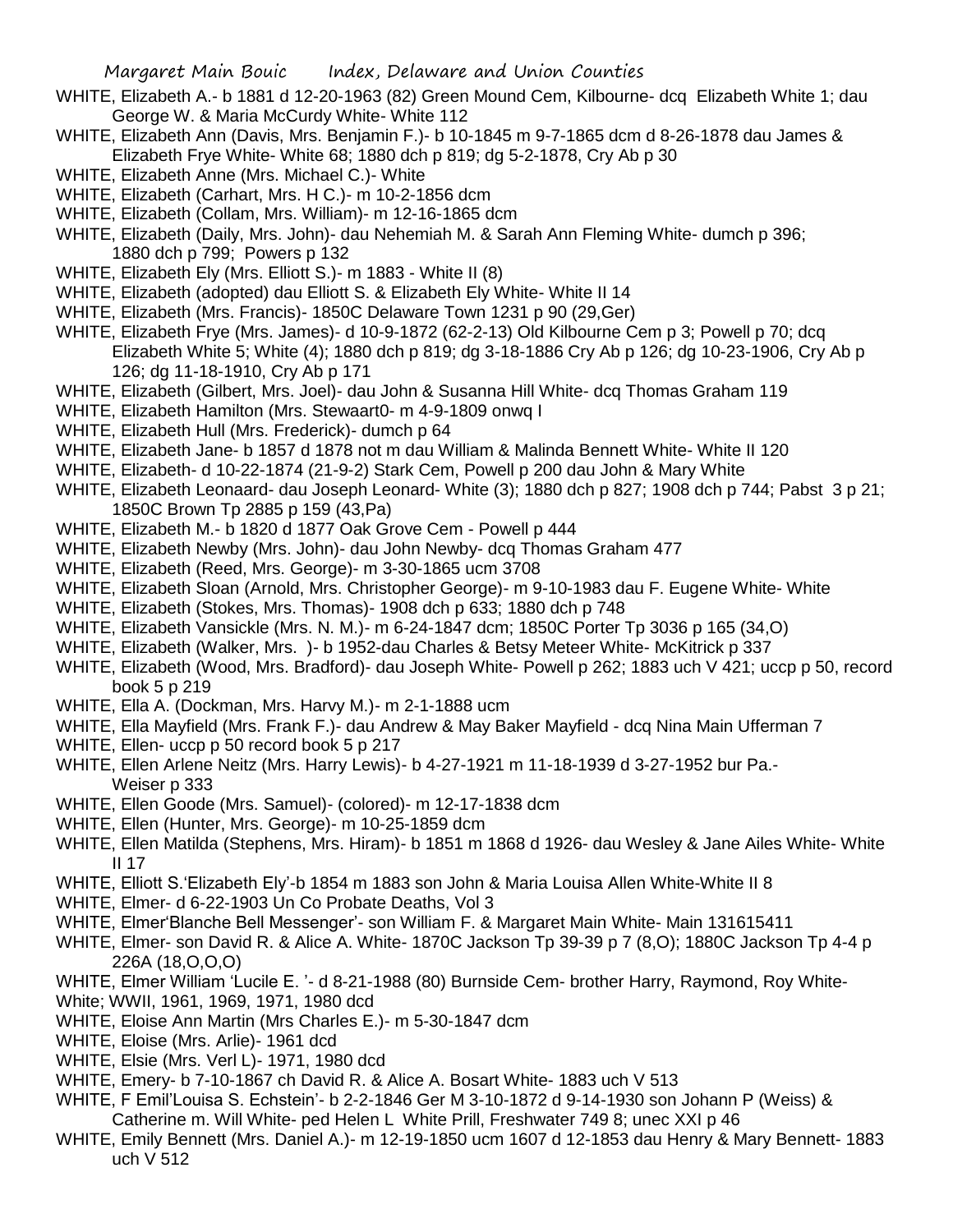- WHITE, Emily (Russell, Mrs. Alfred J.)- m 3-17-1839 dcm
- WHITE, Emma (Blue, Mrs. William D)- m 11-10-1880 ucm 6828
- WHITE, Emma Eliza (Fuller, Mrs. Samuel)- b 9-1861 d 4-29-1945 dau Johnson & Catherine Plumb White-White 72; dg 10-23-1906, Cry Ab p 126
- WHITE, Emma Flora Freshwater (Mrs. John W.)- b 6-18-1875 d 1965 dau John & Margaret Wells Freshwater Maugans Anc p p 147
- WHITE, Emma (Mrs. James)- 1880C Dover Tp 148-156 p 171D (23,O,O,O)
- WHITE, Emma (Kennebrow, Mrs. )- dau Jesse James White- White
- WHITE,Emma J.-dau Lewis B. & Nancy E. Carpenter White-1870C Leesburg Tp 153-160 p 19 (9,O)
- WHITE, Emma J. (McLinn, Mrs. Alexander )- m 5-29-1880 ucm 6729
- WHITE, Emma- dau John W. White- sf 4-12-1910, Cry Ab p 116 dg 10-10-1913 Cry Ab p 63 sister Alice White
- WHITE, Emma Wheeler (Mrs. Wesley)- m 1890; dumch p 295; White (182)
- WHITE, Emma (Yeckley, Mrs. Aarthur L.)- m 2-6-1890- Nash p 261
- WHITE, Emmett E. 'Ottie Carroll'- parents of Raymond- White-
- WHITE, Emory 'Effa'- 1870C Jackson tp 39-39 p 7 (2,O); 1880C Jackson Tp 4-4 p 226A (12,O,O,O); 1910C Claibourne North (44,O,O,O) m 22y, farmer
- WHITE, Eric Otto 'Pamela Wooster'- d 10-24-1981 car accident son Dr Charles F. & Dorothy White- bur Buckey Cem, Jackson
- WHITE, Erma Deloris Russell -dau Floyd Glen & Mabel Helen Russell- dcc Martin Thomas, see 3
- WHITE, Ernest G.- parents of Yvette Marie White- White
- WHITE, Estella (Crooks, Mrs )- d 1927; Sbc p 32
- WHITE, Estella M. Rinehart (Mrs. Joseph E.)- b 3-1862 m 12-25-1881 ucm 7094 1900C Leesburg Tp 31-31 p 2A (30,O,O,Va) m 18y, 2 ch, 1 living; 1910C Leesburg Tp 158-163 p 7A (46,O,O,O) m 28y, 2 ch, 1 living
- WHITE, Estella-dau Owen N. & Mary O. Parr White-1880C Leesburg Tp 282-282 p D188 (3,O,O,O)
- WHITE, Esther (Mrs Lloyd K.)- White
- WHITE, Esther Louise (Mrs Fred V.)- 1969, 1980 dcd
- WHITE, Ethel Gould (Mrs. Ray)- d 2-13-1964 (77) bur Mansfield- Main 131615413
- WHITE, Ethel M.- b 188- dau Frank H. & Clara S. White- 1900C Jerome Tp 318-330 p 14A (8,O,O,O)
- WHITE, Etta Buckmaster (Mrs Charles)- m 1896 d 10-15-1961 Price Cem- dau Peter & Elizabeth Mullett Buckmaster- White; 1910C Jackson tp 155-156 p 7A (36,O,O,O) m 13y, 3 ch
- WHITE, Etta C. (Mrs. Luther W.)- 1910C Darby Tp 115-118 p 6A (27,O,O,O) m 6y, no ch
- WHITE, Etta M. Buckmaster (Mrs. Charles E.)- b 11-2-1869 m 9-16-1896 d 10-15-1961 dau Peter & Elizabeth Mullet Buckmaster- dcc Ardith Waters Leibold 7
- WHITE, Etta (Mrs. Ray)- 1910C Jackson Tp 79-79 4A (21,O,O,O) m 3y, 1 ch
- WHITE, Eugene- b 1956 son Francis & Mary M. White- 1961, 1969, 1971 dcd
- WHITE, Dr. Eugene F.- b 3-2-1911, Illinois d 5-10-1994 (83) dpc p 73, 95, 112; White; parents of Elizabeth Sloan Arnold
- WHITE Eugene 'Jean'- son Thomas & Aura Stinson White- White
- WHITE, Eugene R. "Whitey"- d 12-13-1989 (69) Oak Grove Cem- father of Joyce, Harriet, Jayne- White
- WHITE, Elizabeth Willis (Mrs. Eugene F.)- dpc p 68. 87. 88. 112; White
- WHITE, Eustace- Nash p 14
- WHITE, Eva B.Fox (Mrs. ) b 1876 dau Charles W. & Nancy Fox- 1900C Taylor Tp 103-106 p B2 (23,O,O,O) m 2y, 1 ch
- WHITE, Evah Harper (Mrs. James M.)- b 4-21-1892 d 5-26-1976 dau George & Louisa Watkins Harper; parents of Marjorie Gayle White- White1949, 1971, 1973, 1975 ucd
- WHITE, Evalyn L. Shoemaker (Mrs. Billy J. Sr. )- d 8-23-2003 Eastview Cem- dau Dale & Florence Love Shoemaker- White
- WHITE, Fannie (Wallinford, Mrs. )- uccp p 50 Record Bk 5 p 217
- WHITE, Fanny Adams (Mrs. Isaac)- m 1887- White II (116)
- WHITE, Fanny (Glaspy, Mrs. Enos)- m 10-31-1810 onwq I
- WHITE, Fanny Newton (Mrs. Noah)- dumch p 203
- WHITE, Fay 'Lottie Langstaff'- Maugans Anc p 217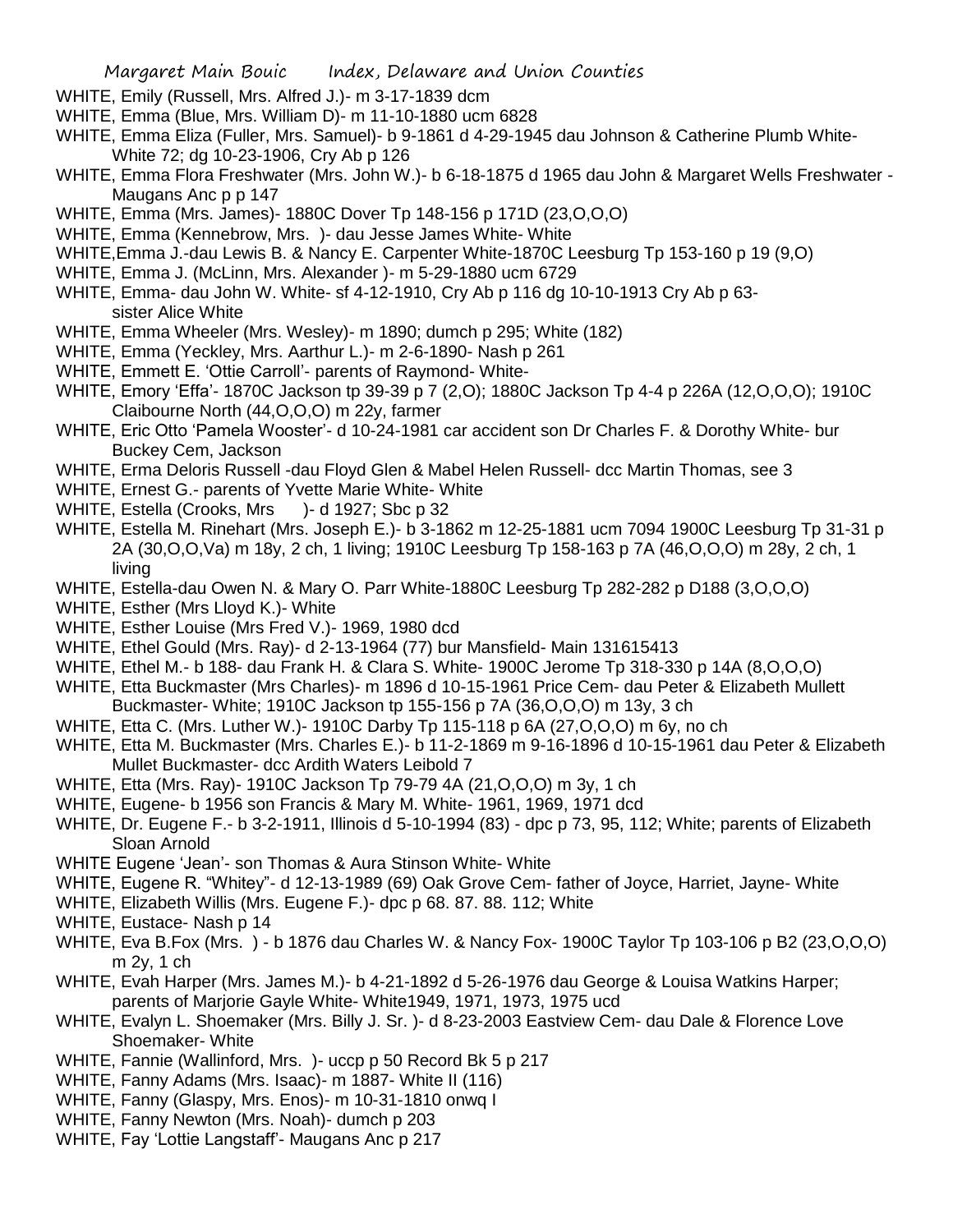- WHITE, Fay- b 4-1869 son Richard H. & Martha Irene White- 1870C Leesburg Tp 213-220 p 27 (2/12,O) 1880C Leesburg Tp 106-106 C130 (10,O,O,O)
- WHITE, ----(Mrs. F)- her sister Fannie E. White Shute d at her home- dg 3-12-1889 Cry Ab p 222 dau Hiram C. & Z J. Fuller
- WHITE, Fessie (Bessie) M.- d 11-22-1981 (68) buried Fairview Memorial- White
- WHITE, Fisher 'Catherine Collum'- b 3-3-1829 m 1-18-1850 dcm d 1-22/23- 1901 son George & Elizabeth Leonard White- White 10; 1908 dch p 747; 1880 dch p 827; Powell p 196, E. Liberty Cem; 1850C Brown Tp 2886 p 159 (21,Pa)
- WHITE, Fisher 'Leah Walton''Eleanor Joy Ritchie'- b 1774 m 4-11-1801 d 4-28-1858 son Benjamin & Mary Fisher White- hnp p 79; dumch p 294; dcc Richard Humes 40; dcq John Humes 24; Elizabeth White 8; White 1, 2; 1908 dch p 747
- WHITE, Fisher- b 3-5-1810 d 10-1829 son Fisher & Leah Walton White- White 7; 1908 dch p 427; dumch p 294
- WHITE, Flora Bettis (Mrs.George)- dau Albert & Julia A. Maine- Asp 2196
- WHITE, Flora J. (Mrs. Otis W.)- b 7-1866; 1900C Union Tp 161-167 p 8B (33,Pa,Pa,Pa) m 14y, 2 ch, 1 livin
- WHITE, Flora- 1869 wsc p 12
- WHITE, Flora Priscilla- dau Charles & Lorinda Wilkins White- Hutchisson p 39
- WHITE, Florence Belle (Harrison, Mrs. William Burton)- b 7-5-1861 m 10-4-1882 dau Fisher & Catherine Collum White- White 17; 1880 dch p 827; dg 2-15-1907; dg 1-29-1901 dg 1-25-1901, Cry Ab p 59, 60
- WHITE, Florence- son John White- dg 10-10-1913 Cry Ab p 63m dg 4-12-1910, Cry Ab p 116
- WHITE, ----(Dankle, Mrs. Wood)- dau John W. White- dg 4-12-1910, Cry Ab p 63
- WHITE, Florence Katharyn- b 6-10-1905 dau Frank O. & Zenetta Harrison White- White 56
- WHITE, Florence (Mrs. )- grand dau Selvin E. Padduck- dg 11-19-1909 Cry Ab p 73
- WHITE, Florence Mac Intyre (Mrs. Roy Brenton)- White
- WHITE, Florence May- b 7-19-1888 d 7-25-1888 dau Frank O. & Zennetta Harrison White- White 52
- WHITE, Florence- b 6-21-1912 dau Ray & Ethel I. Gould White- Main 1316154132
- WHITE, Dr. Florence R. Smith (Mrs.Theodoric)- m 5-1-1892 dau Senace A. & Dorothy West Smithdumch p 175
- WHITE, Florence Webster (Mrs. H. J.)-d 7-25-1960 Oak Grove Cem- dau Mrs.L. M. Webster- White
- WHITE, Floyd Otha 'Louva Gordon'- b 10-16-1898 d 1-3-1965 bur Mt. Victory- son John William & Carrie (Della C.) Love White- Maugans Anc p 177, 178; 1900C Claibourne 184-198 p 8B (1,O,O,O)
- WHITE, F. O.-1908 dch p 427, 482;hmp p 79 son Fisher White-dg 1-28-1901,dg 1-29-1901 Cry Ab p 59,60
- WHITE, Frances Miller (Mrs. )- sister Henry Clinton Miller- dg 8-26-1913, Cry Ab p 55
- WHITE, Frances Miller (Sterner, Mrs. )(Mrs. Johnson)- m(2) 11-30-1882 dau John & Catherine Siegfried Miller- 1908 dch p 740; White (61); dg 10-23-1906 Cry Ab p 126
- WHITE, Frances Prestarri (Mrs. Richard A.,Sr.)-dau Dominic & Julia Prestarri- White; 1980 dcd
- WHITE, ---- (Mrs. Frank)- b 12-15-1862 m 5-29-1882 d 2-20-1891 (28-2-5) bur Norton- dg 2-24-1891, Cry Ab p 46
- WHITE, Francis- son Damer & Goldie Ball White- White, brother Phillip White
- WHITE, Francis 'Elizabeth'- 1850C Delaware Town 1231 p 90 (26,Ger)
- WHITE, Francis 'Mary M.'- 1961, 1969, 1971, 1980 dcd
- WHITE, Frank- b 1823 d 1900 Oak Grove Cem , Powell p 444
- WHITE, Frank 'Blanche A. Taylor'- b 1-10-1887 m 1909 d 5-31-1977 Price Cem- son John William White-White; 1949, 1967, 1971, 1973 ucd; 1900C Claibourne Tp 184-198 p 8B (13,O,O,O)
- WHITE, ----Harrison (Mrs. Frank- dau Venus & Kate Harrison- dg 5-7-1912, Cry Ab p 123
- WHITE, Frank D.- funeral Sunday, Kilbourne Cem, dg 12-24-1918, Cry Ab p 108
- WHITE, Frank F. 'Ella Mayfield'- dcq Nina Maine Ufferman 6
- WHITE, Frank H. 'Clara S'- b 6-1868 1900C Jerome Tp 318-330 p 14A (31,O,O,O) m 10y, farmer
- WHITE, Frank- pallbearer for John E,. Heaslett- dg 5-27-1913, Cry Ab p 38, for John A. Collinsdg 9-11-1914, Cry Ab p 148
- WHITE, Frank L.- 'Pamela S. Martin'- m 6-28-1980 son Joseph & Maxine Lombard White- White
- WHITE, Frank 'Lucy'- d 1936- White; parents of Viola White Blumenschein
- WHITE, Frank- father of Mary White Hartshorn- dg 1-3-1878, Cry Ab p 103
- WHITE, Frank- son Martin L. & Mary Wolford White- 1870C Leesburg Tp 163-169 p 20 (2,O)
- WHITE, Frank O.- b 3-1868 bro-in-law Edward M. & Lula L. Miller- 1900C Milford 54-58 p 3A (32,O,O,O)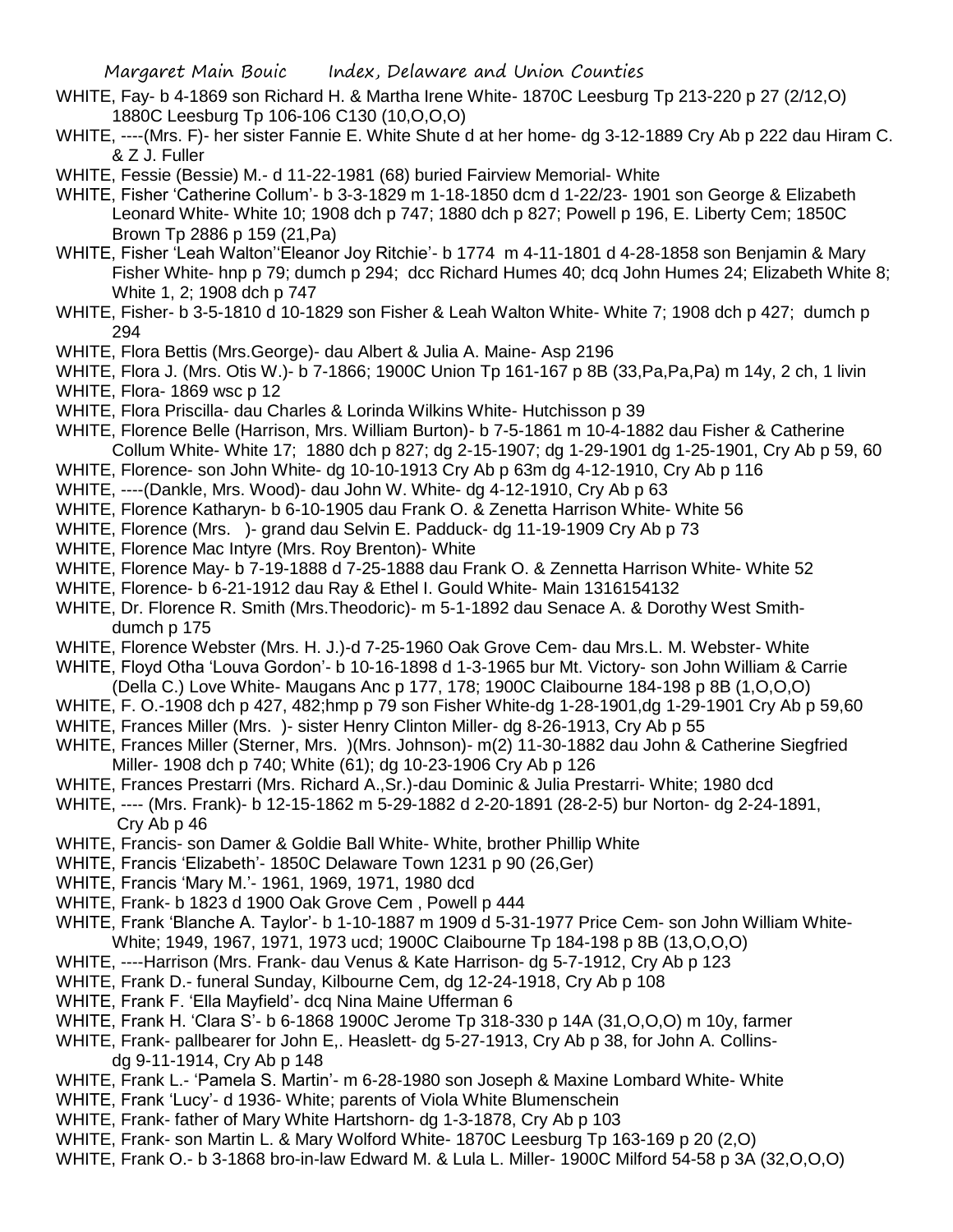- WHITE, Frank Othello 'Zennetta Harrison'- b 1-8-1835 m 8-31-1887 d 7-9-1927 son Fisher & Catherine Collum White- White 18; 1880 dch p 827; dg 1-29-1915, Cry Ab p 11
- WHITE, Frank W.- b 1858 son John & Maria Louisa Allen White- White II 9
- WHITE, Frank 'Wendy Mitchell- parents of Toiffany Nichole, Jeboriah Stuart White- White
- WHITE, Franklin- 1915 uch p 877
- WHITE, Franklin D. 'Phoebe Smith''Maggie Fertig''Anna Hinkle'- b 1857 m(1) 1879 (2) 1890 d 1918 son George Wesley & Rachel Whipple White- White 94; dg 11-18-1910. Cry Ab p 172
- WHITE, Franklin Wesley- b 1859 d 1878 son William & Malinda Bennett White- White II 121
- WHITE, Franz- 1980 dcd
- WHITE, Fred H.,Jr. 'Mary K.'- b 11-26-1930 d 1-14-1993 (62) Africa Cem- son Fred H. Sr. & Christy Rammelsberg White- White; 1961 1969, 1971, 1980 dcd
- WHITE, Fred H.,Sr 'Christy Rammelsberg'- d 5-10-1983 (85) Otterbein Cem- White; 1961, 1969, 1971, 1980 dcd
- WHITE, Fred V. III 'Mary Ann Rogers'- b 1-23-1952 Columbus m 8-1-1970 d 8-21-2002 (50) Africa Cem- son Fred J. & Mary K. Potts White- White
- WHITE, Fred, Jr. 'Julie Ann Garvin'- m 2-5-1983 son Frederick V. White- White
- WHITE, Fred 'Betty'- son James . Cleatus & Gayle White- White; 1949 ucd
- WHITE, Fred L. 'Betty L.'- 1959, 1967, 1971, 1973, 1975, 1979, 1981, 1983 ucd
- WHITE, Fred 'Marilyn'- son Linden Fisher & Gertrude King White- White
- WHITE, Fred R.- son Orten & Grace Moore White- White
- WHITE, Fred V. 'Esther Louise'- parents of Kate Marilyn White Hastings- White; 1969, 1971, 1980 dcd; 1880C Milford 85 p 38 (11,O,Va,O)
- WHITE, Frederick 'Donna'- parents of Frederick Lee White- White
- WHITE, Frederick 'Elizabeth Hull'- dumch p 64
- WHITE, Frederick Franklin- b 2-22-1929 son Linden Fisher & Gertrude King White- White 58
- WHITE, Frederick Lee 'Melody Sue Ross'- d Dec. 1986 (25) leukemia- son Frederick L. & Donna White- White
- WHITE, Freeling- ch William & Diana White- 1850C Kingston Tp 3313 p 174 (20,O)
- WHITE, Fritz- b 1955 son Fred V. & Louise White- White; 1969, 1971 dcd
- WHITE, Gardner- son William & Diana White- 1850C Kingston Tp 3313 p 174 (15,O)
- WHITE, Gary 'Beth Rausch'- parents of Sarah Catherine White- son Lucille White- White
- WHITE, Gary 'Angie'- son Fred H. III & Mary Ann Rogers White- White
- WHITE, Gemima- dau David R. & Alice Ann Bos(s)art White- 1860C Jackson Tp 1120-1133 p 148 (3,O)
- WHITE, Geneva- dau Ada White- 1949 ucd
- WHITE, Geneva R Roe (Mrs. Phillip Eugene)-m 6-21-1957 White; 1967,1971, 1973, 1975, 1981, 1983 ucd
- WHITE, George- 1883 uch IV 533; 1908 dch p 408
- WHITE, George- 1850C Delaware Town 1231 p 90 (60,Germany)
- WHITE, George- b 1778 d 1850 Oak Grove Cem Powell p 444
- WHITE, George A.- son Daniel A. & Minerva Bennet White- 1883 uch V 512; 1860C Jackson Tp 1114-1127 p 148 (3,O); 1870C Jackson Tp 37-37 p 6 (12,O); 1880C Jackson Tp 4-4 p 19 (22,O,O)
- WHITE, George- brother Ed. John White- dg 12-17-1901, Cry Ab p 112
- WHITE, George 'Eliza D. Stanford'- m 8-28-1862 dcm
- WHITE, George 'Elizabeth Leonard'- b 2-26-1802 m 11-20-1823 d 5-1859 son Fisher & Leah Walton White-1880 dch p 827; 1908 dch p 292, 747; dumch p 294; White 3; Pabst Pion II p 151; Pabst 3 p 21; dg 11- 28-1905 Cry Ab p 65; hadc p 20; CCC (1849 Brown Tp); 1835 men p 17 # 61 p 25 Brown Tp; 1840C Brown Tp (30-40); 1850C Brown Tp 2885 p 159 (48,Del);
- WHITE, George F.- b 1871 d 1874 Oak Grove Cem , Powell p 444
- WHITE, George F. 'Della Weiser'- Weiser p 510
- WHITE, George Fleming 'Lucy Evelyn Seall'- son Thornton Fleming & Cecilla Ann Nichols White-White 118
- WHITE, George 'Flora Bettis'- Asp (2196)
- WHITE, George H.- son Mary A. White- 1910C Jackson Tp 10-10 p 1A (23,O,O,O)
- WHITE, George 'Maria Newell'- m 6-15-1832, ucm 268; unec II p 35
- WHITE, George- son Thomas & Phebe White- 1850C Troy Tp 2605 p 137 (8,O)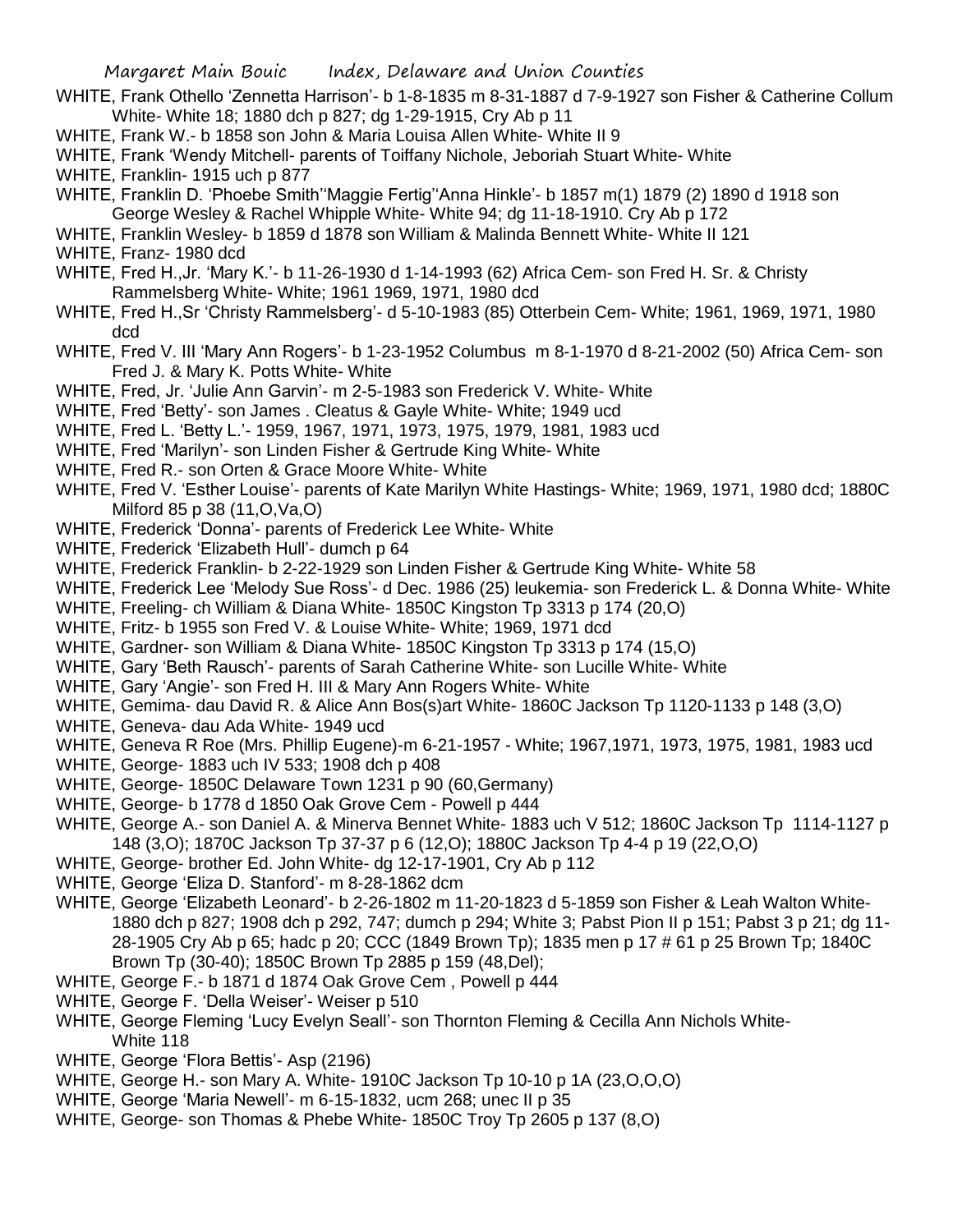- WHITE, George Wesley 'Rachel Whipple''Maria McCurdy'- b 8-18-1836 m 12-23-1856 d 11-11-1910 (74-2-24) Green Mound Cem- son James & Elizabeth Frye White- dcq Elizabeth White 2; White 64; 1880 dch p 819; 1908 dch p 408, 860; hadc p 105; dg 10-23-1906, Cry Ab p 126; dg 11-18-1910, Cry Ab p 171, 172
- WHITE, George- pallbearer for William W. Barrett- dg 1-19-1915, Cry Ab p 56
- WHITE, Georgia (Mrs. William)- 1967 ucd
- WHITE, Geraldine L. (Yoder, Mrs. )(Mrs. Raymond L.)- m(2) 6-1-1991- White
- WHITE, Geraldine M "Gerry" Landon (Mrs. Carroll Clair)- m 2-6-1954- White
- WHITE, Gertrude- b 1793 d 1857 Oak Grove Cem , Powell p 444
- WHITE, Gertrude- dau Isabell A. White- 1910C Jackson tp 97-97 p 4B (6,O,O,O)
- WHITE, Gertrude King (Mrs. Linden Fisher)(Clelland, Mrs. Walter B.)- m 1925 m(2) 1971 White (54)
- WHITE, Gill H.- son Albert S. & Isabel White- 1910C Jackson Tp 163-164 p 7A (20,O,O,ILL)
- WHITE, Gillian Lloyd- son Howland H. & Valeria A. Schenck White- dumch p 174
- WHITE, Gladys -b 3-1884 dau Frank H & Clara S. White-1900C Jerome Tp 318-330 p 14A(6,O,O,O)
- WHITE, Gladys Boyles (Mrs. Charles E.)- m 1916 d 1-19-1955- White (218)
- WHITE, Gladys Lucille- b 1919 dau Charles E. & Gladys Boyles White- White 222
- WHITE, Glenna M. (Schultz, Mrs. Claude M. Jr.)- White
- WHITE, Goldie Ball (Mrs. Damer)- parents of Phillip Eugene White- White
- WHITE, Goldie (Mrs. Grover)- 1967 ucd
- WHITE, Grace Moore (Mrs. Orten Warren)- b 1891 d 1959 dau John Elbert & Princess Casista Topliff Mooreped Harold Warren White by Richaard E. White; unec Oxt 2, 1981
- WHITE, Grace S. (Mrs. Jess T.)- 1961 dcd
- WHITE, Greg- son Chuck & Cindy Durban White- White
- WHITE, Gregory Bryant- b 5-22-1988 son Charles White- White
- WHITE, Grover L.'Minnie'- parents of Chester L. White- White1967 ucd
- WHITE, Guy E. Sr. 'Mary Sue.'- son Luther R. Sr. & Julia A. Adams White- White; 1969, 1971, 1980 dcd
- WHITE, Guy E. Jr. 'Vivian'- b 1957 son Guy E,. & Mary S. White- 1969, 1971, 1980 dcd
- WHITE, Guy III- b 1977 son Guy E. Jr. & Vivian White- 1980 dcd
- WHITE, Guy- son Richard H. & Martha White- 1880C Leesburg Tp 106-106 p 180C (8,O,O,O)
- WHITE, G. W.- pallbearer for William Henderson Maxwell- dg 10-6-1903, Cry Ab p 201
- WHITE, Hannah French (Mrs. John)(Philbrick, Mrs. Thomas)- dau Edwaard & Ann French- Shipps p 25
- WHITE, Hannah Kay b 7-21-2004 dau Luther & Joyce White- White
- WHITE, Hannah- dau Nehemiah & Sarah Van Sickle White- 1880 dch p 799
- WHITE, Hannah- dau N. W. & Elizabeth White- 1850C Porter Tp 3036 p 165 (3,O)
- WHITE, Hannah R. (Hoffman, Mrs. Del)- dau Theodore & Helen Ruth White- White
- WHITE, Hannah Y.- dau Joshua & Mary White- Pabst 8 p 92
- WHITE, Harmon "Whitey:'Zola L. Carothers'- d 10-1-1981 White
- WHITE, Harold- brother Paul J. White- White
- WHITE, Harold- son Ray & Etta White- 1910C Jackson Tp 7 9-79 p 4A (2,O,O,O)
- WHITE, Harold Warren- ped 1 by Richard E. White- unec I, Oct. 2, 1981
- WHITE, Harold W.- son Orten & Grace Moore White- White
- WHITE, Harriet- b 1804 d 1888 Oak Grove Cem , Powell p 444
- WHITE, Harriet Ayres (Mrs. David)- b 10-18-1894 NJ m 1823 dau Thomas Ayres; obit dg 11-13-1888, Cry Ab p 207; dcga p 18 Del Pat. & Franklin Chronicle
- WHITE, Harriet (Demuth, Mrs. Smith)- m 1877 dau J. M. White- dumch p 269
- WHITE, Harriet Ferris (Mrs Clarence)- m 7-12-1849 ucm 1438
- WHITE, Harriet (Newell, Mrs. )- dau Eugene R. White- White
- WHITE, Harriet P. Ryant (Mrs. W. C.)- d 11-18-1859 (22y3d) Chesire Cem- dau John & Love Ryant-Powell p 58
- WHITE, Harriet R. (Mrs. W. C.)- d 1850 (42y) Cheshire Cem, Powell p 60b
- WHITE, Harris- heir of Simpson White- dcw Bk 2 p 408
- WHITE, Harris" worked for Allen Main- 1910C Millcreek Tp 88-92 p 4B (27,O,O,O)
- WHITE, Harrison Leonard- b 9-5-1899 d 1-23-1915 (15-4-17) Bloomfield Cem, Morrow Co son Frank C. &
- Zenetta Harrison White- White 55; dg 1-29-1915, Cry Ab p 11
- WHITE, Harry- Sunbury p 76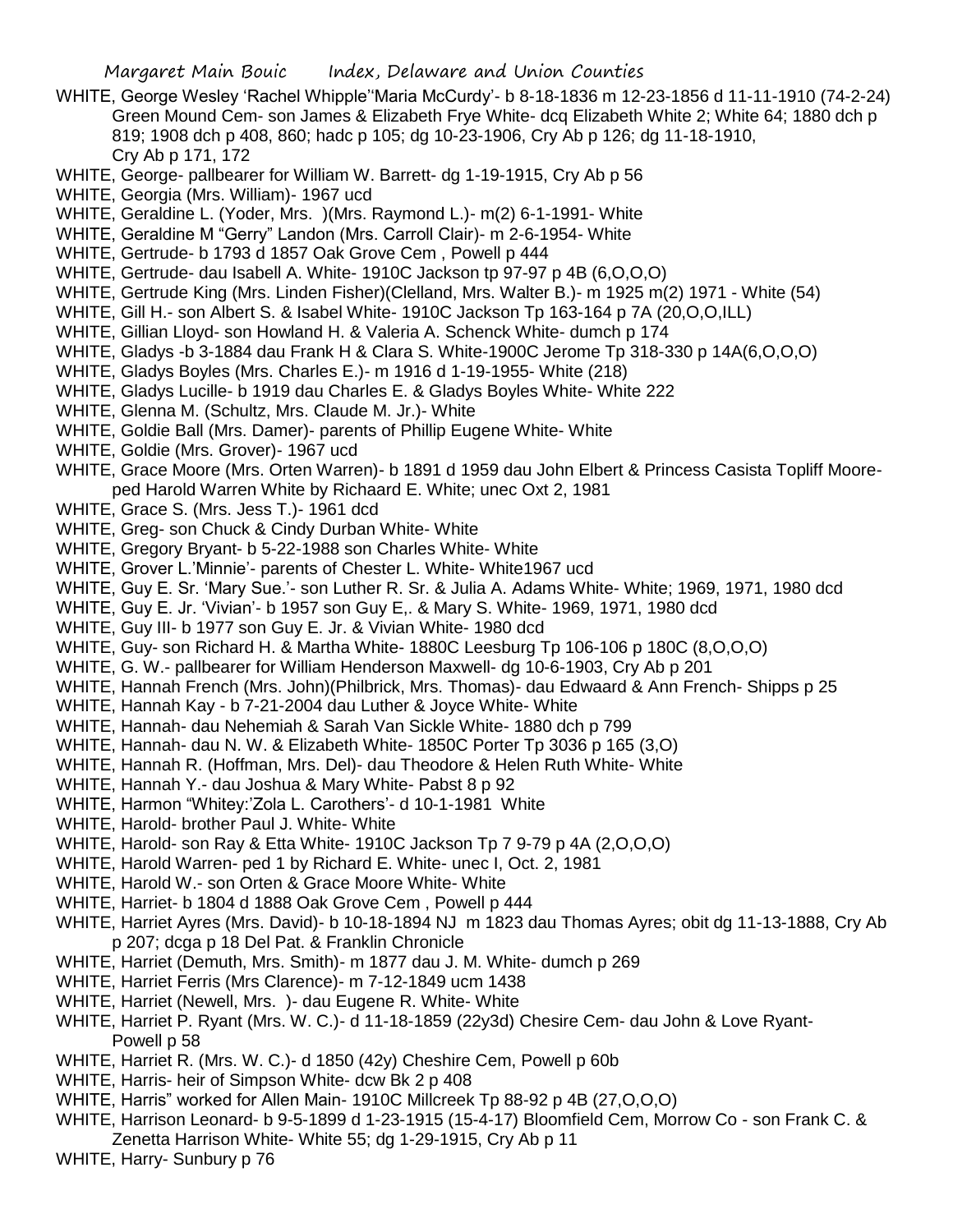- WHITE, Harry- son Charles A. & Minnie W. White- 1910C Jackson Tp 104-104 p 5A (27,O,O,O)
- WHITE, Harry-son David & Rose White-bro Edna Earl White Williams-dg 8-11-1916, Cry Ab p 81
- WHITE, Harry Delbert 'Nellie Phebus'- b 10-3-1874 m 12-23-1896 d 1-21-1918 son Thornton Fleming & Cecilia Ann Nichols White- White 120
- WHITE, Harry- brother Elmer W. White- White
- WHITE, Harry- b 2-1900 son Frank H. & Clara S. White- 1900C Jerome Tp 318-330 p 14B (?/12,O)
- WHITE, Harry- son George W. & Maria McCurdy White- dcq Elizabeth White 1; White 111
- WHITE, Harry Lewis 'Ellen Arline Neitz''Mary Idora Rhodes'- b 2-3-1914 m(1) 11-18-1939 (2) 1-14-1956 son Robert Henry & Anna Verdilla Koppenheffer White- Weiser p 133
- WHITE, Harry Lewis- b 11-27-1944 son Harry Lewis & Arlene Neitz White- Weiser p 333
- WHITE, Harry Myron 'Louisa Travis'- b 5-6-1909 m 1-1929 son Harry & Nellie Phebus White- White 149
- WHITE, Harry M.- son George Wesley & Maria J. McCurdy White- dg 11-18-1910, Cry Ab p 172
- WHITE, Harry W. 'Opal'- b 4-1-1916 Sunbury d 9-25-1988 (72) bur Fayette Co- White; WWII; 1969, 1980 dcd; brother Paul J., Raymond, Roy, Nora Tomlinson etc White- White
- WHITE, Hattie Shoemaker (Mrs. Arthur J.) d 11-17-1964 (89) Greenlaun Cem- White (74)
- WHITE, Hazel Catherine Goodall (Mrs. Thornton)- m 10-13-1925; White (142); 1971 dcd
- WHITE, Hazel D.- dau Emory & Effa White- 1910C Claibourne North (21,O,O,O) teacher
- WHITE, Hazel E. Watson (Mrs. Cleon H.)- b 8-9-1906 m 4-11-1925 d 3-1-1996 Springfield dau Thomas H. & Dora Ellen Robinson Watson- ped Helen L. White Prill #749 3; unec XXI p 46
- WHITE, Havana V.- b 2-1899 dau Eva B. White- 1900C Taylor Tp 103-106 p A5 (1,O,O,O); granddau Charles W. & Nancy Fox
- WHITE, Heidi L.- dau Dr. Charles F. & Dorothy White- White
- WHITE, Helen (Mrs. Amos)- 1967, 1971, 1973 ucd
- WHITE, Helen Blayney- b 1841 d 1879 Oak Grove Cem , Powell p 444
- WHITE, Helen E.- d 7-30-1983 mother of sons J. Chalmer, John G. White- White
- WHITE, Helen (Mrs. )- dau Mrs. John Gray- Liberty Tp p 2; lpc p 24
- WHITE, Helen L. (Prill, Mrs. Howard L.)- b 5-26-1926 ind m 10-10-1947 ped 1 #749; unec XXI p 46
- WHITE, Helen (Mrs. Richard L.)- 1961 dcd
- WHITE, Helen E.- 1961, 1969 dcd
- WHITE, Helen Ruth (Mrs. Theodore)- White
- WHITE, Helen S. Knapp (Mrs. William Wesley)- b 7-2-1845 d 8-13-1887 dau Shubael W. & Mary Hull Thompson Knapp- White (182); dcq John Stanley Humes 7; dumch p 294; lpc p 10, 19; dcc Richard Humes 11
- WHITE, Heman S. 'Ann Harvey'- m 4-30-1840 dcm
- WHITE, Henry- dcq Thomas Graham 1904
- WHITE, Henry Charles 'Lucy Sophia Schwab'- b 9-1-1856 m 5-5-1903 d 2-14-1914 Weiser p 192
- WHITE, Henry Clay, minor 1846; uccp p 50 Record Book 5 p 217
- WHITE, Henry- b 3-31-1937 son H. Gordon & Alfaretta Eliza Mix White- McKitrick p xiii, 130
- WHITE, Henry 'Mary Croshaw'- son Henry White- dcq Thomas Graham 952
- WHITE, Henry R.- Un Co Probate Deaths Vol 1 p 40 (1867-1878)
- WHITE, Henry R.- son Daniel A. & Emily Bennett White- 1860C Jackson Tp 1114-1127 p 48, (8,O); 1870C Jackson Tp 37-37 p 6 (18,O)
- WHITE, Herbert L. 'Margaret Irene'- b 12-1-1900 d 12-9-1987 Forest Grove Cem- son Aaron & Inez Merchant White- White
- WHITE, Hester Jane (Mathews, Mrs. Joseph)- b 11-1843 d 6-1918 dau James & Elizabeth Frye White- White 67; 1880 dch p 819; dg 10-23-1906 Cry Ab p 126
- WHITE, Hester Lee- b 1-2-1915 Logan d 6-24-1997 (82) Oak Grove Cem dau Alexander . Frederick & Clara Mae Daubber White- White
- WHITE, H, Gordon 'Alfaretta Eliza Mix'- m10-20-1932 div- McKitrick p 130
- WHITE, H. J. 'Florence Webster'- White
- WHITE, Homer Ellsworth-b 1861 d 12-24-1891 bur London,O.- dg 12-29-1891 Cry Ab p 76, 77
- WHITE, Homer 'Ida Farrer'- b 1862 d 1892 son Zenas Leonard & Lucinda Helen Blayney White- White 59; 1908 dch p 648, 747
- WHITE, Homer Zenas- b 10-16-1893 son Frank O. & Zenetta Harriston White- White 53
- WHITE, Horace B.- son William & Margaret Banker White- dumch p 175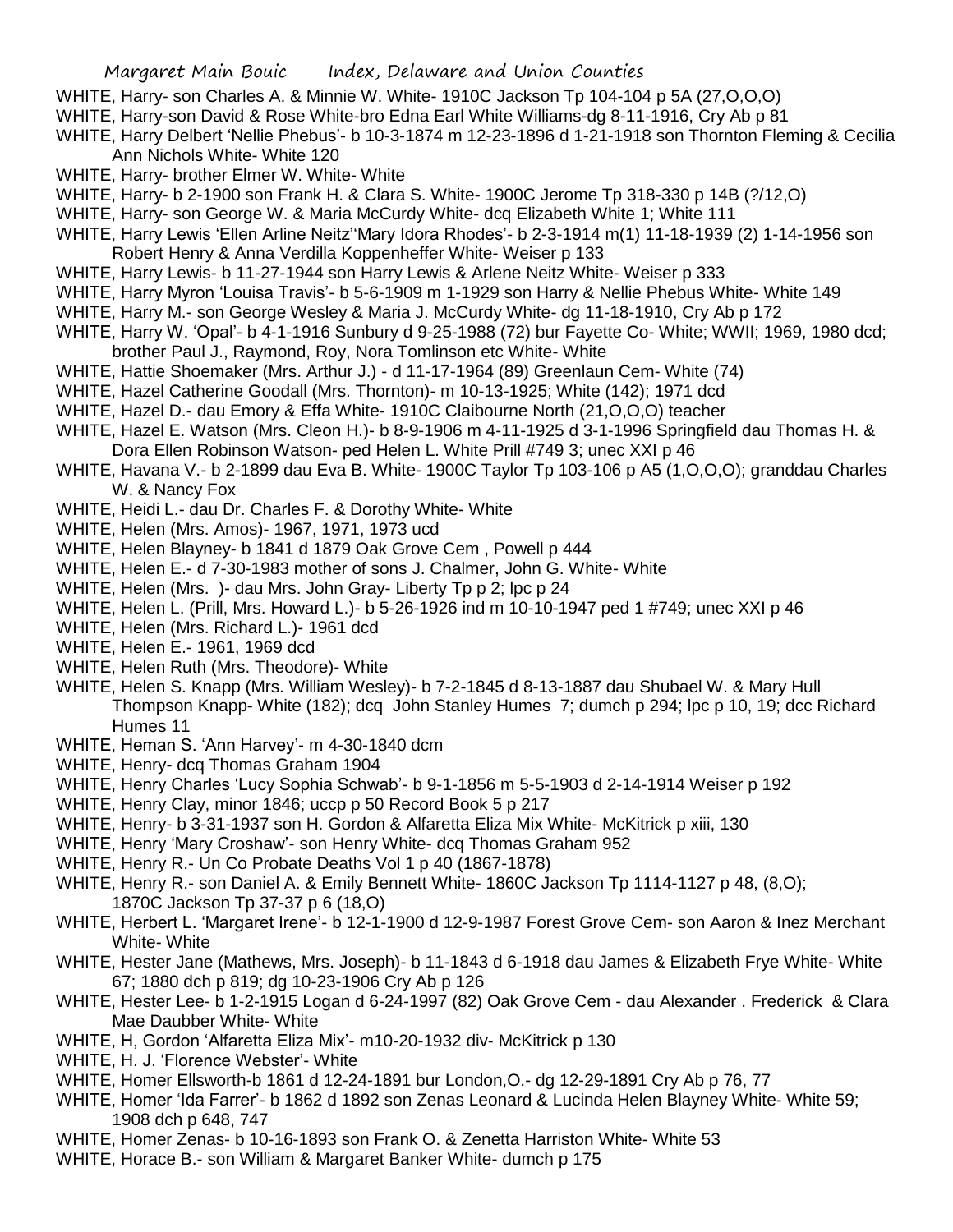- WHITE, Horace 'Clarissa'- 1850C Thomson Tp 3 p 186 (39,NY) hadc p 52
- WHITE, Dr. Horace. N. b 6-1857 d 12-1888 (31) typhoid; Grad OWU 1882; son Johnson & Catherine Plumb White- White 69; dg 12-24-1888, dg 12-28-1888 Cry Ab p 212, 213; dg 10-23-1906, Cry Ab p 126; 1908 dch p 360
- WHITE, Horace- son Ray White- White 102
- WHITE, Howard- son Victor White- White 101a
- WHITE, Howland H. 'Valeria A. Schenck'- b 7-1-1816 m 1851 son William & Margaret Banker White- dumch p 174
- WHITE, Ida- b 10-1880 1900C Marysville 97-97 p B4 (19,O,O,O) clerk, boaarder
- WHITE, Ida Farrer (Mrs. Homer)- b 1869 d 1892- White (59)
- WHITE, Ida Jane Miller (Clemens, Mrs. )(Mrs. )- d 7-18-1966 Oak Grove sister Harry Miller- White
- WHITE, Ida Lowe (Mrs. John Leo)- m 4-30-1966 White
- WHITE, Ines- 1869 wsc; Pabst 8 p 21
- WHITE, Inez Merchant (Mrs. Aaron)- parents of Herbert L. White- White
- WHITE, Ira 'Jemima Colver'- son Elisha White- 1883 uch V p 387
- WHITE, Irena (Ornburgh, Mrs. Joseph)- m 2-20-1843 dcm
- WHITE, Irena- dau Thomas & Lucinda White- 1880C Jerome Tp 192-207 p 22 (4,O,O,O)
- WHITE, Irene- b 6-16-1904 d 7-16-1973 Oakdale Cem White
- WHITE, Irene (Rodgers, Mrs. Allen)- m 1-1-1901 dcm dau David & Rose Smith White -opc 377; Rhoades 2
- WHITE, Irma D. (Mrs. Raymond L.)- 1969, 1971, 1980 dcd
- WHITE, Isaac- uccp p 39 JB 4 p 194; uccp p 6 appraiser JB p 65
- WHITE, Isaac- 1850C Leesburg Tp 295-299 p 46 (10,O)
- WHITE, Isaac- 1880C Jackson Tp 5-5 p 221B (28,O,O,Ky)
- WHITE, Isaac- b Kingston Tp 1824 d 7-21-1897 East Orange Cem- dg 7-30-1897 Cry Ab p 122
- WHITE, Isaac- 1915 uch p 452; 1883 uch IV p 453; mt 7-31-1852
- WHITE, Isaac Bennett 'Matilda Robinson'- b 1848 m 1875 d 1910 son William & Malinda Bennett-White II 116
- WHITE, Isaac- heir of Isaac White- 91-1849) Jb 4 p 194
- WHITE, Isaac- b 1841 d 11-3-1863 son James & Elizabeth Frey White- White 66; 1880 dch p 819; dg 12-11- 1863 Cry Ab p 36; Civil War, Iberia, LA
- WHITE, Isaac- uccp p 30, estate JB 3 p 244; uccp p 50, record Bk 5 p 217 son Joseph White
- WHITE, Isaac 'Jane Hulse'- son Joseph White- 1883 uch IV p 541; 1830C Leesburg Tp 491 p 288 (30-40); 1840C Leesburg Tp 121 (40-50)
- WHITE, Isaac- son Joseph & Sarah Mullen White- 1860C Leesburg Tp 535 (10,O); 1870C Leesburg Tp 205- 212 p 26 (18,O)
- WHITE, Isaac K.- 1908 dch p 408
- WHITE, Isaac 'Martha J. Wallace'- m 11-14-1875 ucm 5781; mt 3 p 18
- WHITE, Isaac S.- Powers p 24, 49
- WHITE, Isaac Wesley- b 1856 d 1881- son Wesley & Jane Ailes White- White II 18
- WHITE, Isaac- son William & Diana White- 1850C Kingston Tp 3313 p 174 (26,O)
- WHITE, Isabel(le)(Mrs. Owen W.)- 1883 uch V 366; 1860C Leesburg Tp 505 (46,Va); 1870C Leesburg Tp 162- 169 p 20 (56,Va)[ 1880C Milford 56 p 34 (65,VA,Va,Pa) black
- WHITE, Isabell A.- 1910C Jackson Tp 97-97 p 4B (43, , , ) wid 5 ch, 4 living
- WHITE, Isabelle Blue (Mrs. Albert S.) b 1861 m 1-9-1878 ucm 6187 d 1933 dau Adam & Malissa Price Blueped Harold Warren White 5 by Richard E. White- unec I, Oct 1981; 1915 uch p 845; 1880C Jackson Tp 11-11 p 230A (19,ILL,O,O) 1910C Jackson Tp 163-164 p 7A (48, ILL, O,O) m 32y, 5 ch
- WHITE, Isabel E.- dau Lewis B. & Nancy E. Carpenter White- 1880c Dover 11-112-p 38 (9,O,O,Va)
- WHITE, Israel, estate- dcga p 60 Ohio State Gazette
- WHITE, Iva Adella (Mrs. Ralph)- d 1-19-1982 (90) White
- WHITE, Ivan B.- 1980 dcd
- WHITE, Ivolea (Cline, Mrs. Glen)- b 11-30-1889 dau Jacob & Josephine Hurd White- dumch p 294; White 220
- WHITE, J. A.- pallbearer for Frederick Pfiffner- dg 2-13-1917, Cry Ab p 16
- WHITE, Jabez L.- dcga p 32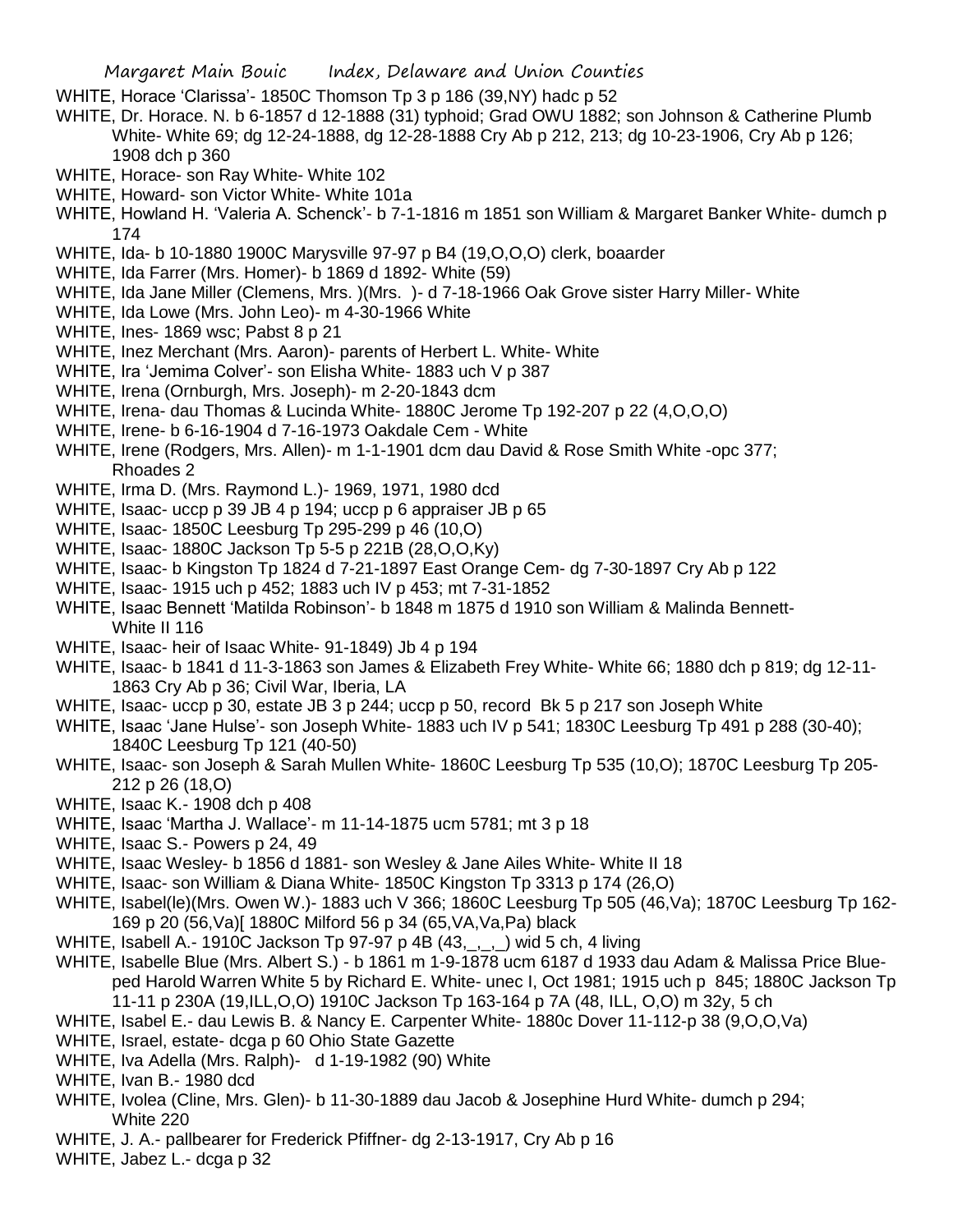- WHITE, Jack- b 1951 son Albert J. & Janet White- 1969 dcd
- WHITE, (Mrs. Jack)- dau Mrs. Hannah Miller- dg 9-20-1910. Cry Ab p 159
- WHITE, Jackie Smith (Mrs. John)- m 2-10-1951 Richmond, Ind- White
- WHITE, Jacqueline L. (Mrs. John G.)- opc p 24; 1961, 1971, 1980 dcd
- WHITE, Jacob- 1900C Allen Tp 125-129 p 6B (53,O,Pa,Pa)
- WHITE, Jacob Devore 'Josephine Hurd'- b 11-1846 m 4-7-1880 ucm 6702 son Samuel & Rosanna Devore

White- White 181; dumch p 294, 294, 392; 1850C Brown Tp 2887 p 159 (4,O); 1880C Liberty Tp Un Co 71-72 p 68 (35,O,Pa,Pa)

- WHITE, James- d 10-8-1898 Un Co Probate Deaths Vol 3
- WHITE, James- 1971, 1981 ucd
- WHITE, James, Mr. and Mrs.- lpc p 14
- WHITE, James- sheriff- 1976 dch p 346
- WHITE, James- uccp p 50 record book 3 p 217
- WHITE, James- 1835 men p 35 Freshwater 87 p 62 Kingston Tp
- WHITE, James C. 'Delcia'- 1969 dcd; 1973, 1983 ucd
- WHITE, James Cletus 'Margaret/Marjorie'- 1971, 1973, 1975 ucd
- WHITE, James E.- 1908 dch p 102
- WHITE, James- father of Mrs. Elizabeth C. Davis- dg 5-2-1878, Cry Ab p 30
- WHITE, James E (S) 'Lona'- Darby Jerome Cem p 120; 1969, 1971, 1980 dcd
- WHITE, James 'Elizabeth Frye'- b 1-10-1804 d 3-24-1886 Old Kilb Cem p 3- son Fisher & Leah Walton White; dcq Elizabeth White 4; White 4; 1880 dch p 819; dumch p 294; CCC Brown Tp ; hadc p 20 1820C Kingston Tp; 1835 men p 17 # 64 p 25 Brown Tp; 1840C Brown Tp; dg 12-11-1863 Cry Ab p 36; dg 3- 18-1886; dg 11-28-1905, Cry Ab p 65; dg 10-23-196 Cry Ab p 26; dg 11-18-10 Cry Ab p 171
- WHITE, James 'Emma'- 1880C Dover Tp 148-156 p 171 D (25,O,Va,Va) carpenter
- WHITE, James E. 'Rebecca'- son Bryant J. & Rachel A. Morrow White- White
- WHITE, James 'Freshwater' Freshwater p 46 brother Edward 1880 dch p (Astronaut)
- WHITE, James Fisher 'Augusta Carpenter'- b 12-1833 d 1912 son James & Elizabeth Frye White- White 63; 1880 dch p 819; dg 10-23-1906, Cry Ab p 126
- WHITE, James F. 'Mary E. Palen'- m 2-10 1876 ucm 5839; mt 3 p 22, 23
- WHITE, James- pallbearer for George Howe- dg 1-24-1913 Cry Ab p 10
- WHITE, Dr. James H.- d 1907 -1880 dch p 238, 239; dumch p 432; 1908 dch p 143, 353, 355; 1869 wsc; Cherrington p 3; Fowler p 13, 61, 62, 67, 94, picture p 115, 128; wsc Grah p 50; Pabst 8 p 21; 1976 dch p 290
- WHITE, James H.- son James Raymond & Mary M. Clapham White- White
- WHITE, James H. 'Donna E.'- 1980 dcd
- WHITE, James Henry 'Maria Louisa Harris'- Powell p 231
- WHITE, James H.- son Raymond & Mary M. White- White
- WHITE, James Irwin 'Lalandis E. Scott'- b 11-4-1845 m 10-8-1868 d 7-6-1906 (60-8-2) dg 7-10-1906 Cry Ab p 107. 108
- WHITE, James- b 1951 son John G. & Jacquelin White- 1961, 1969, 1971 dcd
- WHITE, James- eldest son John White- dcw Bk 2 p 190
- WHITE, James L. 'Barbara'- b 6-4-1922, Payne, O. D 12-1-1989 (67) Oller Cem- White; 1961, 1969, 1971; 1980 dcd
- WHITE, James 'Louisa- 1880C Taylor Tp 87-88 p 8 (48, Vt, Vt, Irel) or Va?1910C Taylor Tp 182-187 p 8A (78, Va,Va,Va)
- WHITE, James M.- 1908 dch p 412
- WHITE, James M. 'Amanda Horr'- 1-14-1847 dcm
- WHITE, James M. 'Eveah Harper'- b 10-27-1891 m 1912 d 6-14-1977 Price Cem- son Charles A. & Minnie Cameron White- White; 1949, 1971, 1973, 1975, 1979 ucd; 1910C Jackson Tp 104-104 p 5A (18,O,O,O) farm laborer, home farm
- WHITE, James 'Malinda Scott'- son Nehemiah & Sarah Ann Fleming White- dumch p 396
- WHITE, James 'Margaret Fitzgerald'- son John G. White- White
- WHITE, James M.- son Thomas P.,Sr. & Lena White- White
- WHITE, James 'Nancy Loop'- m 8-2-1869 dcm
- WHITE, James 'Naoma McKay- son Benjamin & Mary Fisher White- White p 1; 1908 dch p 408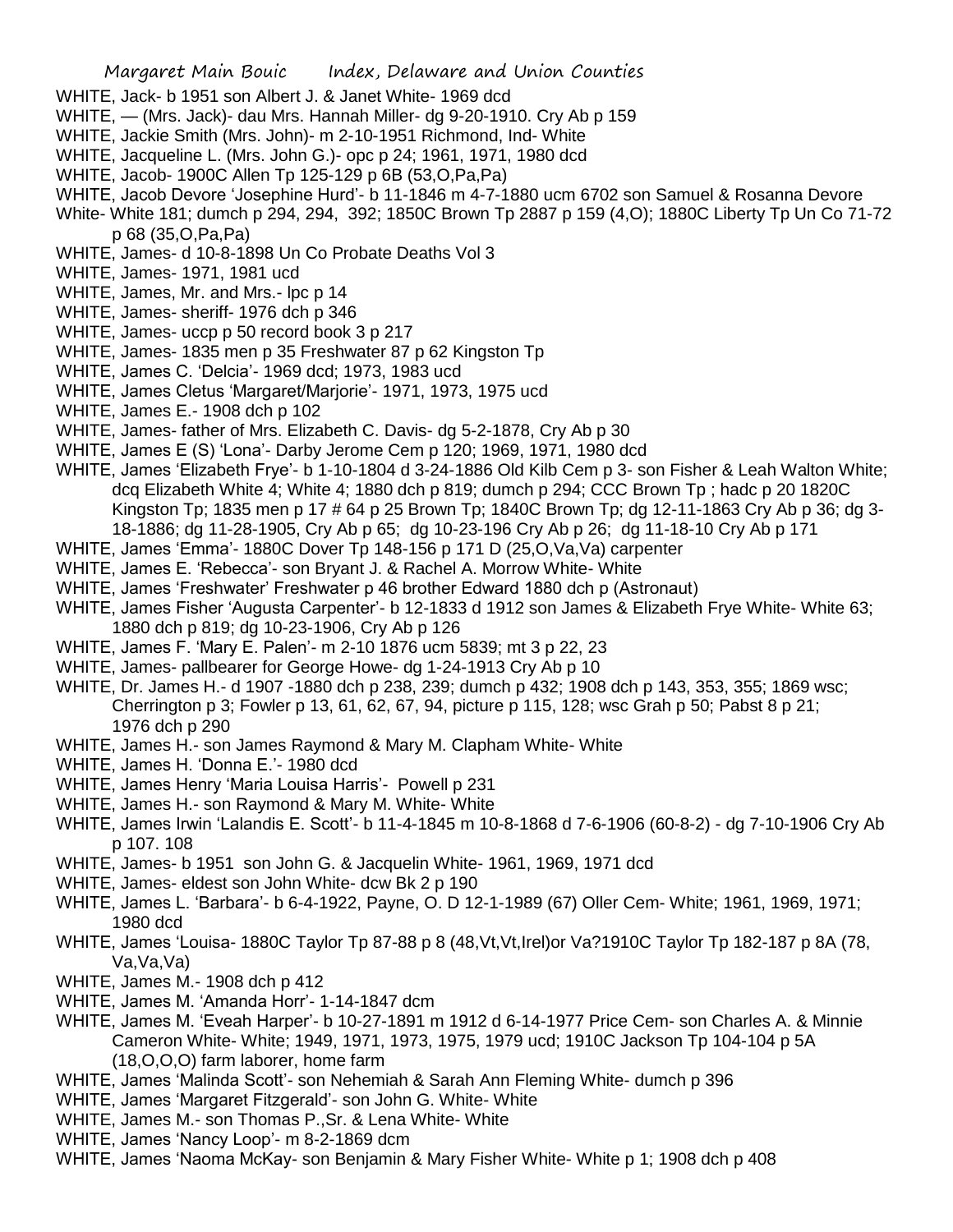- WHITE, James- son N. M. & Sarah Ann Fleming White- Powers p 132
- WHITE, James- son O. & Isabelle White- 1860C Leesburg Tp 505 (5,O); 1870C Leesburg Tp 162-169 p 20 (15,O)
- WHITE, James- brother Paul J,. White- White
- WHITE, James R.- parents of Roland L. White- White
- WHITE, James Raymond 'Mary M. Clapham'- White
- WHITE, James Robert- son Harry Myron & Louisa Travis White- White 153
- WHITE, James- son Thomas & Phebe White- 1850C Troy Tp 2605 p 137 (10,O)
- WHITE, James 'Virginia'- 1980 dcd
- WHITE, James W.-b 1-831 d 7-28-1912 (80y9m) Oakdale Cem 2473 (157E); 1900C Taylor Tp 81-84 p B4 (68,O,Va,Irel) wid, farmer
- WHITE, Jane- uccp p 50 record book 5 p 217
- WHITE, Jane- 1870C Taylor Tp 4 p 1 (74,Pa)
- WHITE, Jane Ailes (Mrs Wesley)- m 1845 d 1912; White II (4)
- WHITE, Jane Bell (Mrs. Maurice)- b 9-7-1923 W VA d 4-4-1996 Oakdale Cem dau Sumner S. & Ida Lee Harvey Bell-White
- WHITE, Jane (Benedict, Mrs. Benjamin)-b W Va 3-30-1804 m 2-1822 d 7-11-1883 (79-3-12); dau David White- dcg p 3 Del Pat . & Frank Chron- dcw B 2 p 190; dg 8-2-1883 Cry Ab p 84, 58; dg 6-14-1877 Cry Ab p 21
- WHITE, Jane Duvall (Mrs. Allen J.)- m 1876- White II (7)
- WHITE, Jane Gatewood (Mrs. )- White
- WHITE, Jane Graham (Mrs. Charles Jacob)- m 1880; White II (118)
- WHITE, Jane (Griffith, Mrs. Bob)- dau Thomas & Aura Stinson White- White
- WHITE, Jane Hulse (Mrs. Isaac)- 1883 uch V 421; 1830C Leesburg Tp 491 298 (20-30); 1840C Leesburg Tp 121 (30-40); 1870C Leesburg Tp 212-219 p 27 (66,Pa)
- WHITE, Jane(Mrs. Isaac)- uccp p 30, JB 3 p 244
- WHITE, Jane (Mrs. Joseph)- 1860C Leesburg Tp 490 (69,O)
- WHITE, Jane- dau Joseph White- 1883 uch V p 421; Powell p 262
- WHITE, Jane (Kitting, Mrs. Abram)- m 10-14-1849 ucm
- WHITE, Jane (Mrs. Maurice) retired from Huntington Nat'l Bank- White
- WHITE, Jane (Taylor, Mrs. Henry)- Nash p 434, 435
- WHITE, Janet H. (Mrs. Albert J.)- 1969, 1971, 1980 dcd
- WHITE, Janet Jean Ravencraft (Mrs. Clarence Dale)- b 3-2-6-1939 d 6-19-1992 (53) Chapel Heights Cemdau John J. & Lucille G. Kelly Ravencraft- White
- WHITE, Janet R. (Mrs. Albert J.)- 1969, 1971, 1980 dcd
- WHITE, Jayne (Fisher, Mrs. )- dau Eugene R. White- White
- WHITE, J. C.- pallbearer for Mrs. Hiram Chapman, dg 5-17-1918, Cry Ab p 37
- WHITE, Rev. J. C.- opc p 13
- WHITE, Rev. J. D.- infant dau d Monday. Oak Grove Cem; pastor of AME ch- dg 9-20-1910. Cry Ab p 159
- WHITE, J. D. 'Josie Herd'- 1883 uch V 407, 501
- WHITE, J. D.- son Samuel & Rosanna DeVore White- dg 11-24-1905, Cry Ab p 64
- WHITE, Jean Callander (Mrs. Paul B.)- d 8-4-1981 (87) White
- WHITE, Jean Marian- dau Robert & Maggie G. Kehl White- Weiser p 537
- WHITE, Jean (Mrs. Russel L.)- White; 1969, 1971 dcd
- WHITE, Jeanie (Mrs. Joseph A.)- White
- WHITE, Jeanne Foley (Mrs. Russell)- b 9-24-1924 Delaware d 10-12-1988 (64) St. Mary Cem- sister Robert Foley, Marge Mathews- White
- WHITE, Jeanetta (Reyes, Mrs. )- dau Louise Accord White- White
- WHITE, Jeboriah Stuart- son Frank & Wendy White- White
- WHITE, Jeffery- b 1960 son Guy E. & Mary S. White- 1969, 1981 dcd
- WHITE, Jennie- d 1-13-1906 Un Co Probate Deaths Vol 3
- WHITE, Jennie- 1869 wsc p 11; Pabst 8 p 24
- WHITE, Jennie- b Licking Co d 12-26-1905 (51y 1m)Oakdale Cem 2015 (3F)
- WHITE, Jennie Allison- b 4-10-1995 dau Chuck & Cindy Durham White- White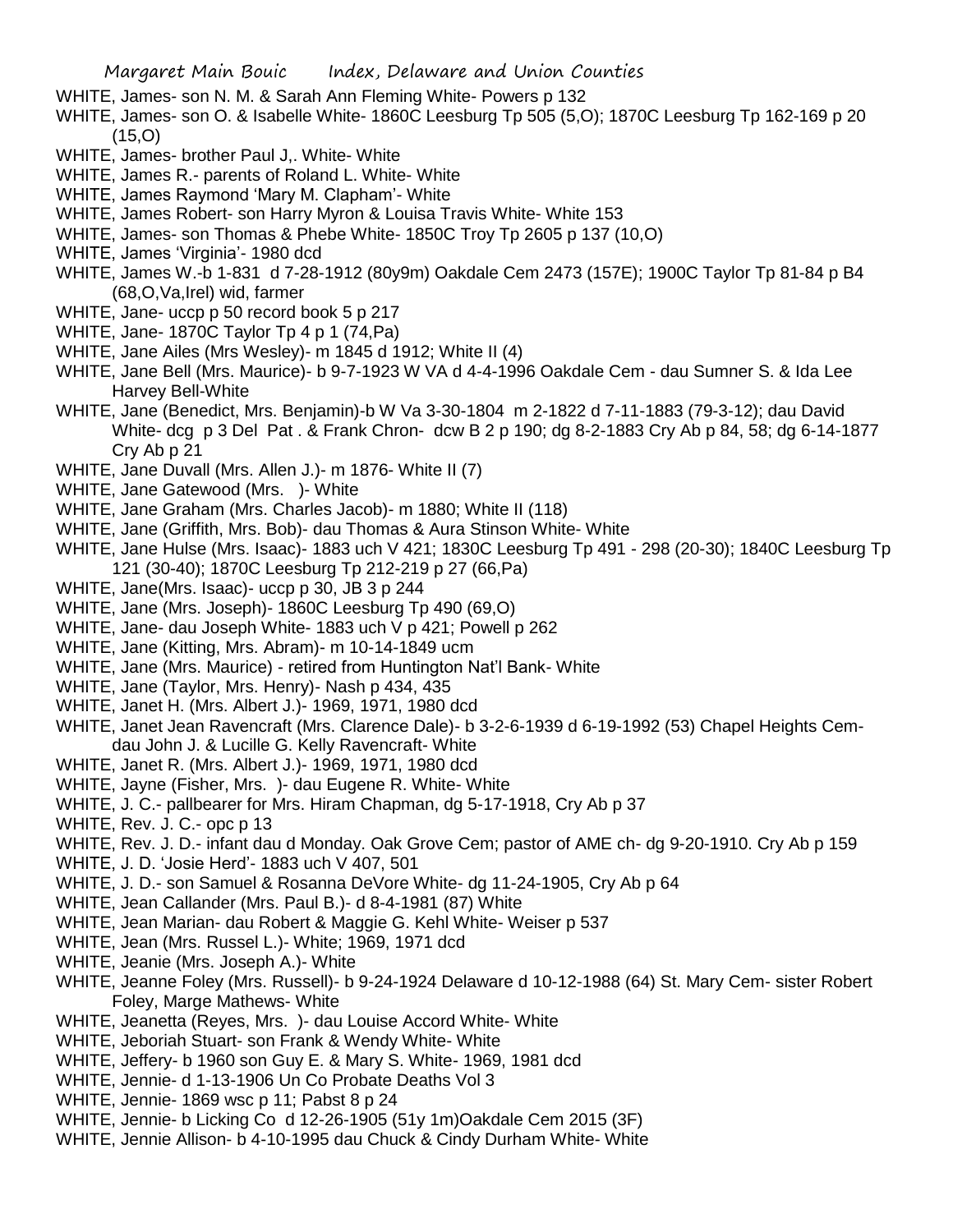- WHITE, Jennie- b 8-29-1857 dau David R. & Alice A. Bosart White- 1883 uch V 512, 513; 1870C Jackson Tp 39-39 p 7 (12,O)
- WHITE, Jennie (Horton, Mrs. Frank)- m 8-28-1879 ucm 6520; 1915 uch p 948
- WHITE, Jennie (Mrs. Martin)- 1900C Milford 170-181 p 7B (45,O,Pa,Pa) m 10y, 2 ch; stepsons Clarence H. & Frank A. Reed living with Martin & Jennie
- WHITE, Jennifer Jean (Schmidt, Mrs. John Joseph)- b 1955 m 1-25-1975 dau Russell & Jeanne Foley White-White; 1969, 1971 dcd
- WHITE, Jeremiah- son Frank L. & Pam White- White
- WHITE, Jeremiah 'Sarah Burton'- m 3-24-1803 onwq I
- WHITE, Jerree W.- son Daniel A. & Minerva White- 1880C Jackson Tp 4-4 p 19 (6,O,O,O)
- WHITE, Jerry- son Earl W. & Naomi White- 1961 (8) dcd
- WHITE, Jess T. 'Grace S.'- 1961 dcd
- WHITE, Jesse A. 'Angeline Dysart'- b 8-31-1828 m 4-10-1851 d 6-12-1901 son Albert R. & Amy White- 1915 uch p 845,846; 1883 uch V 492, 496, 501, 512; 184OC Jackson Tp 224 (10-15); 1850C Jackson Tp 21 p 4 (22,Ind); 1860C Jackson Tp 1123-1136 p 148 (31,Ind); 1870C Jackson Tp 58-57 p 8 (42,Ind); 1880C Jackson Tp 9-9 p 230A (57,Ind,Pa,Pa); dcc Ardith Waters Leibold 24
- WHITE, Jesse James- d 12-16-1973 (102y) Oak Grove Cem White
- WHITE, Jessee W.- ch Daniel A. & Minerva Bennet White- 1883 uch V 512
- WHITE, Jessie- d 4-14-1903 Un Co Probate Deaths, Vol 3
- WHITE, Jewel Audrey- dau Robert & Maggie G. Kehl White- Weiser p 537
- WHITE, Jewell (Layton, Mrs. Dale) dau Luther R. S. & Julia A. Adams White- White
- WHITE, Dr. J. H.- brother John E. White- dg 9-16-1904 Cry Ab p 263; conducted funeral of Abner
	- Cunningham- dg 6-20-1913, Cry Ab p 43
- WHITE, Dr. J. H.- doctor to colored soldiers,Camp Delaware- dg 8-16-1863m Cry Ab p 34
- WHITE, J. H.- dcw Bk 4 p 65 (8) witness
- WHITE, J. H. 'Martha Reynolds'- m 10-25-1846 dcm
- WHITE, Jill (Carothers, Mrs. Gary)- m 10-8-1983 dau Mr. & Mrs. Austin White- White
- WHITE, Jim- son John & Jackie Smith White- White
- WHITE, J. K.- 1880 dch p 557
- WHITE, Jocelyn b 10-8-2003 dau Tiffany White- White
- WHITE, Jodi- b 1968 ch Joseph E. & C. Sue White- 1983 ucd
- WHITE, Joe- son Fred H. III & Mary Ann Rogers White- White
- WHITE, Joe- son Joseph White- White White WHITE, Joe- 1983 ucd
- WHITE, Joe 'Phyllis Cusick'- parents of John R. White- White
- WHITE, Joette (Lyon, Mrs. Gary) dau Joe & Phyllis Cusick White- White
- WHITE/WEISS, Johann P' Catherine M. Will'- b 2-21-1816 m 12-2-1836 d 11-18-1898 ped Helen L. White Prill #749 16; unec XXI p 46
- WHITE, John- 1880 dch p 566, 572; 1908 dch p 277, 278, 426, 460, 461
- WHITE, John- Harrison Co Va- uccp p 32 JB 3 p 358
- WHITE, John- pallbearer for John B. Swearingen'- dg 5-14-1912, Cry Ab p 125
- WHITE, John- 1840C Thompson Tp p 108 (60-70); hadc p 52 (Thompson Tp)
- WHITE, John- 1850C Orange Tp 1775 p 113 (30,Ireland)
- WHITE, John- 1883 uch V 331
- WHITE, John, Jr Powers p 115
- WHITE, John- Powers Pat p 25, 46
- WHITE, —(Mrs. John)- dau Mrs. Anna Connor- dg 1-18-1883, Cry Ab p 76
- WHITE, John W. (colored)- 1908 dch p 412
- WHITE, J Chalmers- 1961 dcd
- WHITE, John- Sunbury p 47
- WHITE, John 'Charity'- d 5-24-1842 Stark Cem, Powell p 200; 1820C Kingston Tp; dcw Bk 2 p 190; dcq Forrest Bale 24; 1835 men p 35 # 89 p 62 Kingston Tp
- WHITE, John- son Chester & Effie White- White; 1959 ucd
- WHITE, John- lpc p 24
- WHITE, John Conrad- b 1928 son Clinton & Mildred B. Nelson White- White 93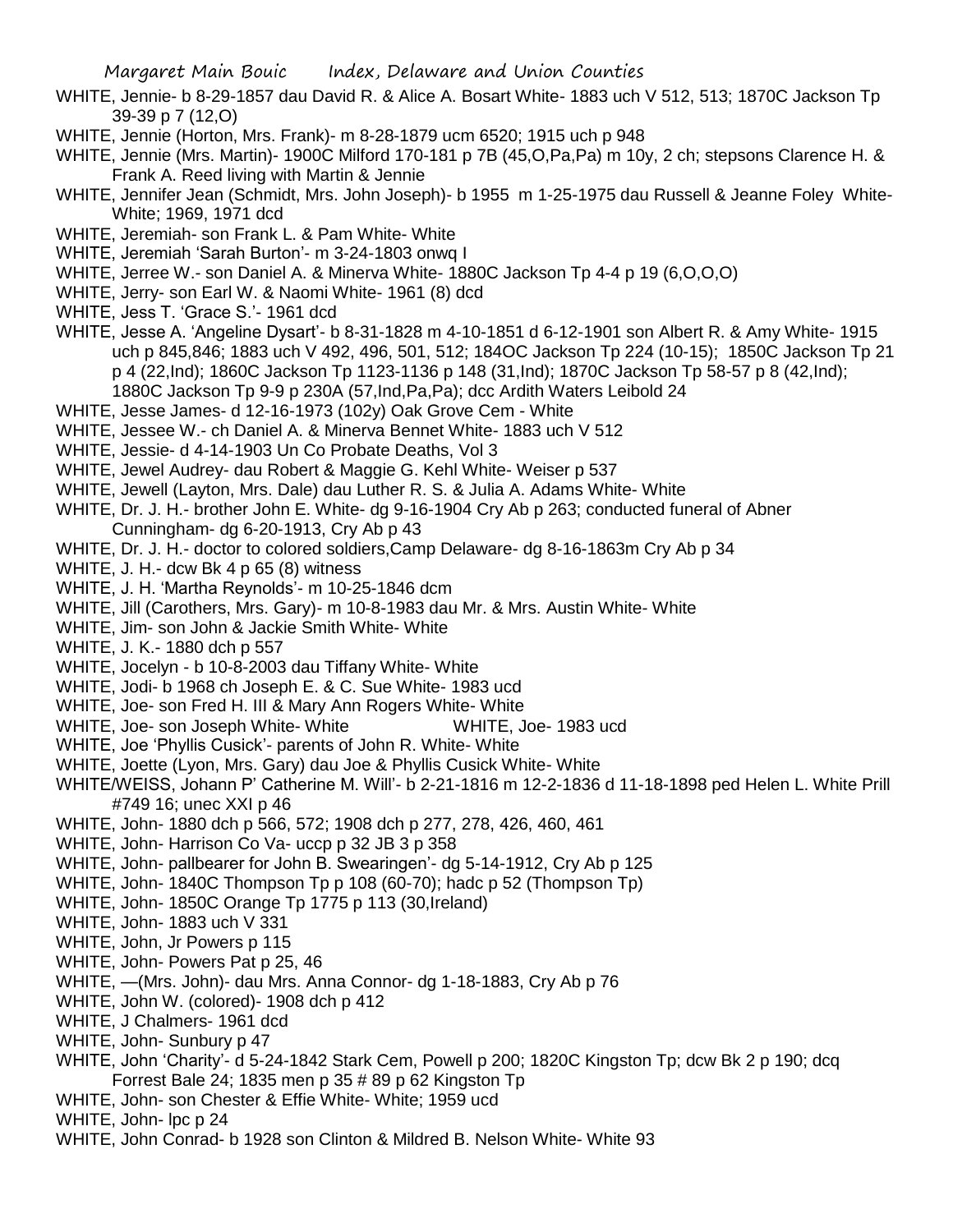- WHITE, John David 'Sarah M. Williams'- b 2-14-1852 m 12-18-1872 ucm 5192 d 12-23-1930 son Jesse A. & Angeline Dysert White- dcc Ardith Waters Leibold 12 ; 1915 uch p 154m 846; 1883 uch V 512; 1850C Jackson Tp 1123-1136 p 148 (8,O);1870C Jackson Tp 58-57 p 8 (18,O); 1880C Jackson Tp 9-9 p 230A (28,O,O,O); 1910C Jackson Tp 228-231 p 9B (58,O,-,O) m 36y
- WHITE, John 'Debra'- 1980 dcd
- WHITE, John- brother Ed White- dg 12-17-1901, Cry Ab p 112
- WHITE, John E.- b 1882 d 1910 Oak Grove Cem Powell p 444
- WHITE, John E.- ex-sheriff, Delaware Co- d 9-16-1904 (83) dg 9-16-1904, Cry Ab p 263. Oak Grove Cem; uncle of Mrs. Elma Laidlow, Mrs. Seth Gardner
- WHITE, John 'Elizabeth Newby'- son Henry & Mary Croshaw White- dcq Thomas Graham 476
- WHITE, John E.- son William & Diana White- 1850C Kingston Tp 3313 p 174 (16,O)
- WHITE, John F. 'Belinda/Melinda- 1915 uch p 957; 1883 uch V 547
- WHITE, John- son Francis & Elizabeth White- 1850C Delaware Town 1231 p 90 (2,O)
- WHITE, John G. son Helen E. White- White WHITE, John G.- lpc p 24
- WHITE, John G. 'Jacqueline L.'- 1961, 1969, 1971, 1980 dcd
- WHITE, John Gregory- b 11-28-1956 son Shirley Mae Brewer White- Freshwater p 145
- WHITE, John Jr.- 1980 dcd
- WHITE, John 'Hannah French'- Shipps p 25
- WHITE, John Henry- b 1874 d 1884 son William & Malinda Bennett White- White II 124
- WHITE, John- son H. J. & Florence Webster White- White
- WHITE, John 'Jackie Smith'- m 2-10-1951 Richmond, Ind- White
- WHITE, John J. 'Christiana' 1850C Millcreek Tp 1997-2018 p 291 (72,O)
- WHITE, John- son John White- dcw Bk 2 p 190
- WHITE, John- b 1954 son John G. & Jacquelin White- White; 1961, 1969, 1971 dcd
- WHITE, John 'Katie' son John R. & Rebecca Cooper White- White
- WHITE, John K. 'Mary J.'- 1971, 1980 dcd
- WHITE, John Leo 'Bernice Harper''Ida Lowe'- b 11-18-1897 m(1) 3-15-1918 (2) 4-30-1966 Price Cem- son Charles & Etta Buckmaster White- White
- WHITE, John Lowe- b 1919 son J. Merrill & Mariam Lowe White- White II 13
- WHITE, J. M.- dumch p 269
- WHITE, J. Merrill 'Marian Lowe'- b 1888 m 1918-son Allen J. & Jane Duvall White- White II p 12
- WHITE, John 'Maria Louisa Allen'- b 12-1814 m 1842 d 3-1901 son Fisher & Elanor Joy White- White 3; dumch p 294
- WHITE, John 'Mary'- d 9-10-1868 (58y) Stark Cem- Powell p 199, 200; 1850C Kingston Tp 3219 p 171 (40,Va)
- WHITE, John R. 'Rebecca Cooper'- b 1-7-1934 d 7-6-1999 (65) son Joe & Phyllis Cusick White- White
- WHITE, John 'Susanna Hill'- son John & Elizabeth Newby White- dcq Thomas Graham 238
- WHITE, John Thomas- son James & Margaret Fitzgerald White- White
- WHITE, John- son Thomas & Lucinda White- 1880C Jerome Tp 192-207 p 22 (5,O,O,O) black
- WHITE, John- son Thomas & Phebe White- 1850C Troy Tp 2605 p 137 (14,O)
- WHITE, John W.- 1880 dch p 398; Pabst 8 p 12
- WHITE, John W.- d 6-1-1907 (50y9m) Oakdale Cem 2037 (129E)
- WHITE, John W.- b 1848 d 1913 Oak Grove Cem Powell p 444
- WHITE, John W.- 1880C Jackson Tp 4-4 p 19 (21,O,O,O)
- WHITE, John W.- 1880C Dover 11-12 p 38 (22,O,O,Va carpenter
- WHITE, John W. 'Alice Hilyer'- Prof. of Greek at Harvard- dg 9-2-1892, Cry Ab p 102l dg 6-25-1909 Cry Ab p 41 - son John Whitney & Anna Williams White- dg 5-6-1886, Cry Ab p 131; dg 12-13-1888; 1880 dch p 628; unvmec p 39
- WHITE, Rev. John Whitney. 'Anna Williams'- b 11-2-1812 Maine m 6-17-1840 dcm d 1886 Oak Grove Cem , Powell p 444; 1908 dch p 154, 245, 852; 1976 dch p 95; dg 5-6- 1886, Cry Ab p 131; father of Prof. J. S., Mrs. Geo. Kirby, Mrs. Peter, d 12-1-1896 Cry Ab p 94; 1869 wsc p 1
- WHITE, -----(Kirby, Mrs. George) dau Rev. John Whitney & Anna Williams White- dg 5-6-1866 Cry Ab p 131
- WHITE, —(Peters, Mrs. )- dau Rev. John Whitney & Anna Williams White- dg 5-6-1866, Cry Ab p 131
- WHITE, John W.- d Tuesday- dg 10-10-1913, Cry Ab p 63 father Emma & Mrs. Dankle
- WHITE, (Dankle, Mrs. T. E.:- dau John W., sister Alice White- dg 4-12-1910 Cry Ab p 116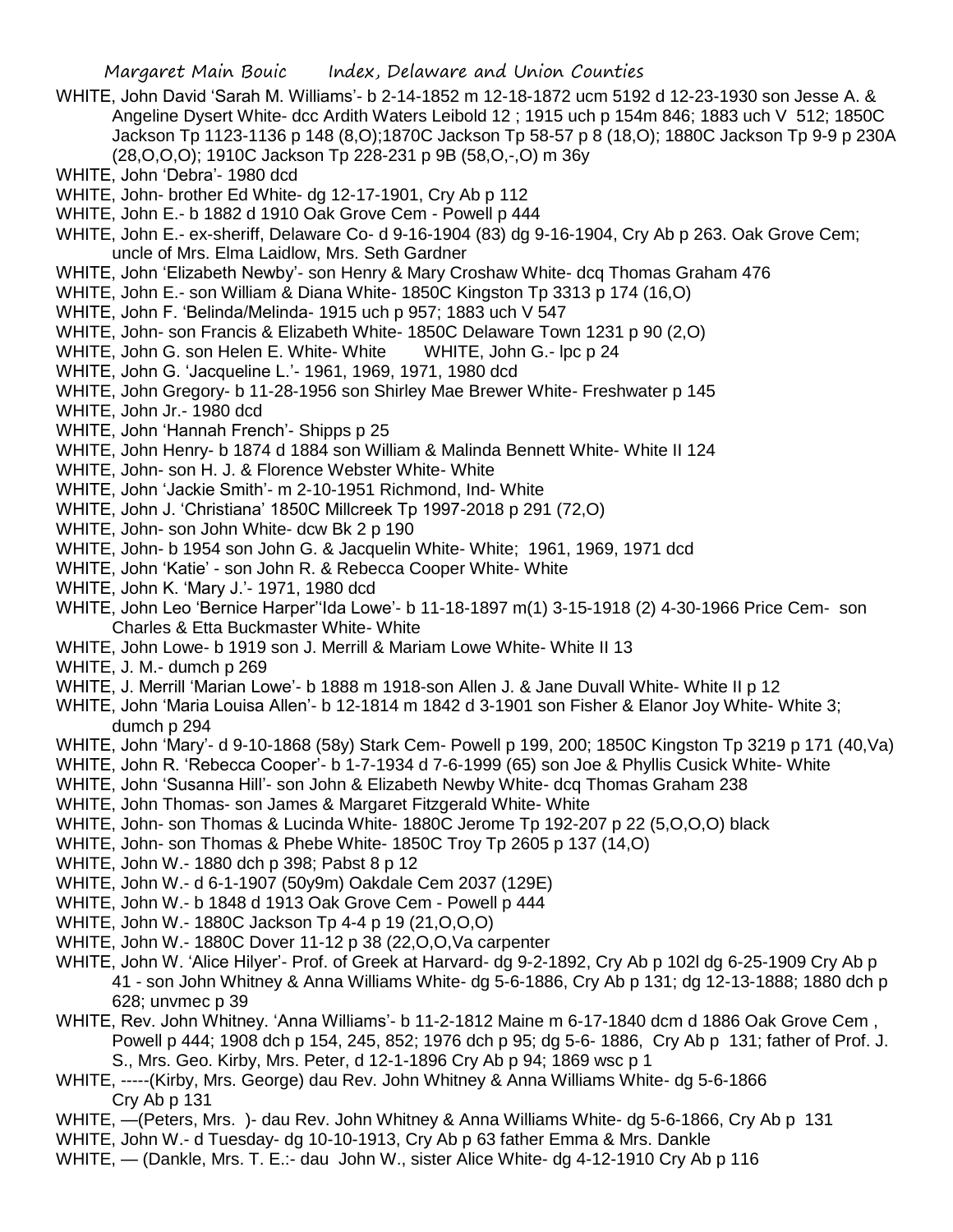- WHITE, John W.- son Daniel A. & Minerva Bennet White- 1883 uch V 512; 1860C Jackson Tp 1114-1127 p 148 (1,O); 1870C Jackson Tp 37-37 p 6 (11,O)
- WHITE, John- son John White, brother Alice White- dg 4-12-1910, Cry Ab p 116
- WHITE, John William 'Carrie (Della C.) Love'- b 2-10-1859 m 2-26-1891 d 9-21-1933 Price Cem; Maugans Anc p 177; 1900C Claibourne 184-198 p 8B (40,O,O,O) m 9y
- WHITE, John W. 'Della C. White'- b 2-1860 m 9y; 1900C Claibourne Tp 184-198 p 8B (40,O,O,O)
- WHITE, John W. 'Emma Flora Freshwater- b 1874 d 1956- Freshwater p 147
- WHITE, John William- b 1-7-1917 d 5-10-1936 bur Okla. son Lee & Edith Marsh White-Maugans Anc p 177, 178
- WHITE, John Williams- d 5-11-1917 Boston, Mass- dg 5-11-1917, Cry Ab p 49- son Rev. John & Anna Catherine Williams White- 1908 dch p 225, 245; ffd p 12; dg 12-1-1896 Cry Ab p 93. brother Mrs. Henry Peters; dg 3-18-1910, dg 4-24-1914, Cry Ab p 107, 114
- WHITE, John W.- son Lewis & Nancy Carpenter White- 1860C Leesburg Tp 553 (3,O); 1870C Leesburg Tp 153-160 p 19 (13,O)
- WHITE, John W. 'Lida A. Worley'- b 8-1862 m 10-1-1881 ucm 7029; 1900C Marysville 4th ward 364-374 p B14 (37,O,WVa,WVa)
- WHITE, John W. 'Mary T.- m 11-10-1870 funeral St. Mary's Church- dg 4-20-1897, Cry Ab p 114
- WHITE, John- son William W. & 2nd wife- 1915 uch p 623
- WHITE, Johnnie- son Nick White- d working on railroad, Col. dg 9-21-1876 Cry Ab p 14
- WHITE, Johnson- 1850C Brown Tp 2822 p 157 (19); 1860C Leesburg Tp 535 (29,O)
- WHITE, Johnson 'Catharine Plumb''Frances Sterner'- b 3-8-1831 m 4-12-1855 dcm d 10-19-1966 (75-6-11) dg 10-23-1906, Cry Ab p 126, 127- son James & Elizabeth Frye White- White 61; 1880 dch p 819; 1908 dch p 335, 740; dg 9-30-1890 Cry Ab p 34
- WHITE, Jordon F.- son Samuel & Loeza White- 1850C Concord Tp 2205 p 130 (5/12,O) colored
- WHITE, Joseph- uccp p 50 record book 5 p 217; uccp p 6 JB 1 p 65, appr
- WHITE, Joseph d 10-8-1862- 1883 uch V p 418, 420, 421, 504, 508, 541; 1915 uch p 452; Powell p 262; 1830C Leesburg Tp 492 p 298 (60-70); 1840C Leesburg Tp (70-80)
- WHITE, Joseph A. 'Jeanie'- son Joseph & Maxine Lombard White- White
- WHITE, Rev. Joseph- conducted funeral of Benjamin McRamey- dg 2-2-1915, Cry Ab p 11
- WHITE, Joseph E. 'C. Sue'- 1983 cd
- WHITE, Joseph E. 'Estella M. Rinehart'- b 7-1862 m 12-25-1881 ucm 7094 ; 1900C Leesburg Tp 31-31 p 2A (37,O,O,O) m 18y ;1910C Leesburg West 158-163 p 7A (46,O,Va,O); house painter
- WHITE, Joseph- son James & Louisa White- 1880C Taylor Tp 87-88 p 8 (17, O, Va, O) teacher
- WHITE, Joseph 'Martha Elizabeth Osborn'- Pabst 1 p 75
- WHITE, Joseph 'Mary'- Pabst 8 p 91
- WHITE, Joseph 'Maxine Lombard '- b 4-7-1904 d 11-17-1977 Forest Grove Cem son Antony & Antoinette Picolo White- White
- WHITE, Joseph 'Sarah Wellen'- m 12-30-1849 ucm 1488; 1850C Leesburg Tp 229 p 35 (19,O)
- WHITE, Joseph W.- wsc Grah p 24, 61
- WHITE, Josephine- d 11-8-1892 (32y) 765 (36D)
- WHITE, Josephine Hurd (Ms Jacob)- m 4-7/1880 ucm 6746 d 11-8-1892 dauThomas & Ruth Turner Hurd- White (181; dumch p 294; 1880C Liberty Tp Un Co 71-72 p 8 (22,O,O,O)
- WHITE, Josephine (Mrs. Lewis F.)- 1959 ucd
- WHITE, Joshua (5-1849) heir of Isaac White- uccp p 39 #4 p 194; 1850C Leesburg Tp 295-299 p 46 (7,O); 1870C Leesburg Tp 202-219 p 27 (26,O)
- WHITE, Joshua 'Chavon Stewart'- White
- WHITE, Josiah- d Civil War Co. D.- dg 1-13-1865, Cry Ab p 45
- WHITE, Josie- 11–8-1892 Un Co Probate deaths Vol 3
- WHITE, Josie Herd (Mrs. J. D.)- dau Thomas & Ruth Turner Herd- 1883 uch V 407
- WHITE, Joyce Ann (Hess, Mrs. Dale L.)- m 10-9-1970 dau Meritt White- White
- WHITE, Joyce (Blue, Mrs. )- dau Eugene R. White- White
- WHITE, Joyce Elaine (Morrison, Mrs. Howard)- dau Theodore & Helen Ruth White- White
- WHITE, Joyce (Hess, Mrs. )- dau C. Merritt & Eleanor Bosart White- White
- WHITE, Joyce (Mrs. Luther)- White
- WHITE, Joyce Roberts- dau Robert & Maggie G. Kehl White- Weiser p 537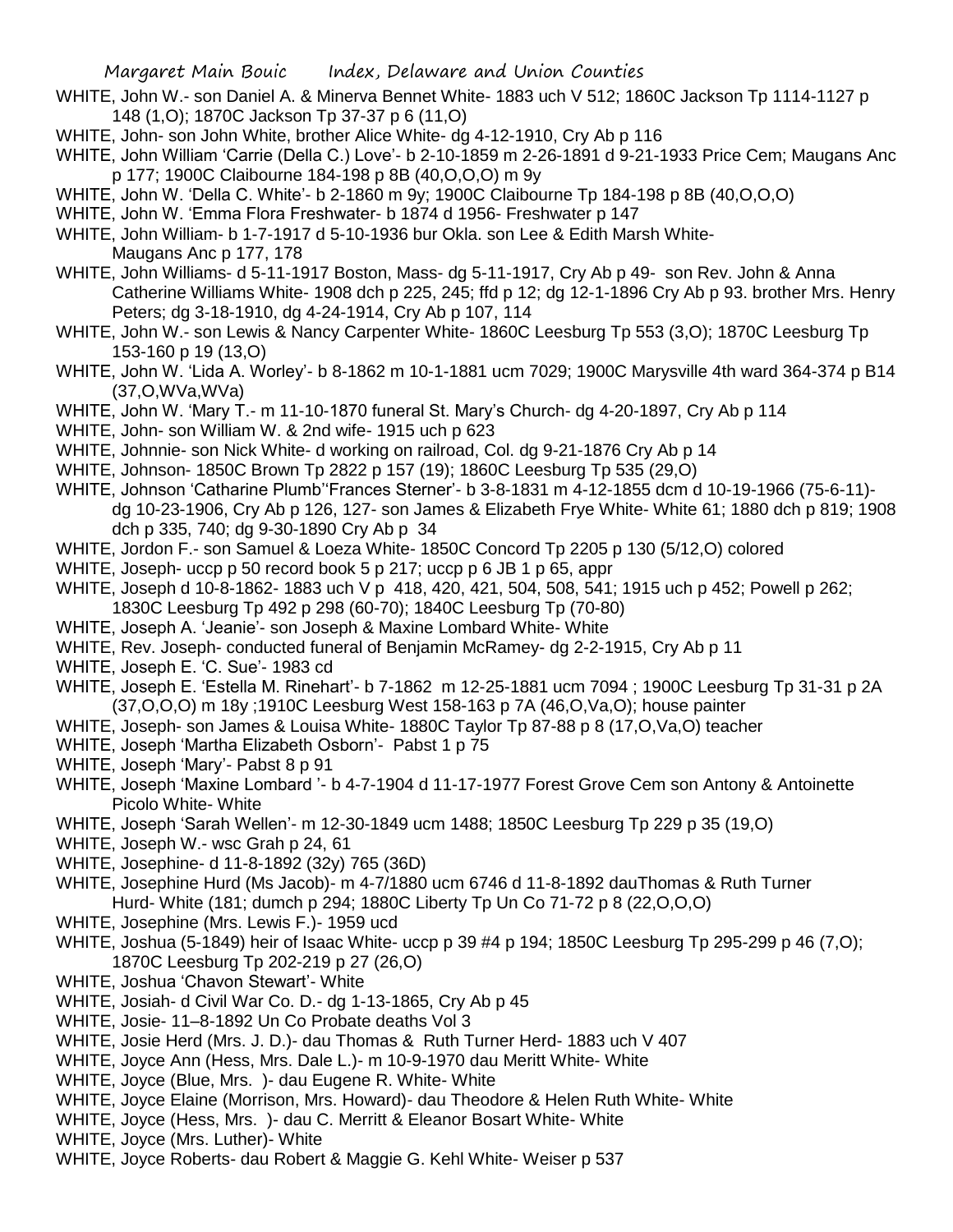- WHITE, J. Raymond 'Mary M.'- 1961, 1969, 1971, 1980 dcd
- WHITE, J. Robert 'Judith'- 1980 dcd
- WHITE, Juanita M. (Mrs. Luther R, Jr)- White; 1961, 1971, 1980 dcd
- WHITE, Judith Lee Michael (Mrs. )- b 6-12-1942 Urbana d 10-17-2003 (61) Maple Grove Cem- dau William & Mabel Vordermark Michael- White
- WHITE, Judith (Mrs. Robert)- White; 1980 dcd
- WHITE, Judy- 1969 dcd
- WHITE, Judy Lee (Henry, Mrs. Roger W.)- m 2-14-1970 dau Russell & Jeanne Foley White- White
- WHITE, Julia A.- 1971, 1980 dcd
- WHITE, Julie J.- 1980 dcd
- WHITE, Julia Ann Adams (Mrs. Luther Ray Sr.)- b 6-3-1904 Ky d 7-30-1988 White
- WHITE, Julia (Bland, Mrs. )- sister Ben J. White- White
- WHITE, Julie Ann Garvin (Mrs. Frederick V. Jr.)- m 2-5-1983 dau Peter Garavin- White
- WHITE, Julie Jo- dau John B. White- White
- WHITE, Julie- b 1956 dau John G. & Jacquelin White- 1961, 1969, 1971 dcd
- WHITE, Julie (Vigar, Mrs. )- dau John & Jackie Smith White- White
- WHITE, Julius- 1880 dch p 609; 1908 dch p 275
- WHITE, J. W.- infant child d Wednesday- dg 8-19-1892, Cry Ab p 100
- WHITE, Karen (5-1966) dau Arnold D. & Joann White- White
- WHITE, Karen/Karyn P. (Mrs. Tim A.)- 1975, 1979, 1971, 1983 ucd
- WHITE, Karen (Smith, Mrs. )- dau Thomas & Pauline C. Dixon White- White
- WHITE, Kate- b 1957 dau Fred V. & Louise White- 1969, 19971 dcd
- WHITE, Kate Marilyn (Hastings, Mrs. James Kent)- m 9-12-1981 au Fred V. White- White
- WHITE, Katharyn (Taylor, Mrs. David)- b 1904 m 1936 dau Edgar H. & Wilhelmina Geis White- White 84
- WHITE, Katherine Anne- b 11-11-2000 dau Chuck & Cindy Durban White- White
- WHITE, Katherine Collum (Mrs. )- dau Peter Collum- dcw Bk 4 p 108B
- WHITE, Katherine Francisco (Mrs. Neil) m 3-27-1951- Weiser p 520
- WHITE, Katherine Sage (Mrs. Robert Hinsdale)- m 1933; White (85)
- WHITE, Kathleen (Stephanovsky, Mrs. )- dau Russell & Jeanne Foley White- White
- WHITE, Kathryn Ann- b 1944 dau Robert Hinsdale & Katherine Sage White- White 85
- WHITE, Kathryn Seall- b 12-29-1899 d 10-3-1901 dau George Fleming & Lucy Evelyn Seall White-White 141
- WHITE, Katie (Mrs. John)- White
- WHITE, Katie/Katy- 1969 wsc p 12; Pabst 8 p 24
- WHITE, Kathy (Burns, Mrs. Bill)- dau John R. & Rebecca Cooper White- White
- WHITE, Kay- dau Arlie & Louisa White- 1961 (3) dcd
- WHITE, Kay- dau Richard & Byrldene White- White- engaged to William Thompson
- WHITE, Kelly (Kitting, Mrs. Abram)- m 10-12-1849 ucm 1463
- WHITE, Kenneth- son Herbert L. & Margaret White- White
- WHITE, Kenneth T.- inmate, Children's Home- 1910C Paris Tp 30-30 p 2B (5,O,O,O)
- WHITE, Kirk- son Thomas & Pauline C. Dixon White- White
- WHITE, Elder L.- conducted funeral of James Clark- dg 7-1-1880 Cry Ab p 45
- WHITE, Larava- b 1956 ch Larry D. & Donava White- 1969 dcd
- WHITE, Larry D. 'Donava'- 1969 dcd
- WHITE, Larry J.'Nancy'- son Alvien R. Sr. & Alma L. Ferguson Wheeler- Wheeler; 1981, 1983 ucd
- WHITE, Larry L. b 1962 son Raymond L. & Irma D. White- White; 1969, 1971, 1980 dcd
- WHITE, Laura A.- Un Co Probate deaths Vol II p 33 (1879-1886)
- WHITE, Laura E- dau Lewis B & Nancy E. Carpenter White- 1870C Leesburg Tp 153-160 p 19 (4,O); Ailsie-1880C Dover 11-12 p 38 (14,O,O,Va)
- WHITE, Laura Lynne (Cummins, Mrs. Michael)- m 8-18-1979 dau Raymond N. White- White
- WHITE, Laura, Miss-pallbearer for Miss Nellie M. McNett- dg 11-7-1911, Cry Ab p 70
- WHITE, Laurel (Swain, Mrs. Harris)- dau Lewis A. & Norma Chase White- White
- WHITE, Laurie- b 1961 dau Raymond L. & I(E)ema D. White- 1969, 1971 dcd
- WHITE, Laurie (Mrs. Tom)- White
- WHITE, Lavonia A.- Pabst 2 p 46
- WHITE, Lawence 'Eleanore'- d 1-13-1982 (68) cremated- White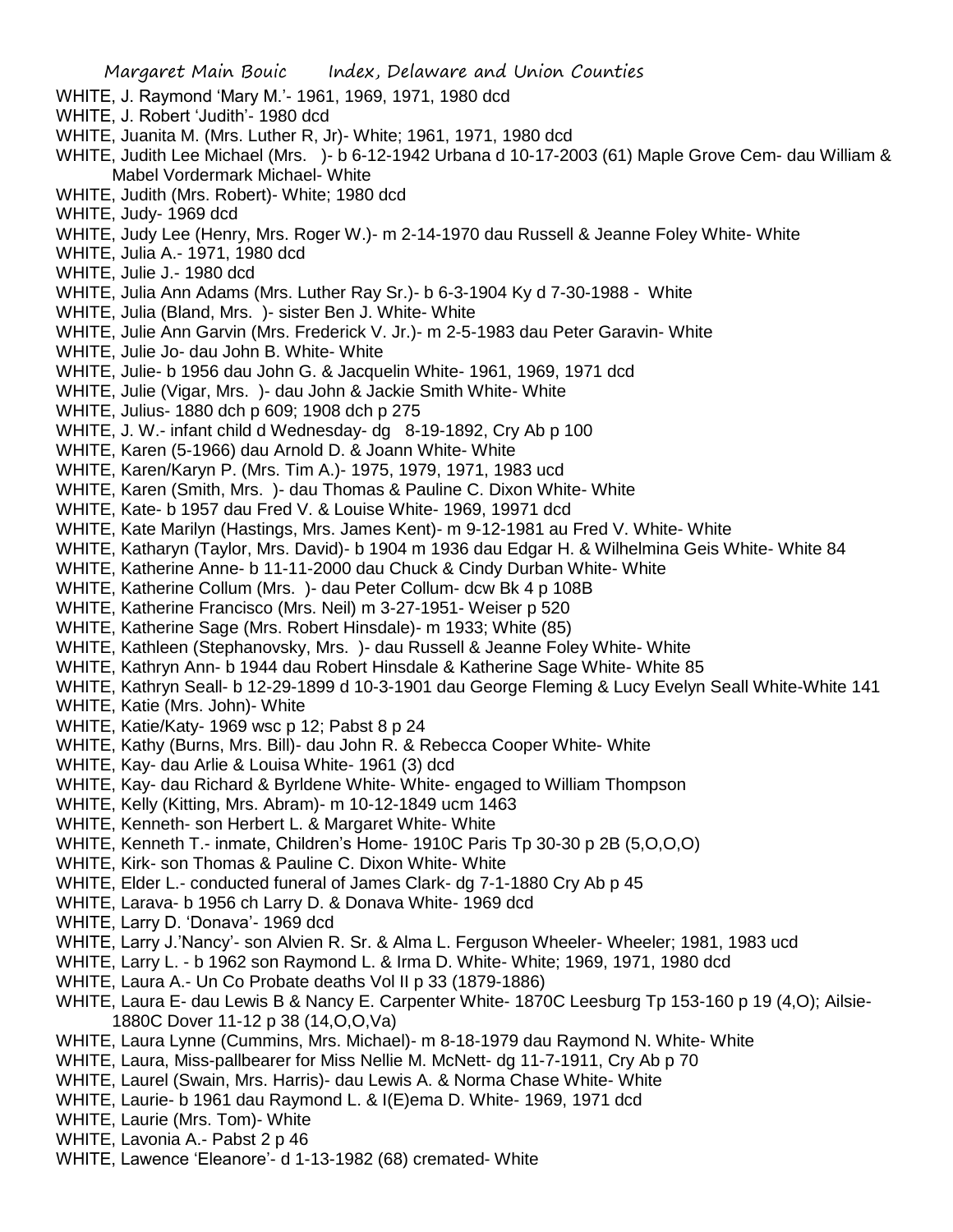- WHITE, Lawrence- b 5-18-1956 son Neil & Katherine Frafrancisco White- Weiser p 520
- WHITE, L—L. dau John David & Sarah M. Williams White-1880C Jackson Tp 9-9 p 230A (4,O,O,O)
- WHITE, L.B.d Saturday,(76) dg 3-18-1913, Cry Ab p 25; 1883 uch V 415, 508
- WHITE, L. C. Ward (Mrs. Alexander)- m 11-4-1858 ucm 2796
- WHITE, Leah Ann (Ferris, Mrs. Atkinson)- b 11-1832 m 6-10-1852 dau James & Elizabeth Frye White- White 62; 1880 dch p 819
- WHITE, Leah R. (Black, Mrs. Elias P.)- b 1-1842 m 1871 d 10-1923 dau Samuel & Rosanna DeVore White-White 180- dumch p 294; 1850C Brown Tp 2887 p 159 (8,O)
- WHITE, Leah (Sackett, Mrs. James)- b 1827 m 10-15-1844 dcm d 1858- White 9; 1908 dch p 747- dau George & Elizabeth Leonard White
- WHITE, Leah Walton (Mrs. Fisher)- m 4-11-1801 d 1-12-1812; White (2) dumch p 294; dcq Elizabeth White 9; John Stanley Humes 25; dcc Richard Humes 41
- WHITE, Leasa- dau Arlie & Elouise White- 1961 (6) dcd
- WHITE, Lee A. 'Mary;- 1971, 1981. 1983 ucd
- WHITE, Lee 'Edith Marsh'- b 4-10-1892 m 4-29-1914 son John William & Carrie (Della C.) Love White-Maugans Anc p 177; 1900C Claibourne Tp 184-198 p 8B (8,O,O,O)
- WHITE, Lela (Brown, Mrs. Earl D.)- W Brown VI p 765
- WHITE, Leland E. 'Muriel Evelyn Lamb'- White
- WHITE, Lemon- 1830C Millcreek Tp 343 p 289 (70-80)
- WHITE, Lena J.- dau Charles E. & Etta M. Buckmaster White- 1910C Jackson Tp 155-156 p 7B (8,O,O,O)
- WHITE, Lena (Mrs. Thomas P.Sr- d 5-31-1974 (88) White
- WHITE, Lenna (Patterson, Mrs. Earl)- b 8-10-1887 m 1914 d 8-19-1984 (97) Price Cem- dau Albert & Isabel Blue White- White
- WHITE, Leo son Charles & Etta Buckmaster White- White; 1910C Jackson Tp 1155-156 p 7A (12,O,O,O)
- WHITE, Leona I.- b 4-1887 dau Joseph E. & Estella M. Rinehart White- 1900C Leesburg Tp 31-31 p 2A  $(13,0,0,0)$
- WHITE, Leona L. (Cheney, Mrs. Obed U.)- m 8-31-1898 ucm
- WHITE, Leonard 'Bonnie'- son Harmon & Zola Carothers White- White
- WHITE, Leroy L.- Un Co Probate Deaths, Vol 1 p 12 (1867-1878)
- WHITE, Leroy- son Richard H. & Martha Green White- 1860C Leesburg Tp 213-220 p 27 (3,O)
- WHITE, Leslie J.- son Theodore & Helen Ruth White- White
- WHITE, Levi- 1908 dch p 282
- WHITE, Lewis- 1883 uch V 431
- WHITE, Lewis 'America' 2nd wife; 1900C Dover tp 167-19 p 8A (63,O,O,O) just married
- WHITE, Lewis A. 'Norma Chase'- b 9-28-1907 Mass m 1936 d 8-1-1995 (87) son Walter & Alice Reed White-**White**
- WHITE, Lewis A. 'Villa K. King'- b 11-3-1878 m 11-12-1902 d 6-23-1947 son Emil & Louisa S. Eckstein Whiteped Helen L. White Prill # 749 4; unec XXI p 46
- WHITE, Lewis B. 'Nancy Carpenter'- b Wheeling, W. Va, m 12-13-1856 ucm 2493 d 3-14-1913 (76y10m) Oakdale Cem 2534 (c129); 1883 uch V 365, 368; mt 1-7-1857; mt 3 p 21, 24; 1860C Leesburg Tp 553 (24,O); 1870C Leesburg Tp 153-160 p 19 (34,O); 1880C Dover Tp 11-12 p 38 (44,O,Va,Va) carpenter; Civil War, dg 3-2-1913, Cry Ab p 26
- WHITE, (Linn, Mrs. Alexander)- dau Lewis B. & Nancy Carpenter White- dg 3-18-1913 Cry Ab p 25
- WHITE, —Vanderau, Mrs. John)- dau Lewis B. & Nancy Caarpenter White- dg 3-18-1913 Cry Ab p 25
- WHITE, —(Morrison, Mrs. Charles)- dau Lewis B. & Nancy Carpenter White- dg 3-18-1913, Cry Ab p 25
- WHITE, —(Williams, Mrs. Willard)- dau Lewis B. & Nancy Carpenter White- dg 3-18-1913, Cry Ab p 25
- WHITE, Lewis Clinton 'Mildred B. Nelson'- b 1870 m 9- 1910 d 5-1-1931 son James & Augusta Carpenter White- White 88; 1880 dch p 819
- WHITE, —(Mrs. L. F.)- Pabst 8 p 40, 42
- WHITE, Lewis F. 'Josephine'- 1959 ucd
- WHITE, Libby (Williams, Mrs. Terry)- au Maurice & Jane Bell White- White
- WHITE, Liddie (Mrs. )- sister Mrs. Hannah Slane- dg 10-8-1915, Cry Ab p 83
- WHITE, Lillian (Mrs. William L.)- White, teacher OWU
- WHITE, Lillian- 1961 dcd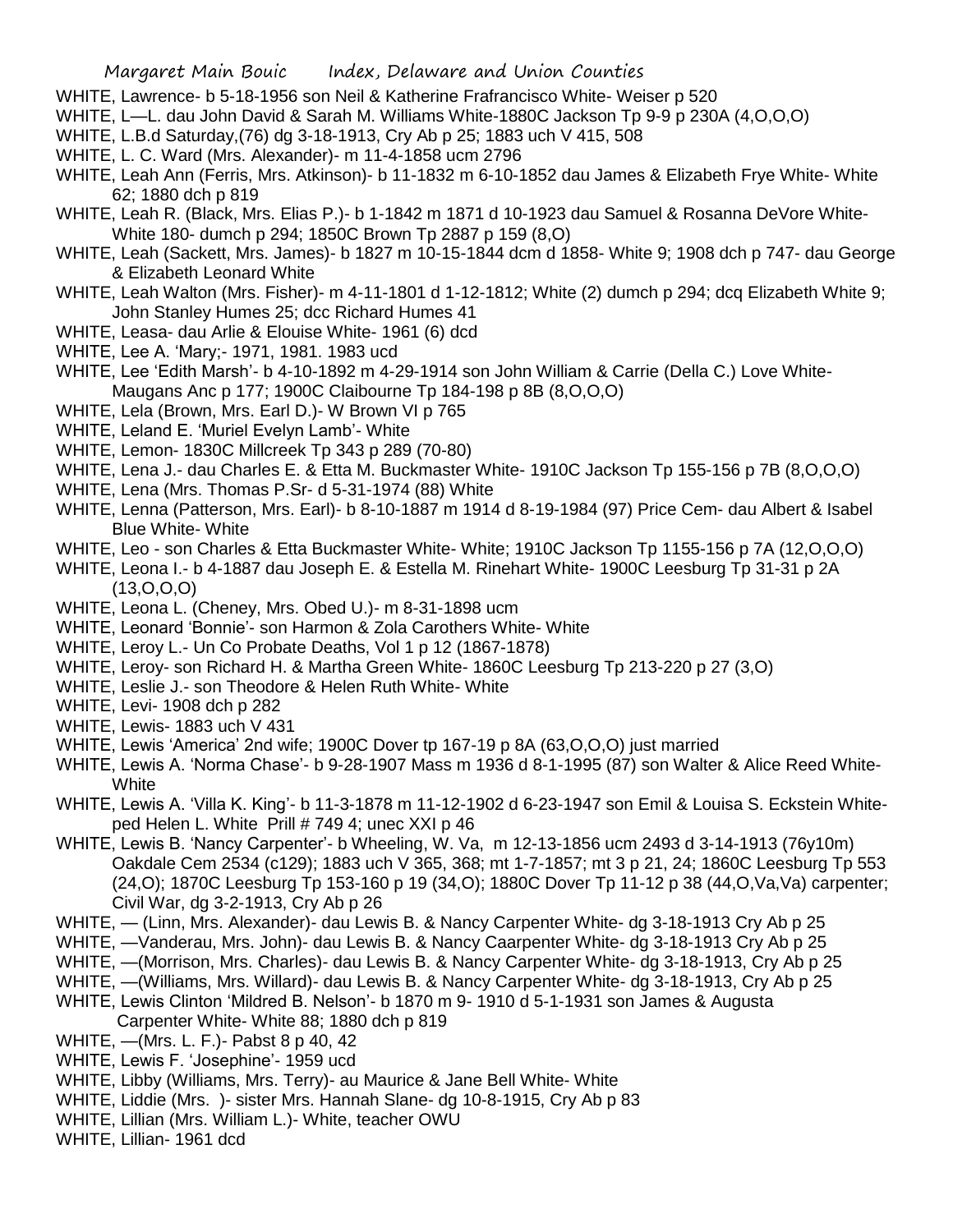- WHITE, Lillie May (Allen, Mrs. John)- b 1878 m 1896 d 1903 dau Isaac Bennett & Matilda Robinson White-White 129
- WHITE, Linda Ann- b 5-3-1956 dau Harry Lewis & Mary Idora Rhoades White- Weiser p 333
- WHITE, Linda (Hutt, Mrs. Glen)- dau Bryant J. White- White
- WHITE, Linda (Mrs. Jim)- White
- WHITE, Linda Kay Billingsley (Mrs. Donald Eugene)- m 11-1-1974 dau Leo Billingsley- White; 1980 dcd
- WHITE, Linda Louise Seckman (Mrs. Peter Alexander)-m 7-18-1971/3 dau Charles Seckman- White
- WHITE,Linden Fisher'Gertrude King'-b 1-4-1896 d 1947 son Frank O. & Zenetta Harrison White-White 54
- WHITE, Linden Fisher (Mrs. )(McClelland, Mrs. Walter N.)- m 5-21-1971 White
- WHITE, Lisa E.- dau Charles & Rachel A. Morrow White- White
- WHITE, Lisa- b 1976 dau Tim A. & Karen White- 1981, 1983 ucd
- WHITE, Lizie A.- dau George Wesley & Maria J. McCurdy White- dg 11-18-1910. Cry Ab p 172
- WHITE, Lloyd K. 'Esther'- son Roy Brenton & Florence MacIntyre White- White
- WHITE, Loeza (Mrs. Samuel)- 1850C Concord Tp 2205 p 130 (36,Va) colored
- WHITE, Lona (Mrs. James S.)- Darby Jerome Cem p 120; 1969, 1971, 1980 dcd
- WHITE, Lonard- 1835 men p 32 # 33 p 56 Harmony Tp
- WHITE, Lorinda- d 3-30-1892 Un Co Probate Deaths Vol 3
- WHITE, Lottie Belle (Waters, Mrs. Arthur C.)- b 1-10-1900 m 10-8-1917 d 3-12-1982 dau Charles E. & Etta M. Buckmaster White- dcc Ardith Waters Leibold 3; 1910C Jackson tp 155-156 p 7A (10,O,O,O)
- WHITE, Lottie E. (Benedict, Mrs. Harry)- b 1885 m 1905 d 1-9-1983 (97) dau Charles A. & Octa Thurston White- White 105
- WHITE, Lottie- b 1884 d young- dau Franklin D. & Phoebe Smith White- White 98
- WHITE, Lottie M. (Reed, Mrs. Albert)- m 1884 d 1930 dau George Wesley & Rachel Whipple White- White 96; dg 11-18-1910, Cry Ab p 172
- WHITE, "Lou" Lucretia M. (Long, Mrs. Stephen)- New Millcreek Cem p 26- dau Charles & Lucinda Wilkins White- Farnum 7,8; opc 208 Long 3,4; Hutchisson p 39; 1880C Scioto Tp 133 (19,O,O,O) teacher
- WHITE, Louis- 1883 uch V 431
- WHITE, Louis B.- Co I 121st Reg O.V.I. dg 6-3-1913, Cry Ab p 41 d during the year
- WHITE, Louisa- d 5-18-1898 Un Co Probate Deaths, Vol 3
- WHITE, Louisa (Mrs. James)- 1880C Taylor Tp 87-88 p 8 (39,O, Pa,Pa)
- WHITE, Louisa Ritchie (Mrs. )- dau Joseph & Susan Ann Stoolfire Ritchie- dumch p 216
- WHITE, Louisa S. Echstein (Mrs. F. Emil)- b 2-23-1855 m 3-10-1872 d 9-11-1987 dau Martin & Adelaide Heine Eckstein- ped Helen Ll White Prill #749 9; unec XXI p 46
- WHITE, Louisa Travis (Mrs. Myron)- 1-192
- WHITE, Louise (Mrs. Fred V.)- White; 1971 dcd
- WHITE, Louiza Caroline (Fox, Mrs. Felix)- m 10-15-1868 ucm 4448
- WHITE, Louva Gordon (Mrs. Floyd Atha)- b 2-18-1891 d 8-4-1975 Hale Cem- Maugans Anc p 178
- WHITE, Louvenia (Dickey, Mrs. )- dau J. m. White- dumch p 269
- WHITE, Lowell- son Joseph White- White
- WHITE, Luamy (Carey, Mrs. James)- b 3-3-1883 m 1906 dau Jacob & Josephine Hurd White-White 219; dumch p 294; 1900C Allen Tp 125-129 p 6B (17,O,O,O)
- WHITE, Lucas- brother Benjamin & Samuel White- White p 1
- WHITE, Lucile (Mrs. Elmer W.)- 1961, 1969, 1971, 1980 dcd
- WHITE, Lucile (Stout, Mrs. Harold)- dau Charles E. & Gladys Boyles White- White
- WHITE, Lucille (Webb, Mrs. George)- dau Damar & Goldie Ball White- White
- WHITE, Lucinda Helen Blayney (Mrs. Zenas Leonard)- m 8-5-1860 dcm d 1879; 1908 dch p 748; White (13) dau George Blayney- dg 7-15-1898 Cry Ab p 160
- WHITE, Lucinda (Mrs. Thomas)- 1880C Jerome Tp 192-207 p 25 (37,O,Va,Va) black
- WHITE, Lucinda (Lorina) Wilkins (Mrs. Charles)- b 9-19-1822 m 3-10-1853 ucm 1923 d 3-30-1891 dau Seymour & Priscilla Farnum Wilkins- 1850C Millcreek Tp 2054-2075 (26,Ky); 1860C Millcreek Tp 158 (35,NY) mt 3-30-1853
- WHITE, Lucretia (Bunker, Mrs. Reuben)- m 9-15-1839 dcm
- WHITE, Lucy (Mrs. )- d 12-12-1964 (66) White
- WHITE, Lucy (Gardner, Mrs. Arthur)(Mrs. Frank) b 11-3-1879 d 9-19-1969 bur Milford- White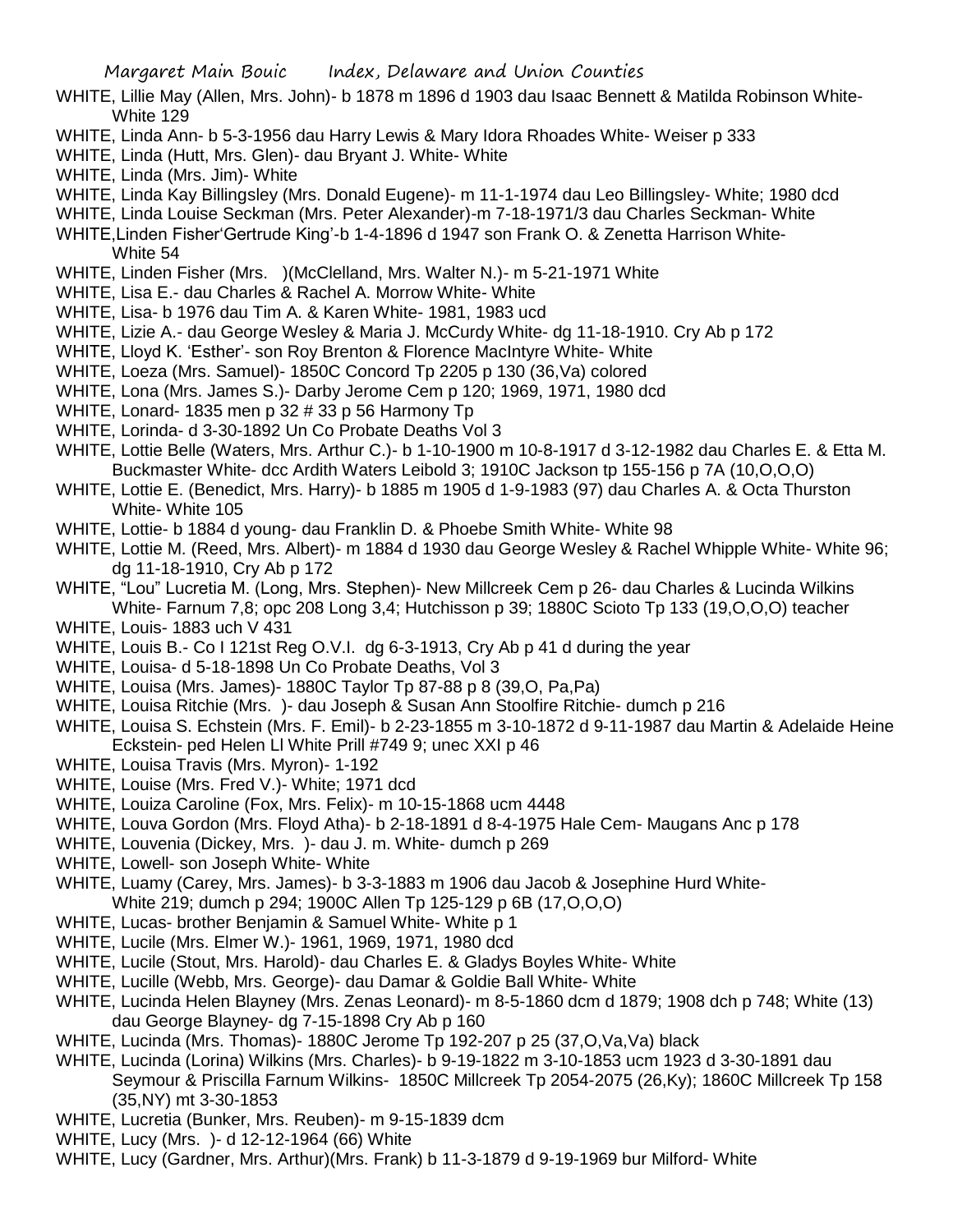- WHITE, Lucy Sophia Schwab (Mrs. Henry Charles)- b 8-3-1863 m 5-5-1903 d 3-20-1927 dau Gustav Frederick & Eliza Catherine von Post Schwab- Weiser p 192
- WHITE, Lucy Evelyn Seall (Mrs. George Fleming)- m 12-28-1898 d 2-1937 White (118)
- WHITE, Luella A. Agnew (Mrs. William F. )- dau James & Jane A. Agnew- dg 3-1-1912 Cry Ab p 103; 1910C Marysville 4th ward 1-1 (-, O, O, O) 2 ch
- WHITE, Luella E. Tepper (Jones, Mrs. Leslie)(Mrs. Elmer William)- b 6-3-1906 Worthington d 1-17-1996 (89) Burnside Cem- dau Gus H. & Mattie Thompson Tepper- White
- WHITE, Luella May (Yates, Mrs. Benjamin F.)- b 10-21-1866 m 1891 d 8-1-1927 dau Thornton Fleming & Cecilia Nichols White- White 117
- WHITE, Lula Agnew (Mrs. Dr. William Frederick)- b 10-1858 m 10-1-1878 dau J. K. & Jennie Bibbler Agnewdumch p 65; 1900C Marysville 4th ward 386-399 p B15 (41,O,O,O) m 22y, 2 ch
- WHITE, Lula- dau Martin & Mary White- 1880C Milford 85 p 38 (9,O,Va,O)
- WHITE, Lula May (Humes, Mrs. Charles Willis)- b 6-28-1874 m 9-12- 1895 d 6-16-1951 dau William Wesley & Helen Knapp White- dcq John Stanley Humes 3; White 229; dumch p 294; dcc Richard Humes 5
- WHITE, Lulu (McKamey, Mrs. J. A.)- b 1882 m 1900 dau Isaac Bennett & Matilda Robinson White-White II 130
- WHITE, Lulu (Miller, Mrs. Edward)- m 12-7-1890 ucm
- WHITE, Luther R.,Sr. 'Julia A. Adams'- d 3-5-1986 (80) Sunbury Mem. Pk- White
- WHITE, Luther R.,Jr.'Juanita'- son Luther R.,Sr. & Julia Ann Adams White- White; 1961, 1971, 1980 dcd
- WHITE, Luther- b 1974 son Michael R. & Brenda K. White- 1980 dcd
- WHITE, Luther W. 'Etta C.' b 1878 d 1957 Unionville Cem, Darby Jerome Cem p 38, 47, 49; mt 3-26-1957; 1910C Darby Tp 128-118 p 6A (32,O,O,O) m 6y, famer
- WHITE, Lutrelle 'Blanche'- b 12-1876 son James & Emma White- 1880C Dover Tp 149-156 p 171D (3,O,O,O); 1900C Marysville 3rd ward 80-84 p B3 (23,O,O,O); 1910C Marysville 232-233 p 9B (31,O,O,O)
- WHITE, Lydia A.- d 2-20-1901 Un Co Probate Deaths Vol 3
- WHITE, Lyda "Lida"A. (Mrs. John W.)- m 10-1-1881 ucm 7029; 1900C Marysville 4th ward 364-374 p A15 (39,O,WVa,WVa) m 19y, no ch
- WHITE, Lynn (Mrs. Mike)- White
- WHITE, M. A.- 1915 uch p 266
- WHITE, M. A.- pallbearer for Benjamin J. Schneider- dg 3-17-1911 Cry Ab p 19
- WHITE, Mabel (Smith, Mrs. )- dau Walter & Alice Red White- White
- WHITE, Madelne (Mrs. Marion L.)- 1961 dcd
- WHITE, Madison- son John J. & Christiana White- 1850C Millcreek Tp 1997-2018 p 291 (1,O)
- WHITE, Madison Renee- stillborn 3-20-2002 dau Joshua & Chavon Stewart White- White
- WHITE, Madonna- b 1975 dau Donald E. & Linda White- 1980 dcd
- WHITE, Maggie (Mrs. )- Pabst 2 p 20
- WHITE, Maggie- 1883 uch V 427
- WHITE, Maggie Fertig (Mrs. Franklin E.)- m 1890- White (94)
- WHITE, Maggie (Garrison, Mrs. Ken)- dau Russell & Jeanne Foley White- White
- WHITE, Maggie G. Kehl (Mrs. Robert)- dau Andrew Jasper & Annie K. Ley Kehl- Weiser p 537
- WHITE, Maggie Silvia (Snow, Mrs. Leroy)- b 1880 m 1910 dau Silvanus & Margaret Cummins White- White 216
- WHITE, Maizie (Johnson, Mrs. )- sisster Theodore White- White
- WHITE, Malinda Bennett (Mrs. William)- m 1846 d 2-1888- White II (6)
- WHITE, Malinda (Mrs. John F.)- 1915 uch p 957
- WHITE, Malinda/Lalandia E. Scott (Mrs. James Irwin)- m 10-8-1868 dg 7-19-1906 dg 7-10-1906 Cry Ab p 107 adopted dau of Edmond & Mary Scott- dg 7-18-190, Cry Ab p 36; 1880 dch p 799
- WHITE, Malissa- b 1977 dau Randall D. & Chirstina L. White- 1980 dcd
- WHITE, Maraba (Money, Mrs. Nicholas)- b 1815; 1880 dch p 803; Powell p 269
- WHITE, Marcia McMahan- b 1881 d 2-2-1914, York Cem B36 p 64
- WHITE, Marcy (Mrs. Chad)- White
- WHITE, Margaret Banker (Mrs. William)- dumch p 174
- WHITE, Margaret (Cummins, Mrs. )(Mrs. Silvanus)- m 1875 d 1904 bur Charlottesville, Va.- White (179)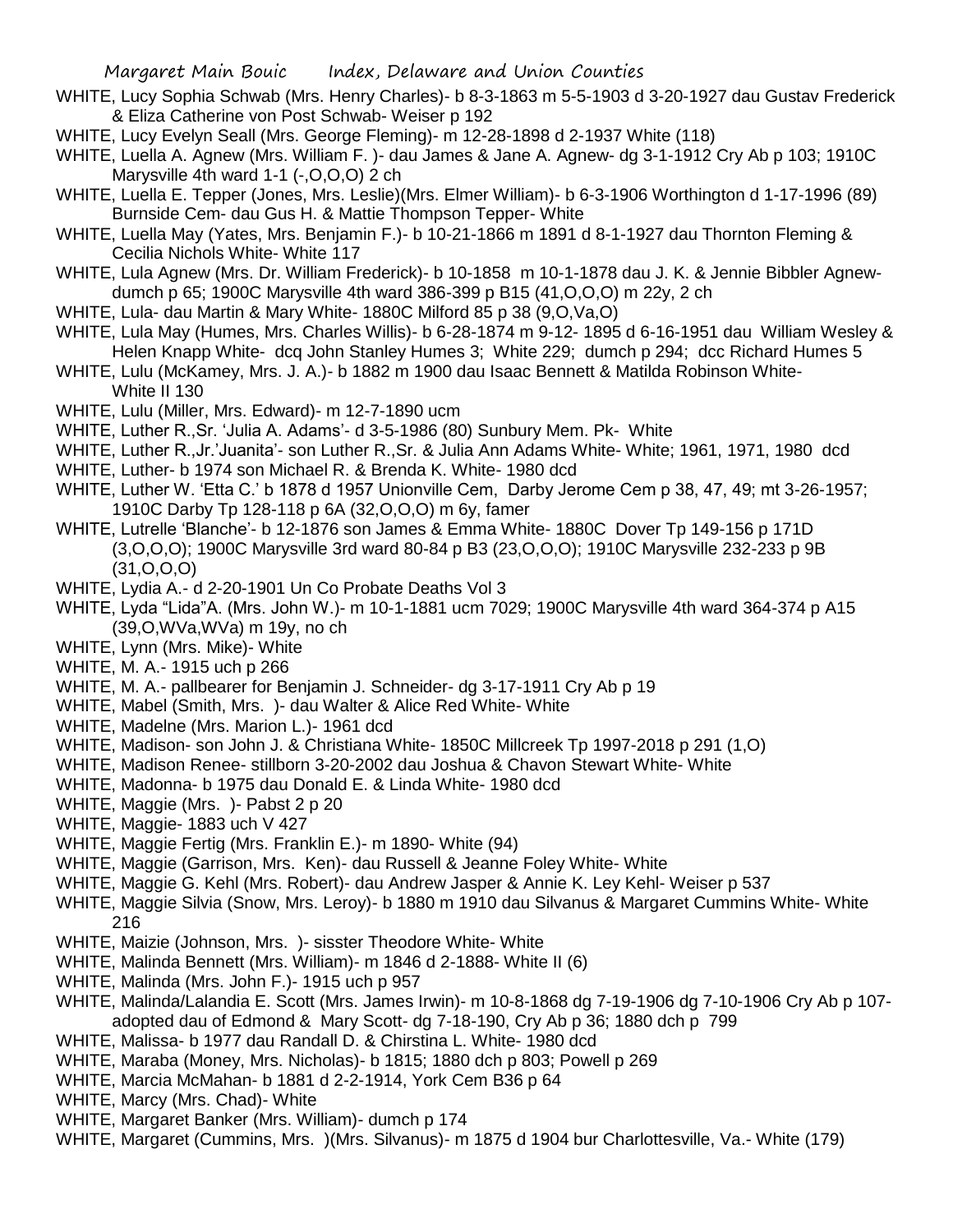- WHITE, Margaret Ann Main (Mrs. William F. )- d 10-1921 dau Joseph & Jane Greenlee Main- dg 10-22-1918 ,dg 11-5-1918, Cry Ab p 83, 91;Main 13161541; 1880 dch p 776; Asp 1893k; Greenlee
- WHITE, Margaret Ann (Pringle, Mrs. )- m 6-12-1842 d 5-17-1881 dumch p 203
- WHITE, Margaret (Beagle, Mrs. Denzil R.)- dau John W. & Emma Flora Freshwater White-Freshwater p 147
- WHITE, Margaret Fitzgerald (Mrs. James)- dau Charles Fitzgerald- White
- WHITE, Margaret (Foust, Mrs. Ernest Stanley) Weiser p 28
- WHITE, Margaret- dau Francis & Elizabeth White- 1850C Delaware Town 1231 p 90 (4,Germany)
- WHITE, Margaret (Mrs. James C.- 1975 ucd
- WHITE, Margaret- dau J. I. White- 1880 dch p 799
- WHITE, Margaret (McCullough, Mrs. James)- Powers p 203
- WHITE, Margaret R.- dau Samuel & Loeza White- 1850C Concord Tp 2205 p 130 (7,O)
- WHITE, Margaret- b 1959 dau Russell L. & Jean White- 1969, 1971 dcd
- WHITE, Margaret- d 9-11-1852 (1-11-2) Stark Cem- Powell p 200 dau John & Mary White
- WHITE, Margaret (Swank, Mrs. Everett) div- dau Ray & Ethel I. Gould White- Main 131615431
- WHITE, Margaret (Vance, Mrs. John)- Powers p 87
- WHITE, Mae (Frank, Mrs. Ben)- 1976 dch p 63
- WHITE, Mary Fisher (Mrs. Benjamin)- dcc Richard Humes 81
- WHITE, Maria J. McCurdy (Mrs. George Wesley)- m 1875 d 12-1922 dau John & Amanda Kohler McCurdydcq Elizabeth White- 3; White (64) 1908 dch p 671; dg 11-18-1910, Cry Ab p 172; dg 4-5-1917 Cry Ab p 37
- WHITE, Maria Louisa Allen (Mrs. John)- m 1842; White II 3
- WHITE, Maria Louisa Harris (Mrs. James Henry)- d 3-5-1844 (24-11-19) Radnor Cem- dau Joseph & Eunice Harris- Powell p 231
- WHITE, Maria Newell (Mrs. George)- m 6-15-1832 ucm 268; unec II p 35
- WHITE, Mariam Lowe (Mrs. J. Merrill)- m 1918; White II (12)
- WHITE, Marian I .- dau Elliott S. & Elizabeth Ely White- White II 15
- WHITE, Marianne (Jackson, Mrs. David)- dau Paul C. & Anne White- White
- WHITE, Marianne (Slemker, Mrs. )- sister James L. White- White
- WHITE, Marie Vosburg (Mrs. Edgar Paul)- m 1938; White (86)
- WHITE, Marilyn Dunn (Hart, Mrs. David)- White
- WHITE, Marilyn Esther Clark (Mrs. Ronald Lee)- b 10-18-1937 m 12-1-1957 dau Donald Crose & Esther Evelyn Starwalt Cark- Weiser p 73
- WHITE, Marilyn (Mrs. Fred)- White
- WHITE, Marilyn (Henderson, Mrs. Dave)- dau Thomas & Aura Stinson White- White
- WHITE, Marilyn -dau Marion L. & Madeline White- 1961 (16) dcd
- WHITE, Marilyn (Ramella, Mrs. Ivan)- dau Edward Kennedy & Olive White- White
- WHITE, Marion Lewis 'Madeline'- b 1913 son Clinton & Mildred B. Nelson White- White 91; 1961 dcd
- WHITE, Marjorie Gale/Gayle White (Mrs. James Cleatus)- b 5-4-1913 Marion Co m 12-24-1936 d 10-1-1986 (73) Price Cem- dau James M. & Eveah Harper White-- White; 1949, 1959, 1967, 1971, 1973, 1979, 1981, 1983 ucd
- WHITE, Mark- b 1962 son Beuford & Patricia White- 1969 dcd
- WHITE, Martha- 1850C Delaware Town 1106 p 85 (27,Wales)
- WHITE, Martha Conklin (Mrs. Charles) m 8-9-1841 ucm 734 dau William & Rebecca Coleman Conklin 1883 uch V 332
- WHITE, Martha E. (Conklin, Mrs. Robert A. )- m 8-21-1862 ucm 3345
- WHITE, Martha E.- dau Daniel A. & Minerva Bennet White- 1883 uch V p 512; 1870C Jackson Tp 37-37 p 6 (2,O)
- WHITE, Martha E.- dau John J. & Christiana White- 1850C Millcreek Tp 1997-2018 p 291 (6,O)
- WHITE, Martha E. (Patterson, Mrs. Edward)- m 8-31-1889 ucm
- WHITE, Martha Elizabeth Osborn (Mrs. Joseph)- Pabst 1 p 75
- WHITE, Martha- d 1839 (2-1-15) dau George & Elizabeth Leonard White- White 12; Powell p 64
- WHITE, Martha J. Wallace (Mrs. Isaac)- m 11-14-1875 ucm 5781; mt 3 p 18
- WHITE, Martha (Miller, Mrs. Frank)- dau Orten & Grace Moore White- White
- WHITE, Martha Reynolds- b 1822 d 1875 Oak Grove Cem , Powell p 444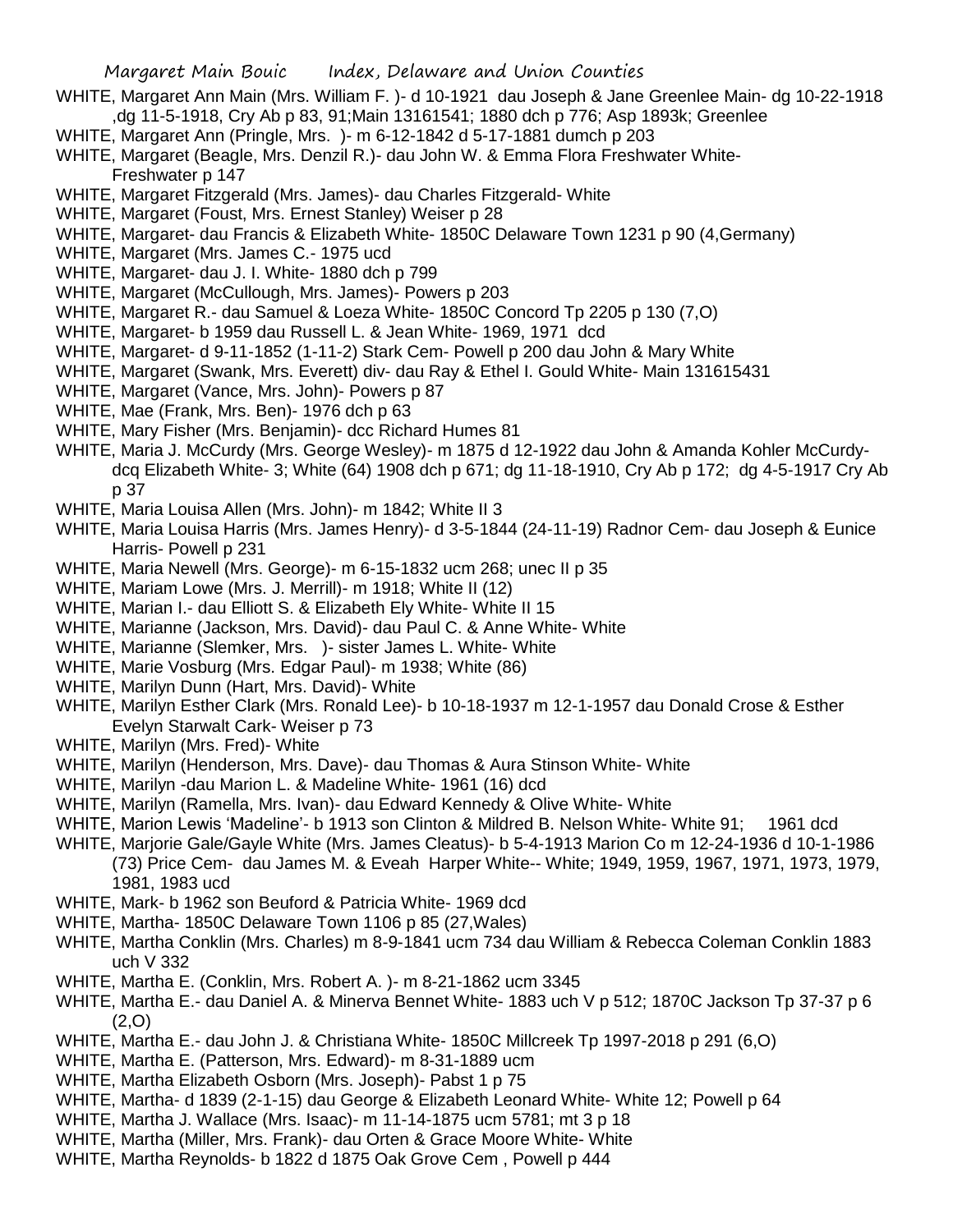- WHITE, Martha (Mrs. Richard H.)- 1880C Lesburg Tp 106-106 p C180 (39,O,O,O)
- WHITE, Martin- uccp p 50, record book 5 p 217
- WHITE, Martin 'Jennie'- b 5-1843 1900C Milford 170-181 p 7B (57,WVa,WVaWVa) m 10y
- WHITE, Martin L. 'Mary Wolford'- m 11-12-1863 ucm 3490 son O. & Isabelle White- 1883 uch IV p 493, 521,V p 366 1860C Leesburg Tp 505 (17,O); 1870C Leesburg Tp 162-169 p 20 (25,O); 1880C Milford 85 p 38 (37,Va,Pa,Va)- carpenter
- WHITE, Marvin- son Earl W. & Naomi White- 1961 (3) ucd
- WHITE, Marvin E.- brother Theodore White- White
- WHITE, Mary- d 7-29-1880 967) Stark Cem- Powell p 200
- WHITE, Mary (Mrs. )- d 7-29-1880 Kingston- dg 8-5-1880 Cry Ab p 46
- WHITE, Mary A.- mother of George H.- 1910C Jackson Tp 10-10 p 1A (53,O,O,O) wid, 1 ch
- WHITE, Mary A. (Mrs. Guy E.)- 1971 dcd
- WHITE, Mary Ann- d 4-3-1834 (1-2-6) Old Kilb Cem p 6; White 11; Powell p 64
- WHITE, Mary Ann (Hall, Mrs. )- dau John White- dcw Bk 2 p 190
- WHITE, Mary Ann (Pringle, Mrs. James M.)- dau Noah & Fanny Newton White- dumch p 203
- WHITE, Mary Ann Rogers (Mrs. Fred H. III)- dau Carl Rogers- m 8-1-1970- White
- WHITE, Mary A. (Plotner, Mrs. William H.)- b 3-24-1833 m 7-1852 dau John F. & Malinda White-1915 uch p 957; 1883 uch V p 547
- WHITE, Mary (Beller, Mrs. )- dau C. Merritt & Eleanor Bosart White- White
- WHITE, Mary Bennett (Werlin, Mrs. Charles H.)- dau Thornton Fleming & Cecilia Ann Nichols White- White 119
- WHITE, Mary (Burgess, Mrs. Samuel S.)- Powers Pat p 270
- WHITE, Mary Burtnett (Mrs. Armedian)-b 11-30-1842 m 10-2-1862; d 10-2-1918 (75-10-2) Africa Cem- dau John & Charilla Ellis Burtnett- dcq Fbale 7 dg 10-4-1918, dg 10-8-1918 Cry Ab p 68, 70, 71; dg 10-25- 1905, Cry Ab p 57
- WHITE, Mary (Carrell, Mrs. Thomas)(Loveless, Mrs. William)- dau Sir Thomas White- Loveless p 2
- WHITE, Mary -b 1921- dau Charles & Gladys Boyles White- White 223
- WHITE, Mary Croshaw (Mrs. Henry)- dau Joseph Croshaw- dcq Thomas Graham 953
- WHITE, Mary- b 3-28-1874 dau David R. & Alice A. Bosart White- 1883 uch V p 513; 1880C Jackson Tp 4-4 p 226A (7,O,O,O)
- WHITE, Mary E.- d 9-29-1898 Un Co Probate Deaths, Vol 3
- WHITE, Mary E.- b 1850 d 1873 Oak Grove Cem , Powell p 444
- WHITE, Mary E.(Mrs. Dr. Carrol A.)-1910C Marysville 286-246 p 10A (24,Ind,O,Ind)-m 3y, no ch
- WHITE, Mary E. (Fegley, Mrs. Henry)- b 3-1836 m 7-4/3-1864 d 1-1925 dau Samuel & Rosanna DeVore White- White 177; dumch p 293, 294; 1950C Brown Tp 2887 p 159 (14,O)
- WHITE, Mary E.- dau Jesse A. & Angeline Dyseert White- 1870C Jackson Tp 58-57 p 9 (8,O)
- WHITE, Mary E.- dau N W. & Elizabeth White- 1850C Porter Tp 3036 p 165 (4,O)
- WHITE, Mary Ellen (Fontain, Mrs. John)- b 1855 d 1906 dau William & Malinda Bennett White- White 119
- WHITE, Mary Emma (Blue, Mrs. William Dowling)- m 11-10-1880 dau Jesse A. & Angeline Dysart White- 1915
- uch p 845; 1883 uch V p 512; 1880C Jackson Tp 10-10 p 230A (18, O,Ind,O)
- WHITE, Mary E. Palen (Mrs. James F.)- m 2-10-1876 ucm 5839; mt p 22, 23
- WHITE, Mary Fisher (Mrs. Benjamin)- dcq Elizabeth White 17; White p 1 (1)
- WHITE, Mary (Harthorn, Mrs. John)- d Tuesday- dg 1-10-1873 Cry Ab p 103 dau Frank White
- WHITE, Mary Idora Rhodes (Mrs. Harry Lewis)- b 11-17-1929 m 1-14-1956- Weiser p 333
- WHITE, Mary J.- b 1845 d 1884 Oak Grove Cem Powell p 443
- WHITE, Mary Jane (Shadwick, Mrs. Leo)- dau Lucy White- White
- WHITE, Mary J. (Mrs. John K.)- 1980 dcd
- WHITE, Mary J.- dau Joseph & Sarah Mullen White- 1860C Leesburg Tp 535 (7,O); 1870C Leesburg Tp 205- 212 p 26 (16,O)
- WHITE, Mary Jane (Carr, Mrs. Edward Leon)- Maugans Anc p 33
- WHITE, Mary Jane (Harrison, Mrs. Harvy D.)- m 2-10-1848 dcm
- WHITE, Mary Jane- b 8-21-1926 dau Thornton Fleming & Hazel Catherine Goodall White- White 143
- WHITE, Mary (Mrs. John)- 1850C Kingston Tp 3219 p 171 (37,Va)
- WHITE, Mary (Mrs. Joseph)- Pabst 8 p 91
- WHITE, Mary (Mrs. J. Raymond)- 1961, 1969, 1971 dcd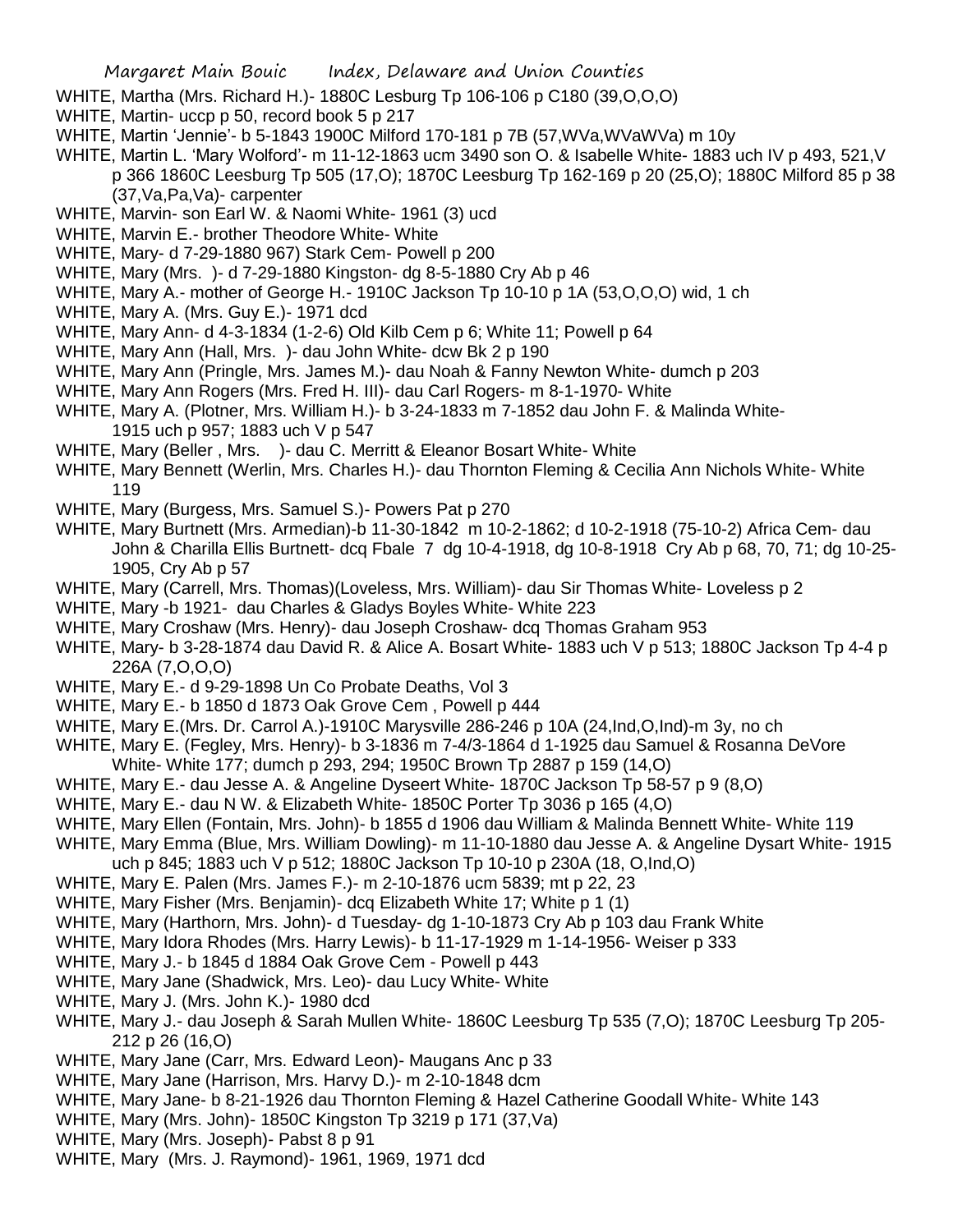- WHITE, Mary Katherine- b 9-1-1958 dau Neil & Katherine Giafrancisco White- Weiser p 520
- WHITE, Mary (Mrs. Lee A.)- 1971, 1981, 1983 ucd
- WHITE, Mary (Loomis, Mrs. Joseph)- b 1590 m 6-20-1614 d 1652 dau Robert & Bridget Allger- dcc Maxson Greene 1617
- WHITE, Mary (Mrs. Martin)- 1880C Milford 85 p 38 (36,O,O,O)
- WHITE, Mary M.-dau Daniel & Minerva Bennet White-1883 uch V p 512;1870C Jackson Tp 37-37 p 6 (5,O)
- WHITE, Mary M. (Mrs. Francis)- 1961, 1969, 1971, 1980 dcd
- WHITE, Mary (Mrs. )- sister of John C. Montgomery- White
- WHITE, Mary M. Clapham (Mrs. James Raymond)- b 5-21-10-0 d 12-13-1990 Burnside Cem- dau Guy & Alice Walker Clapham- White; 1961, 1969, 1980 dcd
- WHITE, Mary O. N. (Green, Mrs. John S.)- lic 10-4-1873 ucm 5342
- WHITE, Mary O. Parr (Mrs. Owen W.) m 2-27-1873 ucm 5230; 1880C Leesburg Tp 282-282 p D188 (24,O,O,O)
- WHITE, Mary (Mrs. Paul- 1883 uch V p 513
- WHITE, Mary (Peters, Mrs. )- dau Rev. John & Anna Catherine Wiliams White- dg 1 2-1-1896 Cry Ab p 93
- WHITE, Mary Porter (Mrs. Dr. Carroll A.)- White
- WHITE, Mary Potts (Mrs. Fred H. Jr.)- d 8-54-2004 (75)- Africa Cem
- WHITE, Mary (Rogers, Mrs. Charles William)- m 9-10-1891 ucd
- WHITE, Mary S (Mrs. Guy E., Sr.)- 1969 dcd
- WHITE, Mary Stuart (Smith, Mrs. Matson Meier)- b 8-31-1829 m 11-14-1849 d 2-27-1899- Weiser p 200
- WHITE, Mary T.- b 1851 d 1897 Oak Grove Cem Powell p 444
- WHITE, Mary T. (Mrs. John W.)- b England m 11-10-1870 d Sunday (45) dg 4-20-1897 Cry Ab p 114, 3 daus, 2 sons
- WHITE, Mary V. (Mrs. Milo A.)- 1880C Leesburg Tp 270-270 p C188 (26,O,Vt,O)
- WHITE, Mary Wolford (Mrs. Martin L.)- m 11-12-1863 ucm 3490; 1880C Leesburg Tp 163-170 p 20 (24,O)
- WHITE, Mary (Woodfill, Mrs. Joseph)- b 9-1819 m 1844 d 8-1891- dau Fisher & Eleanor Joy White- White 5; dumch p 294
- WHITE, Matilda Robinson (Bennett, Mrs. Isaac)- m 1875; White II (116)
- WHITE, Matthew 'Sarah Potter'- Potter 170
- WHITE, Matthew son Bud White, grandson William E. White- White
- WHITE, Mattie E.- dau Daniel & Minerva White- 1880C Jackson Tp 4-4 p 196 (12,O,O,O)
- WHITE, Mattie/Martha Green (Mrs. Richard H.)- m 8-5-1866 ucm 4008 1870C Leesburg Tp 213-220 p 26 (29,O)
- WHITE, Mattie W.- UnCo Probate Deaths- Vol II p 30 (1878-1886)
- WHITE, Maurice 'Jane'- White
- WHITE, Maury- 1850C Trenton Tp 939 p 75 (20,Ger) female
- WHITE, Maxine (Borer, Mrs. Brooks)- b 3-29-1901 m 8-31-1918 dau Harry & Nellie Phebus White-White 148
- WHITE, Maxine Lombard () (Mrs. Joseph)- b 2-6-1921 d 1-28-1999 (77) Forest Grove Cem- dau Asa B. & Esther Worthington Lombard- 1985 uch p 13, 165; Librarian, Plain City Library
- WHITE, May- d 9-9-1930 (65y) Oakdale Cem 4280 (E156)
- WHITE, May M.- dau Daniel A. & Minerva White- 1880C Jackson Tp 4-4 p 196 (15,O,O,O)
- WHITE, May (Rowland, Mrs. )- dau Fisher & Catherine Collum White- dg 1-25-1901, dg 1-29-1901, Cry Ab p 59, 60
- WHITE, Mellony- dau Arlie & Elouise White- 1961 (8) dcd
- WHITE, Melody Sue Ross (Mrs. Frederick Lee)- White
- WHITE, Melody S. (Hearn, Mrs. Dennie E.)- m 7-28-1990 White
- WHITE, C. Merritt 'Eleanor Bosart'- b 3-30-1917 m 8-7-1943 d 10-20-1986 Maple Grove Cem- son Charles E. & Gladys Boyles White- White
- WHITE, M. H.- 1869 wsc Pabst 8 p 21
- WHITE, Michael C. 'Elizabeth Anne'- b 6-15-1950 Columbus d 8-29-2001 (51) son Thomas & Aura Stinson White- White
- WHITE, Michael- son Luther R. Jr. & Juanita White- 1961 (12) dcd
- WHITE, Mike- son Earl W. & Naomi White- 1961 (6) dcd
- WHITE, Michael 'Patricia- 1981, 1983 ucd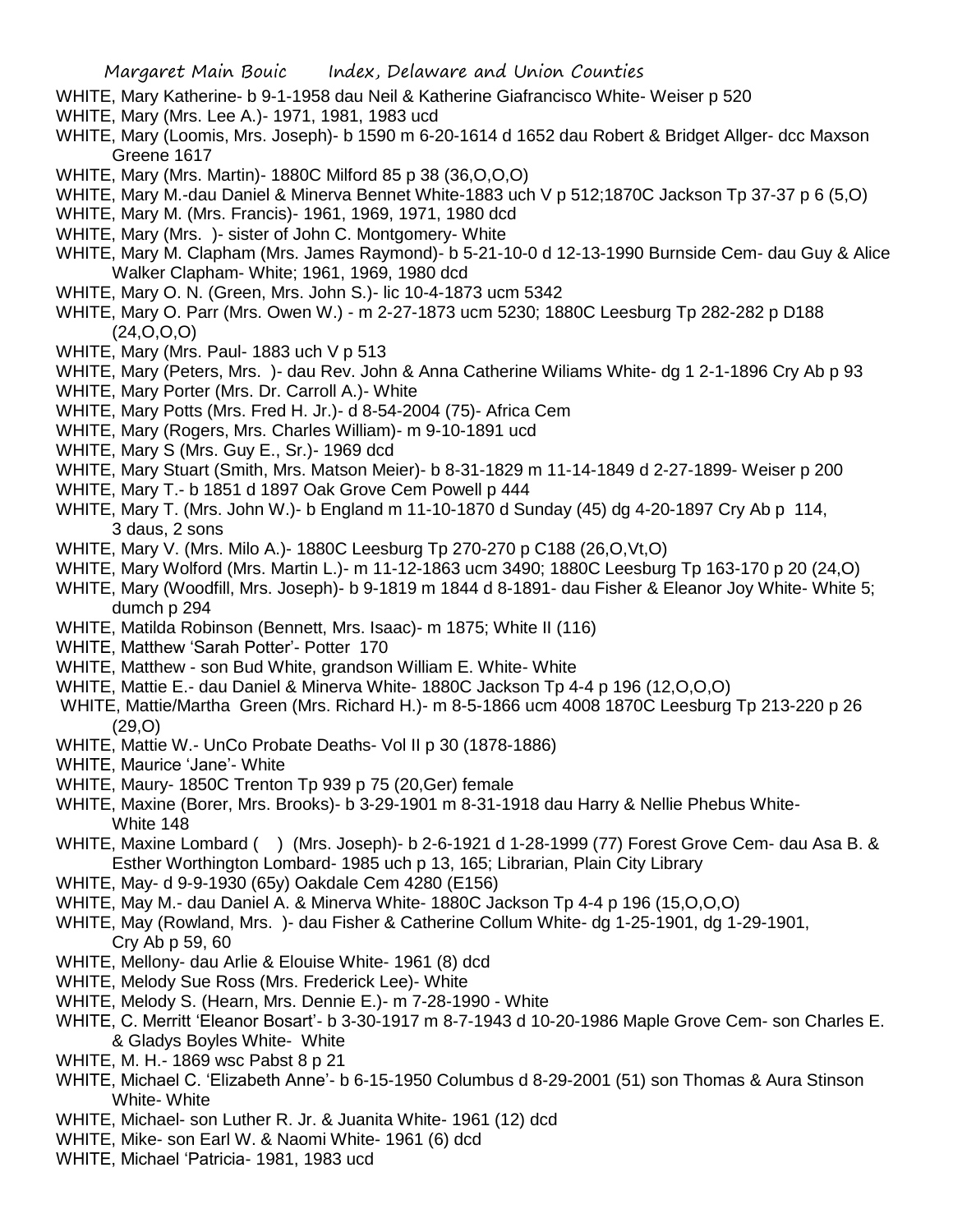- WHITE, Michael R. 'Brenda K.'- 1980 dcd
- WHITE, Michael Thomas- son Michael C. & Elizabeth Anne White- White
- WHITE, Michelle- dau Bud White, granddau William White- White
- WHITE, Mike 'Lynn'- son John R. & Rebecca Cooper White- White
- WHITE, Mildred B. Nelson (Mrs. Clinton)- m 9-1910 White (88)
- WHITE, Mildred (Long, Mrs. Dale)- dau Fred, Sr. & Christy Rammelsburg White- White
- WHITE, Mildred W. (Poast, Mrs. )- b 8-10-1907 d 9-20-1983 Price Cem- dau Orten & Grace Moore White-**White**
- WHITE, Milford L.- son Isabell R. White- 1910C Jackson Tp 97-97 p 4B (14, O, O, O)
- WHITE, Millard James- son Lewis B. & Nancy Carpenter White- dg 3-18-1913, Cry Ab p 25
- WHITE, Milo A. 'Mollie (Mary) V. Montgomery- m 9-14-1879 ucm 6528 dau Lewis B & Nancy Carpenter Whitedg 3-18-1913; 1860C Leesburg Tp 551 (1,O); 1870C Leesburg Tp 153-160 p 19 (11,O); 1880C Leesburg Tp 270-270 p C188 (21,O,O,O)
- WHITE, Minerva J. Bennett (Mrs. Daniel A.)- b 1833 m 10-7-1854 ucm 2180 d 1897- 1915 uch p 1024; 1883 uch V p 512; ped Harold Warren White- by Richard E. White 9; unec I, Oct 1981; 1860C Jackson Tp 1114-1127 p 148 (27,O); 1870C Jackson Tp 37-37 p 6 (37,O); 1880C Jackson Tp 4-4 p 19 (50,O,Pa,O)
- WHITE, Minirva- d 3-19-1896 Un Co Probate Deaths Vol 3
- WHITE, Minnie- Oak Grove Cem , Powell p 444
- WHITE, Minnie Cameron (Mrs. Charles A.)- m 3-4-1879 ucm 6443; White; 1880C Jackson Tp 2-2 p 4 (19,O,O,ILL); 1910C Jackson Tp 104-104 p 5A (47,O,O.,ILL)- m 31y; 5 ch 3 living
- WHITE, Minnie Olive- dau Lewis B. & Nancy E. Carpenteer White- 1870C Leesburg 153-160 p 19 (2,O); 1880C Jackson Tp 4-4 p 19 (50,O,Pa,O)
- WHITE, Minnie (Vanderau, Mrs. John C.)- m 10-29-1891 ucd
- WHITE, Minnie Vandivort (Mrs. Albert I.)- m 1905 d 1919- White (110)
- WHITE, M. Hessie- dau Allen J. & Jane Duvall White- White
- WHITE, M. L.- 1883 uch V p 191
- WHITE, M. M. 'Sarah Ann Fleming'- d 6-5-1840 Powers p 132
- WHITE, Mollie (Baker, Mrs. Samuel)- m 4-18-1875 ucm 5685; mt 3 p 12
- WHITE, Mollie V. Montgomery (Mrs. Milo A.)- m 9-14-1879 ucm 6528
- WHITE, Molly (Prosser, Mrs. )- dau Michael C. & Elizabeth Anne White- White
- WHITE, Morris 'Doris Edna Weiser'- Weiser p 520
- WHITE, Muriel Evelyn Lamb (Mrs. Leland E.)- b 5-16-1924 d 112-16-1994 (70) dau Everett R. & Mary E. Lamb- White
- WHITE, Myrtle Hatcher (Mrs. James)- b 1881 d 3-18-1913 York Cem B22 p 62
- WHITE, Nancy- uccp p 50; record book 5 p 217; unec II p 28
- WHITE, Nancy- 1880C Jackson Tp 2-2 p 19 (64,O,O,O)
- WHITE, Nancy- 1961, 1969 dcd
- WHITE, Nancy- d 4-12-1869 (81y12d) Westfield Baptist Cem- Powell p 353
- WHITE, Nancy Ballinger (Mrs. Samuel)- m 7-7-1812 onwq I
- WHITE, Nancy Bobbs (Mrs. Albert)- m 3-6-1862 ucm 3285; 1870C Jackson tp 59-58 p 9 (52,O)
- WHITE, Nancy Carter (Mrs. A. R.)- m 3-3-1854 ucm 2113
- WHITE, Nancy (Derringer, Mrs. Chuck)- dau Thomas & Aura Stinson White- White
- WHITE, Nancy E.- d 7-12-1896 Un Co Probate Deaths, Vol 3
- WHITE, Nancy E. Carpenter (Mrs. Lewis B.)- m 12-18/13-1856 ucm 2493; ,mt 1-7-1857; 1860C Leesburg Tp 553 (24,Va); 1870C Leesburg Tp 153-160 p 19 (34,Va); 1880C Dover 11-12- p 38 (44,Va,Va,Va); dg 7- 12-1896, Cry Ab p 25; dg 3-18-1913 Cry Ab p 25; dau Jesse Carpenter
- WHITE, Nancy (Franklin, Mrs. Arad)- m 3-6-1825; 1883 uch V 422; ped Maxine Burlile 21
- WHITE, Nancy- admrx of Israel White- dcga p 60 Ohio State Gazette
- WHITE, Nancy J. (Smith, Mrs. Jimmie)- dau Alvin R. Sr. & Alma L. Ferguson White- White' 1975, 1979, 1981 ucd
- WHITE, Nancy (Mrs. Larry J.)- White
- WHITE, Nancy Loop (Mrs. James)- m 8-2-1863 dcm
- WHITE, Nancy (Stewart, Mrs. Solomon)- dau John White- Powell p 317; dcq Bk 2 p 190
- WHITE, Naomi (Mrs. Earl W.) 1961 ucd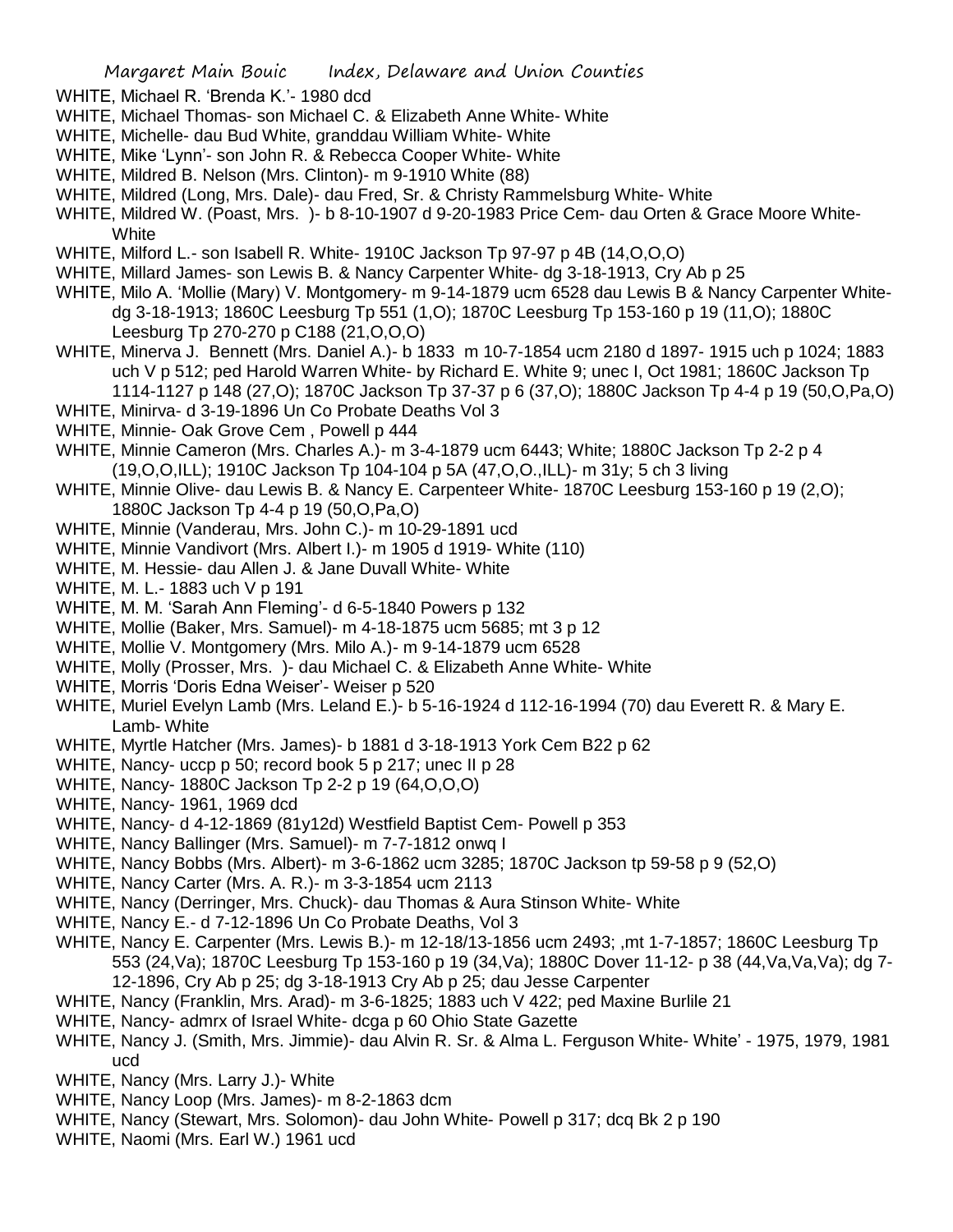- WHITE, Nehemiah 'Sarah A. Fleming''Sarah Van Sickle'- m 6-4-1840 dcm; 1880 dch p 799; dumch p 396, see Elizabeth Van Sickle- dg 7-10-1906, Cry Ab p 107
- WHITE, Neil 'Katherine Giafrancisco'- b 6-6-1926 m 3-27-1951 son Morris & Dois Edna Weiser White- Weiser p 520
- WHITE, Nellie- Oak Grove Cem , Powell p 444
- WHITE, Nellie- b 1972 dau Alvin R & Alma L. White- 1981, 1983 ucd
- WHITE, Nellie Florence (Chappelear, Mrs. Charles C.)- b 1-24-1864 m 11-26-1884 dau Thornton Fleming & Cecilia Ann Nichols White- White 116
- WHITE, Nellie- b 9-1897 dau Frank H. & Clara S. White- 1900c Jerome Tp 318-330 p 14B (2,O,O,O)
- WHITE, Nellie- dau James & Louisa White- 1870C Taylor Tp 87-88 p 8 (14,O,Va,O)
- WHITE, Nellie M. (Vance, Mrs. James)- dau Alvin R. Sr. & Alma L. Ferguson White- White
- WHITE, Nellie P.- 1980 dcd
- WHITE, Nellie Phebus (Mrs. Harry Delbert)- m 12-23-1896- White (120)
- WHITE, Nelly- 1850C Concord Tp 207 p 130 (39,Va)
- WHITE, Nelson H.- son Lewis B & Nancy E. Carpenter White- 1880C Dover 11-12- p 38 (6,O,O,Va); dg 3-18-1913, Cry Ab p 25
- WHITE, Nelson M.- son & Vertia White- 1910C Union Tp 1-1 p 1A (19,O,O,O)
- WHITE, Neoma McKay (Mrs. James)- White p 1
- WHITE, Nettie Priscilla (Kinkade, Mrs. James Frederick)- dumch p 394
- WHITE, Newton- son Horace & Clarissa White- 1850C Thomson Tp 3 p 186 (13,Mich)
- WHITE, N. H. 'Orva A. Cowles'- 1908 dch p 768; Cowles 4; Bean (252; Maugans Anc p 102
- WHITE, Nicholas- d Arizona 4-29-1906 dg 5-11-1906 Cry Ab p 97
- WHITE, ---- (Schweitzer, Mrs. A.)- sister Nicholas White- dg 5-11-1906, Cry Ab p 97
- WHITE, ---- (Mrs. Nicholas)- dau Mrs. Catherine Sibert- dg 8-23-1889 Cry Ab p 240
- WHITE, Nick 'Caroline Cineg'- m 4-30-1853 dcm
- WHITE, Nicholas -Nash p 58
- WHITE, Nick- father of Johnnie White- dg 9-21-1876 Cry Ab p 14
- WHITE, N. M. 'Elizabeth Vansickle'- m 6-24-1847 dcm
- WHITE, Noah 'Fanny Newton'- 1820C Harmony Tp
- WHITE, Nora Eppley (Mrs. William Thomas)- b 9-12-1868 m 9-23-1913 d 8-7-1958 dau George Womelsdorf & Elmira Hoover Eppley- Weiser p 463
- WHITE, Nora- dau James I. & Malinda Scott White- 1880 dch p 799
- WHITE, Nora (Tomlinson, Mrs. )- sister Elmer W., Raymond, Harry, Roy White- White
- WHITE, Norma Chase (Mrs. Lewis A.)- m 1936 d 1981- White
- WHITE, Norma (Mrs. Rev. Eddie J.)- White
- WHITE, Norma Ernsberger, Mrs. ) sister Paul J. White- White
- WHITE, Norma G.- dau Emory & Effa White- 1910C Claibourne Tp North 53-53 p 2B (4,O,O,O)
- WHITE, Norma (Headlee, Mrs. )- dau Thomas & Aura Stinson White- White
- WHITE, Norma (Irby, Mrs. Irwin L.)- White
- WHITE, Norma (Johnson, Mrs. )- dau Wilmer A. & Madonna Wilkison or Dorothy Mae Gay White- White
- WHITE, Norman- son Robert Henry & Anna Verdilla Koppenheffer White- Weiser p 433
- WHITE, Octa Thurston (Mrs. Charles A.)- m 1884 d 3-1933- White (95)
- WHITE, Ola (Carpenter, Mrs. Floyd Hindall)- b 1901 m 1921 dau Isaac & Malinda Bennett White-White II 138
- WHITE, Olen- d 3-27-1893 Un Co Probate Deaths, Vol 3
- WHITE, Olive- dau A. R. White- 1860C Jackson Tp 1122-1135 p 148 (5,O); 1870C Jackson Tp 54-58 p 9 (15,O)
- WHITE, Olive (Mrs. Edward Kennedy)- 1979, 1983 ucd
- WHITE, Olive H. (Copeland, Mrs. Charles)- m 10-24-1872 ucm 5160; 1883 uch V p 492
- WHITE, Oliver- 1850C Orange Tp 1706 p 111 (14,O)
- WHITE, Ollie R. (Mrs. O. W.)- 1910C Dover Tp 105-108 p 5A (46,O,O,O)
- WHITE, O. N.- d 1934 Sbc p 10-12- 47
- WHITE, Opal C. (Wolpert, Mrs. Albert C.)- b 11-20-1907 m 11-24-1928 d 6-11-1981 dau John F. & Katie A. Loeffler White- sister Austin White; White; Wolpert
- WHITE, Opal M (Mrs. Harry W.)- White; Sunbury p 76; 1969, 1980 dcd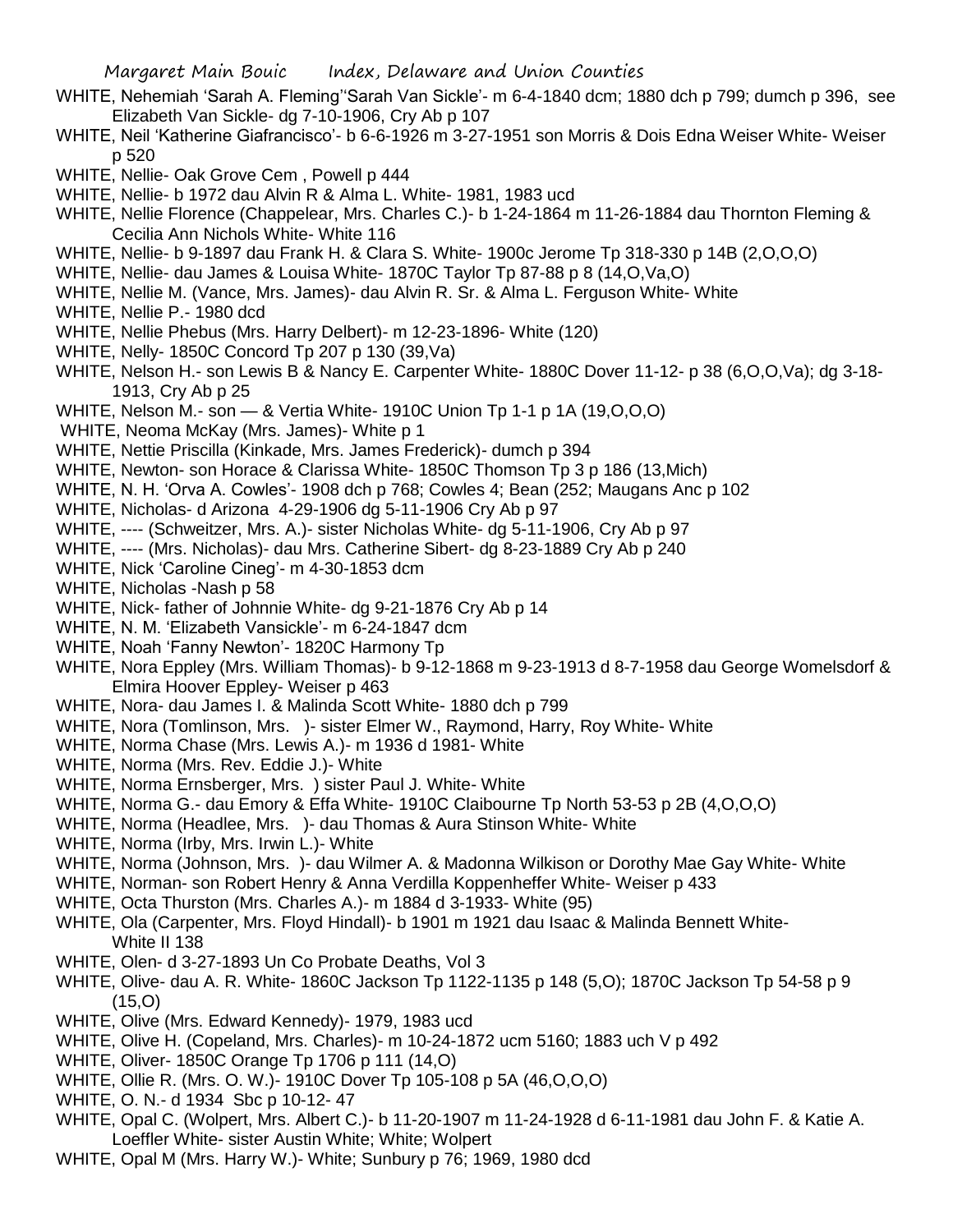- WHITE, Ora (Main, Mrs. Ernest Frederick)- dau Frank F. & Ella Mayfield White- dcq Nina Main Ufferman; Main (131615622)
- WHITE, Orten Warren 'Grace M. Moore'- b 1880 d 1954 son Albert Sylvester & Isabelle Blue White- ped Harold Warren White by Richard E. White- unec I, Oct 2, 1981 WHITE, Orva A. Cowles (Mrs. Nelson H.)(Morton, Mrs. Charles)- b 6-1-1874 m(1) 11-18-1890 (2) 8-1- 1918 d 6-27-1970 Oak Grove Cem dau Homer J. & Julia Ann Bean Cowles- Cowles 4; Maugans Anc p 102; Bean 112327; Morton; 1908 dch p 768; 1880C Concord Tp 160
- WHITE, Orvin 'Rebecca White'- m 4-1-1841 dcm
- WHITE, Oscar B.- son Samuel & Loeza White 1908 dch p 425 1850C Concord Tp p 130 (2,O); colored
- WHITE, Otha D.- son Emory & Effa White- 1910C Claibourne North 53-53 p 2B (12,O,O,O)
- WHITE, Otis C.- b 5-1889 son Otis W. & Flora J. White-1900C Union Tp 161-167 p 8B (11,O,O,Pa)
- WHITE, Otis W. 'Flora J.'- b 2-1864 1900C Union Tp 161-167 p 8B (36,O,Pa,Pa) m 14y
- WHITE, Ottie (Mrs. Emmett E.)- parents of Raymond White- White
- WHITE, O. W. 'Allie R.'- 1910C Dover tp 105-108 p 5A (56,O,Pa,Va) house carpenter, m2 12y
- WHITE, Owen W. 'Isabelle'- 1860C Leesburg Tp 505 (50,Va); 1870C Leesburg Tp 162-169 p 20 (60,Va); 1880C Milford 56 p 34 (70,Pa,Pa,O)
- WHITE, Owen W. 'Mary O. Parr'- m 2-27-1873 ucm 5230; son Owen W. & Isabelle White- Sbc p 28; 1883 uch p 366; 1860C Leesburg Tp 505 (11,O); 1870C Leesburg Tp 162-169 p 20 (17,O); 1880C Leesburg Tp 282-282 p D188 (27,O,Va,O)
- WHITE, Pamela Louise (Proctor, Mrs. Terry Leslie)- b 1952 dau Fred V. & Louise White- 1969, 1971 dcd
- WHITE, Pamela S. Martin (Mrs. Frank L.)- m 6-28-1980 White
- WHITE, Pamela Wooster (Mrs. Eric Otto)- White
- WHITE, Patricia A. (Mrs. Beuford C.)- 1961, 1969 dcd
- WHITE, Patricia Anne- dau Neil & Katherine Giafancisco White- Weiser p 520
- WHITE, Patricia- dau Fessie M. White- White
- WHITE, Patricia (Keen, Mrs. David)- Weiser p 773
- WHITE, Patricia L. (Andrews, Mrs. Steven)- dau Alvin R., Sr. & Alma L. Ferguson White- White
- WHITE, Patricia- dau Marion L. & Madeline White- 1961 (9) dcd
- WHITE, Patricia (Mrs. Michael)- 1981, 1983 ucd
- WHITE, Patti (Mrs. Beuford)- White
- WHITE, Patty (Smith, Mrs. Raymond)- dau Luther R. Sr. & Julia A. Adams White- White
- WHITE, Paul- 1969, 1971 dcd
- WHITE, Paul- 1820C Harmony Tp
- WHITE, Paul- 1835 men p 39 # 26 p 69 Lincoln Tp
- WHITE, Paul B. 'Jean Callander'- d 4-11-1967 (72) White
- WHITE, Paul B.- pallbearer for Mrs. Mary White- dg 10-8-1918 Cry Ab p 71
- WHITE, ----(Mrs. B. Paul)- Pabst 8 p 26, 29, 31, 40, 42
- WHITE, Paul C. 'Ann M.'- d 12-3-1963 (67) Oak Grove Cem White
- WHITE, Paul- son Clarence Dale & Janet Jean Ravencraft White- White
- WHITE, Paul C. 'Thelma'- twin brother of Billie J. White- son Luther R.,Sr. & Julia A. Adams White- White
- WHITE, Paul L.- son Paul J. White- White
- WHITE, Paul J.- d 9-16-1977 (67) Green Mound Cem- White
- WHITE, Paul 'Mary'- 1883 uch p 504
- WHITE, Pauline C. Dixon (Mrs. Thomas)- b W Va- d 3-2-1987 (66) Westfield Cem- White
- WHITE, Pauline Hoffman (Mrs. Donald E.)- m 5-30-1937 d 5-9-2005 (93) Price Cem- dau Roy & Nellie Dale Roberts Hoffman- 1949, 1959, 1971, 1973, 1975, 1979, 1981 ucd
- WHITE, Pauline (Maine, Mrs. William H.,)- m 7-24-1873- Asp (1489)
- WHITE, Pearl- dau Ed White- dg 12-17-1901, Cry Ab p 112
- WHITE, Peggy Joyce Johnson (Mrs. Edward Eugene)- b 3-17-1937 dau Albert Henry & Elda Lorene Freshwater - Freshwater p 216
- WHITE, Peggy (Neininger, Mrs. Bob)- dau Maurice & Jane Bell White- White
- WHITE, Pere Ann- dau Lewis B & Nancy E. Carpenter White- 1870C Leesburg Tp 153-160 p 19 (8,O); 1880C Dover p 38 (17,O,O,Va)
- WHITE, Perl- b 3-1885 lived with James & Nora Palen- 1900C Paris tp 132-135 p A8 (15,O,O,O)
- WHITE, Peter Alexander 'Linda Louise Selkman'- m 7-18-1971 son George & Carolyn White- White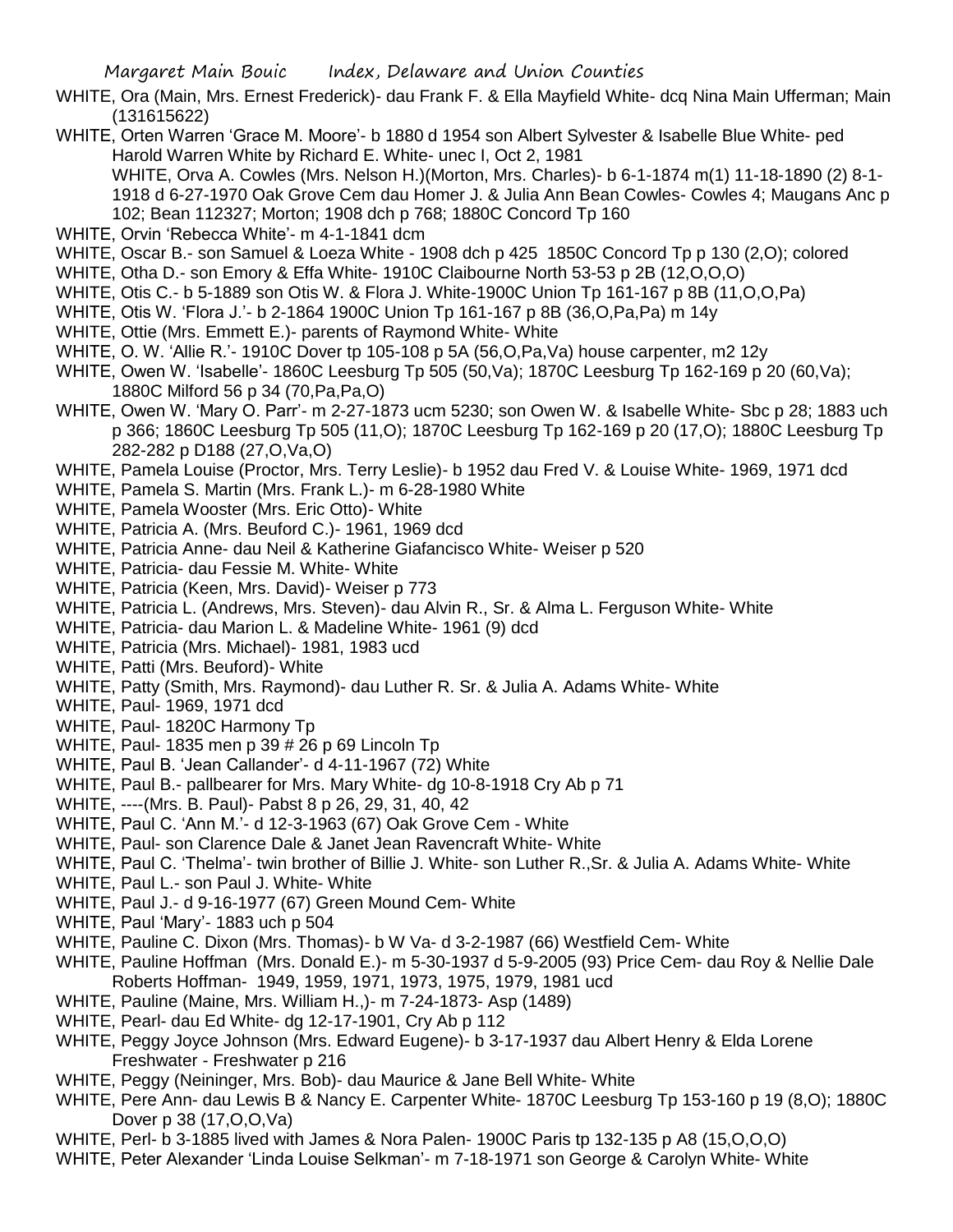- WHITE, P. H.- 1983 ucd
- WHITE, Phebe Catharine- d 7-8-1835 (4-1-1) Stark Cem, Powell p 200- dau David & Harriet White-
- WHITE, Phebe (Durst, Mrs. Daniel)- Pabst 2 p 38
- WHITE, Phebe J.- dau John & Mary White- Pabst 2 p 34; 1850C Kingston Tp 3219 p 171 (8,O)
- WHITE, Phebe Smith (Mrs. Franklin D.)- m 1879- White (94)
- WHITE, Phebe (Mrs. Thomas)- 1850C Troy Tp 2605 p 137 (33,O)
- WHITE, Phillip Eugene 'Geneva Roe.'- b 9-6-1933 Ky, m 6-21-1957 d 10-8-1984 (51) Woodstock Cem- son Damar & Goldie Ball White- White; 1967, 1971, 1973, 1975, 1979, 1981, 198 3cd
- WHITE, Phillip- son Joseph White- White
- WHITE, d 1869 Stark cem- Powell p 200- dau David & Harriet White-
- WHITE, Phyllis (Kiggans, Mrs. Ken)- dau Harmon & Zola L. Carrothers White- White
- WHITE, Piper Jo Raines (Mrs. Timothy F.)- White
- WHITE, Plympton- d 3-10-1843 (5-10-2) son John & Mary White- Stark cem, Powell p 200
- WHITE, Polly- uccp p 50, record book 5 p 217
- WHITE, Polly (Bolton, Mrs. Thomas)- m 6-1821 dcga p 14, Franklin Chronicle
- WHITE, Polly (Brown, Mrs. )- dau John White- dcw Bk 2 p 190
- WHITE, Priscilla- dau John J. & Christiana White- 1850C Millcreek Tp 1997-2018 p 291 (5,O)
- WHITE, Queen Wilson (Mrs. )- dau Simon E. & Ella Swabe Wilson- Wilson 79
- WHITE, Rachael (McClain, Mrs. John)- m 7-19-1852 ucm 1833
- WHITE, Rachel A. Morrow (Mrs. Bryant J.)- White
- WHITE, Rachel Ann Whipple (Mrs. George Wesley)- d 1874 (36y5d) Old Kilb Cem p 3; Powell p 70- dau Noah & Margaret Elliott Whipple- White (64); 1908 dch p 860; 1850C Brown Tp 2974 p 163 (12,O); dg 11-18- 1910 Cry Ab p 172
- WHITE, Rachel (Holbrook, Mrs. Josiah)- Powers p 35
- WHITE, Rachel (Wood, Mrs. Jonathan)- b 1-18-1764 d 9–26-1824 dumch p 261, 387
- WHITE, Ralph- son James White- Powers p 132
- WHITE, Ralph- 1949, 1959 ucd
- WHITE, —(Mrs Ralph)- Pabst 8 p 40, 42; 1883 uch p 595
- WHITE, Ralph D. son Raymond L. White- White
- WHITE, H Ralph 'Iva'- d 9-20-1970 (84) brother Mrs. Amy White- White
- WHITE, Ralph W. 'Winifred Bumgarner''Catharine Main'- b 8-13-1990 m(1) 6-9-1909 (2) 11-6-1958 d 7-15- 1965 (75) Price Cem -son Charlie & Minnie Cameron White- White; 1910C Jackson Tp 83-83 p 4A (20,O,O,O) teacher
- WHITE, Randall D. 'Christina L.'- 1980 dcd
- WHITE, Randall-b 1967 son Fred L. & Betty L. White- engaged to Mary Elizabeth Myers; White; 1967, 1971, 1973, 1975, 1979, 1981, 1983 ucd
- WHITE, Randell- b 4-6-1958 d 9-23-1989 Woodstock Cem son Philip Eugene & Geneva White- White; 1967, 1971, 1975 ucd
- WHITE, Ray- half-brother Delbeert Franklin Jr. White
- WHITE, Ray 'Etta'- 1910C Jackson tp 79-79 p 4A (24,O,O,O)
- WHITE, Ray- son Franklin D. & Phoebe Smith White- White 97
- WHITE, Ray- son James White- Powers p 132
- WHITE, Ray M. 'Ethel Gould'- b 10-1884 m 7-16-1908 d 5-30-1952 son William & Margaret Maine White-Main 131615413
- WHITE, Ray- 1908 dch p 478
- WHITE, Raymond L. 'Geraldine L. Beiter Yoder'- b 2-14-1937 Delaware m 6-1-1991 d 3-21-2003 (66) Rivercliff Cem- son Adelbert & Inez Walters White- White
- WHITE, Raymond L. 'Irma D.'- 1980 dcd
- WHITE, Raymond 'Mary M.' b 9-25-1902 d 8-21-1992 (89) Burnside Cem son Emmett E. & Ottie Carroll White- White
- WHITE, Raymond- brother Paul J. White- White
- WHITE, Raymond- brother Harry, Elmer W., Roy White- White
- WHITE, Ray Newton- son George & Eliza D. White- Pabst 3 p 21
- WHITE, Rebecca (Mrs. James E.)- White
- WHITE, Rebecca (White. Mrs. Orvin)- m 4-1-1841 dcm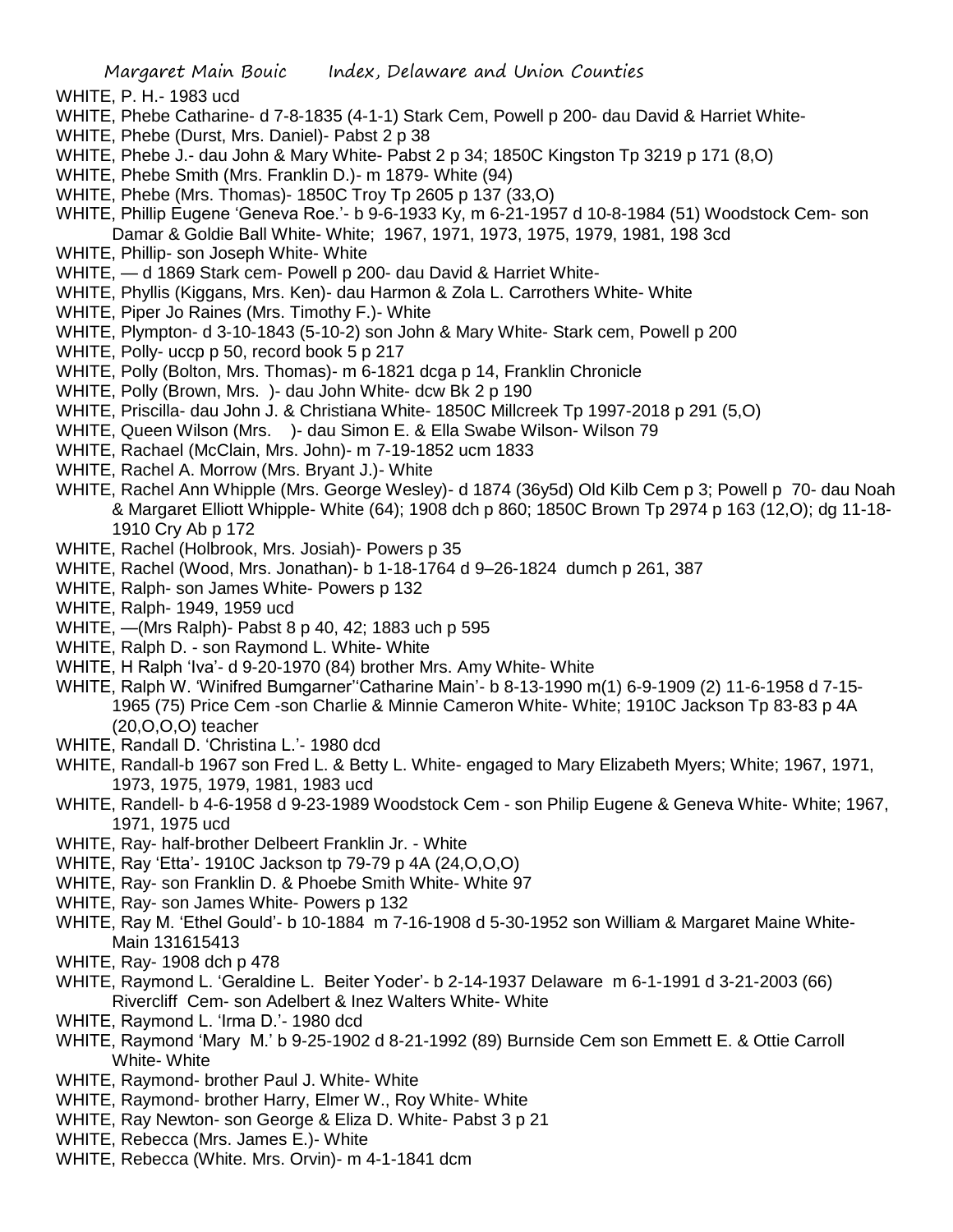- WHITE, Rebecca- dau William & Deana White- 1850C Kingston Tp 3313 p 174 (8,O)
- WHITE, Rev.- officiated funeral of Florence Wheeler, A. M. E. Church dg 6-28-1910 Cry Ab p 135; funeral of Mrs. Elmira Vining- dg 2-19-1880. Cry Ab p 42, of Mrs. Sarah A. Meeker- dg 3-3-1881, Cry Ab p 52; pallbearer for Wm. Holley, dg 4-19-1910 Cry Ab p 118
- WHITE, R. H.- 1883 uch p 427, 508
- WHITE, (Mrs. R. H.)- dau A. W. Low- dg 1-17-1899; Cry Ab p 182
- WHITE, Richard- hjt p 135; 1883 uch IV p 505
- WHITE, Richard (8-1849) heir of Isaac White- uccp p 39 JB 4 p 194
- WHITE, Richard A. 'Frances Prestarri'- b 7-15-1936 Columbus d 10-15-1993 (57) Radnor Cem- White; 1980 dcd
- WHITE, Richard 'Beverly'- 1980 dcd
- WHITE, Richard 'Byrlene'- parents of Ann Raye Schumacher
- WHITE, Richard E.- son Edward Kennedy & Olive White- White
- WHITE, Richard H.'Mattie/Martha Green'- m 8-5-1866 ucm 4008; 1850C Leesburg Tp 295-299 p 46 (9,O); 1870C Leesburg Tp 295-299 p 46 (9,O); 1870C Leesburg Tp 213-220 p 27 (29,O); 1880C Leesburg Tp 106-106 p B179 (39,O,O,O) farmer
- WHITE, Richard, brother John R., son of Joe & Phyllis Cusick White- White
- WHITE, Richard L. 'Helen'- 1961 dcd
- WHITE, Richard, Jr.- son Richard A.,Sr. & Frances Prestarri White- White
- WHITE, Richard- son Richard L. & Helen White- White; 1951 (5) dcd
- WHITE, Richard- son Thomas & Pauline C. Dixon White- White
- WHITE, Richard- son Victor White- White 101b
- WHITE, Rick- 1980 dcd
- WHITE, Rietta- b 9 -1884 dau William Frederick & Lula Agnew White- Marysville p 69; 1900C Marysville 4th ward 386-399 p B15 (15,O,Can(Eng)O)
- WHITE, Rilla M. (McCreary, Mrs. Vinton D.)- m 1-24-1884 ucm; parents of Charles E. McCrary- White
- WHITE, Rilla- dau Thomas & Lucinda White- 1880C Jerome Tp 192-207 p 22 (1,O,O,O) black
- WHITE, R. M.- 1980 dcd
- WHITE, Robert- 1883 uch V p 288
- WHITE, Robert- 1880C Claibourne Tp 171-183 p 215 (17,O,O,O) lived with Allen & Marrain Lister
- WHITE, Robert 'Bridget Allger'- b 6-1617 m 6-24-1585- dcc Maxson Greene 3234, 6562; Asp p 64
- WHITE, Robert Henry 'Anna Verdilla Koppenheffer'- b 1-5-1876 d 8-15-1930- Weiser p 332
- WHITE, Robert- son Herbert L. & Margaret White- White
- WHITE, Robert Hinsdale 'Katherine Sage'- b 1907 m 1933 son Edgar H. & Wilhelmina Geis White-White 85
- WHITE, Robert 'Judy'- White
- WHITE, Robert L. 'Joan'- son Bryant & Rebecca A. Morrow White- White
- WHITE, Robert 'Maggie C. Kehl'- Weiser p 37
- WHITE, Robert- son C. Merritt & Elanor Bosart White- White
- WHITE, Robert P.- son Carroll A. & Mary Porter White- White
- WHITE, Robert- son Richard A.,Sr. & Frances Prestarri White- White; 1980 dcd
- WHITE, Robin Susanna- b 1940 dau Robert Hinsdale & Katherine Sage White- White 85a
- WHITE, Robyn- dau Harmon & Zola L. Carothers White- White
- WHITE, Roland L. ' Hudson'- parents of Christopher Roland White- b 9-17-1985- White
- WHITE, Ronald- son Beuford C. & Patricia A. White- 1961, 1971, 1980 dcd
- WHITE, Ronald D. 'Tina M.'- 1980 dcd
- WHITE, Ronald- son John Leo White- White
- WHITE, Ronald Lee 'Marilyn Esther Clark'- b 3-7-1937 m 12-1-1957 Weiser p 73
- WHITE, Ronald- son Richard A.,Sr. & Frances Prestarri White- White
- WHITE, Ronald- son Richard L. & Helen White- 1961 (4) dcd
- WHITE, Ronald- d 12-1-1974 (24) son William L. & Lillian White- White
- WHITE, Ron W- son Louise Accord White- White
- WHITE, Rosanna DeVore (Mrs. Samuel)- b 8-20-1815 m 3-11-1835 d 7-23-1877 Kilbourne Cem- dau Jacob & Catherine DeVore- dcc Richard Humes 21; dcq John Stanley Humes 13; White (6); dumch p 293, 294; dg 8-21-1877 Cry Ab p 22l dg 11-28-1905 Cry Ab p 65; 1850C Brown Tp 2887 p 159 (40,Pa)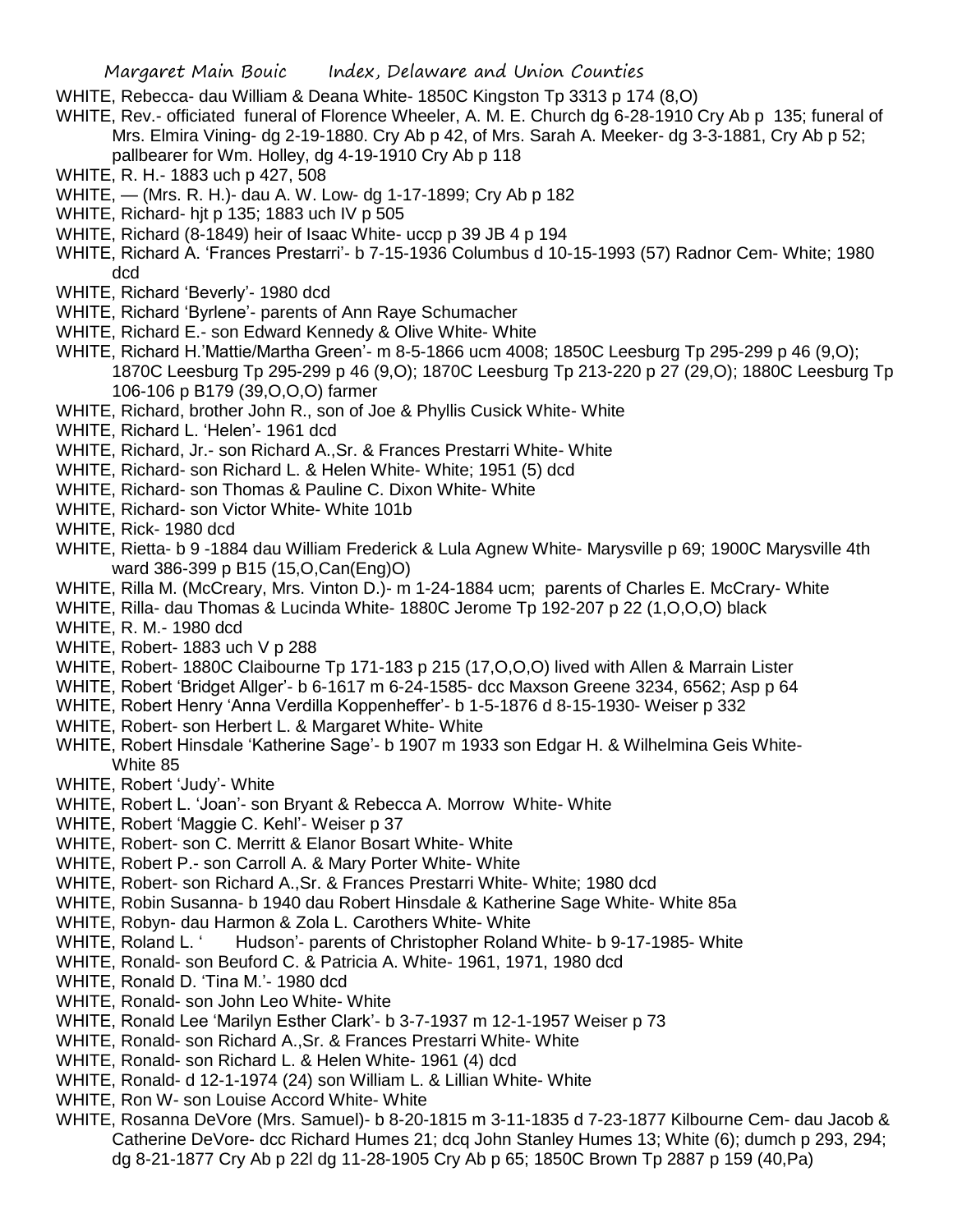WHITE, Rosanna Olive (Mrs )- Sbc p 42

- WHITE, Rose- 1971 dcd
- WHITE, Rose (Mrs. David)- parents of Edna Earl White Williams & Harry White dg 4-11-1916 Cry Ab p 81
- WHITE, Rosemetha- dau William & Dena White- 1850C Kingston Tp 3313 p 174 (3,O)
- WHITE, Rowena Blevinas (Mrs. Delbert Franklin,Jr,)- m 7-12-1969 dau Donald Blevins- White
- WHITE, Roxanna (Ralston, Mrs. James)- m 2-23-1837 dcm
- WHITE, Roy Brenton 'Florence MacIntyre'- parents of Russell Carlyle White- White
- WHITE, Roy- brother Harry W, Elmer W., Raymond White- White
- WHITE, Roy G. 'Vivian'- 1980 dcd
- WHITE, Roy- brother Paul J. White- White
- WHITE, Roy- son Richard H. & Martha White- 1880C Leesburg Tp 106-106 p C180 (13,O,O,O)
- WHITE, Roy T.- son Roy T. Brenton & Florence MaeIntyre White- White
- WHITE, Royal- son Horace & Clarissa White- 1850C Thomson Tp 3 p 186 (9,Mich)
- WHITE, Rufus 'Dora'- parents of Bryant White- White
- WHITE, Russell Carlyle "Whitey"'Sue Ellen'- b 1-31-1938 Canada d 5-2-1995 (57) Ky, Marlborough Cem- son Roy Brenton & Florence MacIntyre White- White
- WHITE, Russell L. 'Jeanne Foley '- b 9-21-1924 d 9-5-1989 (64) St. Mary Cem- son Fred, Sr. & Charity Rammelsburg White- White; 1969, 1971 dcd
- WHITE, Rustin E. son Randell E. White- White
- WHITE, Ruth- b 1844; Oak Grove Cem Powell p 444
- WHITE, Ruth (Carpenter, Mrs. )- dau Thomas & Pauline L. Dixon White- White
- WHITE, Ruth Evelyn (Kirts, Mrs. Ivan)- b 1912-dau Clinton & Mildred B. Nelson White- White 90
- WHITE, Ruth Helen (Rider, Mrs. John, Jr dau James M. & Eveah Harper White- White
- WHITE, Sabria V. (Dixon, Mrs. John R.)- b 10-1829 m 10-1854 dau Paul & Mary White-1883 uch V p 504
- WHITE, Salie- 1880C Taylor Tp 260-263 p 25 (9,O,O,O) servant with Martha Burson
- WHITE, Sally M. (Morton, Mrs. Lorenzo M.)- m 11-27-1845 dcm
- WHITE, Sally (Watson, Mrs. William)- m 7-17-1806 onwq I
- WHITE, Dr. Samuel- 1880 dch p 238. 496; 1908 dch p 448
- WHITE, Samuel 'Ellen Goode'- m 12-17-1835 dcm
- WHITE, Samuel 'Loeza'- 1840C Concord Tp p 121 (24-36); 1850C Concord Tp 2205 p 130 (33,Va) free colored; hadc p 97 (1900 Concord Tp)
- WHITE, Samuel- brother Lucas & Bejamin White- White p 1
- WHITE, Samuel 'Nancy Ballinger'- m 7 -7-1812 onwq I
- WHITE, Samuel 'Nelly'- 1840C Concord Tp p 121 (55-100); 1850C Concord Tp 2207 p 130 (77,Va) free colored
- WHITE, Samuel- son Owen W. & Isabelle White- 1883 uch V p 366 1870C Leesburg Tp 162-169 p 20 (21,O); 1880C Milford 57 p 34 (30,O,Pa,Va)
- WHITE, Samuel 'Rosanna DeVore'- b 10-14-1808 m 3-11-1835 d 11-20-1905 (97-1-6)- Green Mound Cemson Fisher & Leah Walton White- dcc Richard Humes 20; dg 8-2-1877 Cry Ab p 22; dcq John Stanley Humes 12; White 6; dumch p 293, 294; CCC Brown Tp, hadc p 20, 22; dg 11-24-1905, dg 11-28-1905, Cry Ab p 64, 65; 1835 men p 17 # 60 p 25 Brown Tp; 1840C Brown Tp (30-40); 1850C Brown Tp 2887 p 159 (45, Delaware)
- WHITE, ---(McWilliams, Mrs. James)- dau Samuel & Rosanna DeVore White- dg 11-24-1905, Cry Ab p 64
- WHITE, -- (Black, Mrs. E. P.) dau Samuel & Rosanna DeVore White- dg 11-24-1905, Cry Ab p 64
- WHITE, (Fegley, Mrs. Henry) dau Samuel & Rosanna DeVore White- dg 11-24-1905, Cry Ab 64
- WHITE, S- son Samuel & Rosanna DeVore White- dg 11-24-1905, Cry Ab p 64
- WHITE, Samuel- son Samuel & Loeza White- 1850C Concord Tp 2205 p 130 (6,O) colored
- WHITE, Samuel- son Wesley & Emma Wheeler White- White 249
- WHITE, Samuel W.- d 11-20-1905, dg 6-26-1906 Cry Ab p 104, father of Wesley W. White
- WHITE, Sanders H. 'Susanna Worline'- m 2-17-1850 dcm
- WHITE, Sara Catherine- b 3-2-6-1993 Memphis- dau Gary & Beth Rausch White- White
- WHITE, Sarah- d 12-28-1898 Un Co Probate Deaths, Vol 3
- WHITE, Sarah- 1880C Marysville 431-475 p 33 (38,O,Md,Md)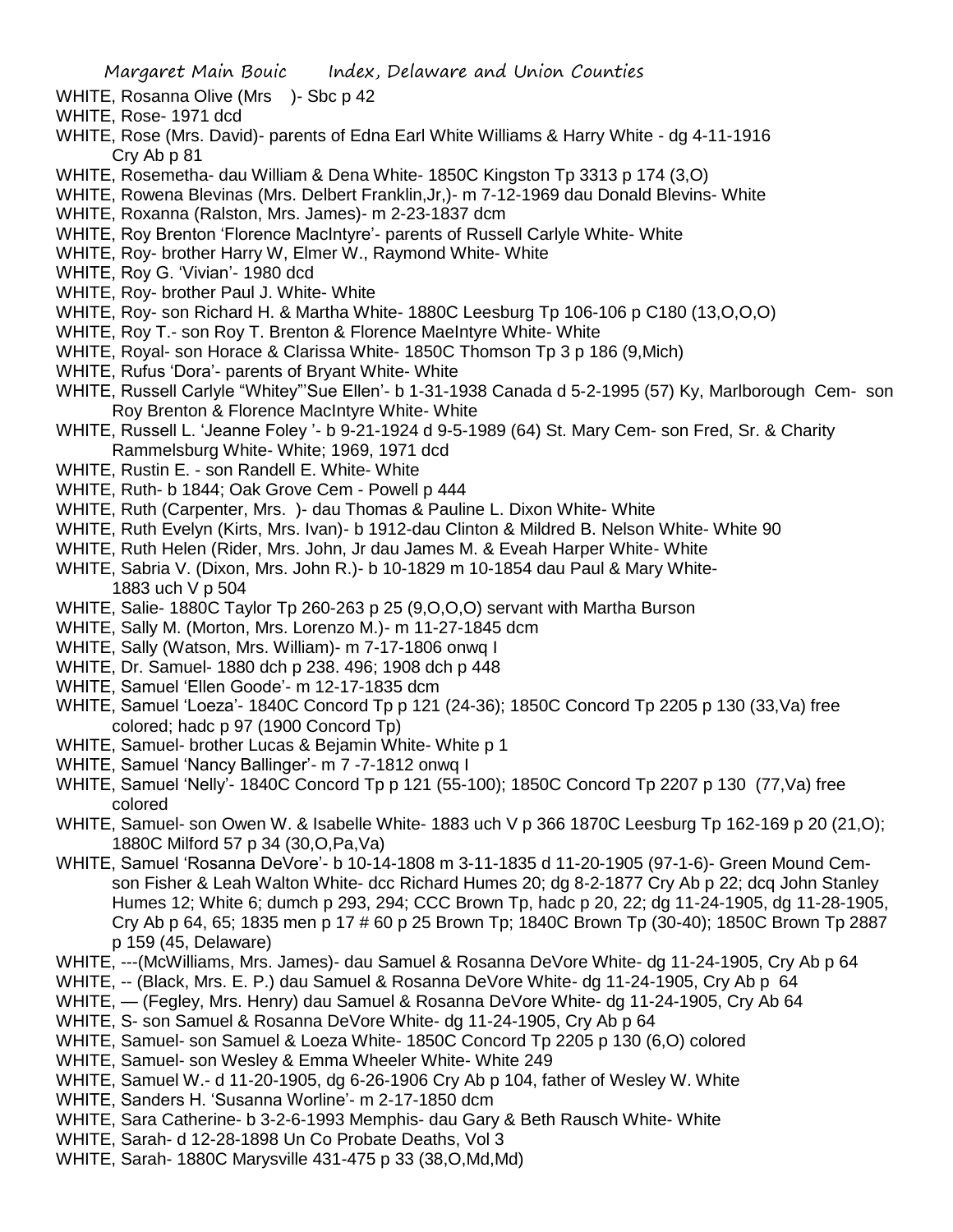- WHITE, Sarah- 1860C Allen Tp 701-707 p 96 (23,O) servant, Moses Case family
- WHITE, Sarah Ann Fleming (Mrs. Nehemiah M.)- b 2-16-1818 m 6-4-1840 dcm d 8-5-1846; 1880 dch p 799; dumch p 396; Powers p 132; sister Lydia Feming; dg 7-10-1906,, Cry Ab p 107
- WHITE, Sarah Burton (Mrs. Jeremiah)- m 3-24-1803 onwq I
- WHITE, Sarah J. (Caldwell, Mrs. Jonathan L )- m 1-2-1853 ucm 1904
- WHITE, Sarah- dau Charles W. & Martha Conklin White- 1850C Millcreek Tp 2015-2036 p 293 (7,O) 1860C Millcreek Tp 158 (17,O)
- WHITE, Sarah Culver (Mrs. Elisha)- m 10-12-1821 ucm 19 dau Oron D. & Clarissa Millington Culver- 1883 uch III p 284, V p 384, 387 ,unec II p 13- or Sally Colver
- WHITE, Sarah (Mrs. Elijah)- d 9-3-1871 (49-3-25)- Powell p 285, Marlborough Ce,m
- WHITE, Sarah Elizabeth (Rowlen, Mrs. William Harrison)- b 10-22-1852 d 3-17-1901 dau Fisher & Catherine Collum White- White 15; 1880 dch p 827
- WHITE, Sarah (Eubanks/Hughbanks, Mrs. Perry)- m 6-18-1829 ucm 182 dau Joseph White- 1883 uch III p 288, V p 421 ; Powell p 262; ycco o 50 record book 5 p 217; unec II p 26
- WHITE, Sarah E. Williams (Mrs. John D.)- m 12-18-1872 ucm 5192; 1910C Jackson Tp 228-231 p 9B (54,O,O,NY) m 36y, 2 ch
- WHITE, Sarah (Gilmore, Mrs. Ross)- 1883 uc V p 293
- WHITE, Sarah- 1870C Marysville-Paris Tp 108 p 12 (30,O)housekeeper for Dr. James Southard
- WHITE, Sarah J. (Amrine, Mrs. Allison)- m 1-14-1864 ucm 3516; 1850C Leesburg Tp 295-299 p 46 (14)
- WHITE, Sarah Jane (12-1849) heir of Isaac White- uccp p 39, JB 4 p 194
- WHITE, Sarah Jane (Wilkins, Mrs. Seymour Augustus, jr.)- m 2-1-1842 d 5-19-1868- Hutchisson p 39
- WHITE, Sarah Jane (Wilkins, Mrs. S/Lemer)- m 3-22-1860 ucm 3006
- WHITE, Sarah (McIlvain, Mrs. John)- dau Benjamin & Mary Fisher White- White p 1
- WHITE, Sarah Mullen (Mrs. Joseph)- m 12-30-1849 ucm 1488; 1850C Leesburg Tp 229 p 35 (14,O); 1860 Leesburg Tp 535 (24,Va)- 1870C Leesburg 205-212 p 26 (35,O); 1880C Jackson Tp 5-5 p 221B (43,Ky,Ky,Ky)
- WHITE, Sarah M. Williams (Mrs. John David)- b 11-5-1852 m 12-18-1872 d 5-8-1946 dau Dr. Samuel E. & Miriam Brookins Williams- dcc Ardith Waters Leibold 13; 1880C Jackson Tp 9 -9 p 230A (34,O,O,O)
- WHITE, Sarah- dau O. & Isabelle White- 1860c Leelsburg Tp 505 (19,.O)
- WHITE, Sarah Potter (Mrs. Matthew)- dau John & Elizabeth Witter Potter- Potter p 31 70
- WHITE, Sarah (Seaman, Mrs. )- dau Elisha White- 1883 uch V p 387
- WHITE, Sarah Tuttle (Mrs. Thomas)- m 8-15-1844 ucm 974
- WHITE, Sarah Van Sickle (Mrs. Nehemiah M. 1880 dch p 799
- WHITE, Sardis H.- son William & Margaret Banker White- dumch p 175
- WHITE, S, B,- 1915 uch p 264; 1883 uch V p 191
- WHITE, Serena (Mansur, Mrs. William)- m 12-1825 dcga p 32 Delaware Pat & Franklin Chron
- WHITE, Seticia Carrier (Mrs. Wesley)- m 12-12-1857 ucm 2642; mt 12-23-1857
- WHITE, Shari Rae- b 1976 dau Michael R. & Benda K. White- 1980 dcd
- WHITE, Sharon (Hough, Mrs. Linn)- dau Fred H. Jr. & Mary K. Potts White- White; 1961 (16) dcd
- WHITE, Sharon (Slattery, Mrs. )(Thomas, Mrs. )- dau Lawrence & Eleanor White- White
- WHITE, Shauna- b 1970 ch R. N. White- 1980 dcd
- WHITE, Sheila (Miller, Mrs. Larry)- dau Fred H. Jr. & Mary K. White- 1961 (13) ucd
- WHITE, Sherri- dau Rev. Eddie J. & Norma White- White
- WHITE, Sherrill- postmaster at Ashley, 1987- White
- WHITE, Shirley (Long, Mrs. )- dau Wilmer A. & Madonna Wilkison or Dorothy Mae Gay White- White
- WHITE, Shirley Mae Brewer (Mrs. )- dau Newt & Martha Narcissus Latimer Brewer- Freshwater p 145
- WHITE, Silence (Hodges, Mrs. Joseph)- dau Rev. Abraham White- dcq George Hodges 17
- WHITE, Si(y)llvanus W.'Margaret Cummins'- b 1-1840 m 1875d 10-1921 son Samuel & Rosanna DeVore
	- White- White 179; dumch p 293, 294; 1850C Brown Tp 2887 p 159 (10,O)
- WHITE, Simon- 1830C Millcreek Tp
- WHITE, Simpson- 1850C Thompson Tp p 110 (50-600 dcw Bk 2 p 408; 1883 uchV p 335
- WHITE, Sindey Elisa- engaged to Sean James Baldwin- White
- WHITE, Sloan- dau Dr. Eugene White- White
- WHITE, S. M. Jr.- 1880 dch p 302
- WHITE, Sophia Colver (Mrs. Ira)- dau Oron D. & Clarissa Millington Colver- 1883 uch V p 384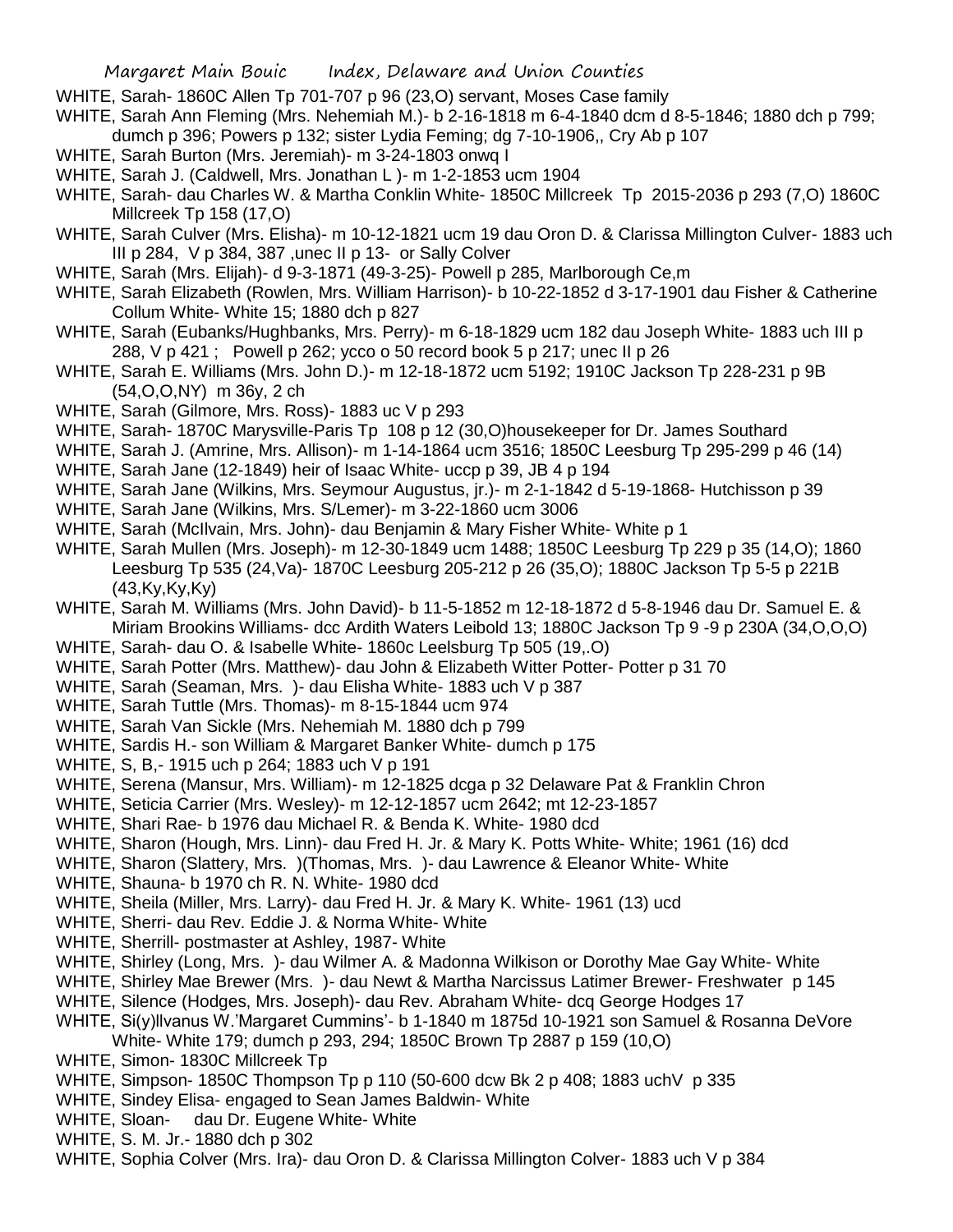- WHITE, Starling D.- dau Emory & Effa White- 1910C Claibourne North 53-53 p 2B (14,O,O,O)
- WHITE, Stella G. (Thorman, Mrs. Daniel Webster)- m 11-14-1888, dg 10-25-1912; Cry Ab p 165
- WHITE, Stella- dau James I & Malinda Scott White- 1880 dch p 799
- WHITE, Steven L.- 1980 dcd
- WHITE, Steven- b 1957 son Luther R. Jr. & Juanita White- 1961, 1971 dcd
- WHITE, Stewart 'Elizabeth Hamilton'- m 4-9-1809 onwq I
- WHITE, Sue Ellen (Mrs. Russell Carlyle)- White
- WHITE, E. Sue (Mrs. Joseph E.)- 1983 ucd
- WHITE, Sue (Mrs. Guy E.,Sr.)- White
- WHITE, Susan- Oak Grove Cem , Powell p 444
- WHITE, Susanna Hill (Mrs. John)- dcq Thomas Graham 239
- WHITE, Susanna (Shedd, Mrs. John H.)- hmp p 209
- WHITE, Susanna Worline (Mrs. Sanders H.)- m 2-17-1850 dcm
- WHITE, Tammy (Hilgenberg, Mrs. Harry)- dau Carroll Clair & Geraldine M . Landon White- White
- WHITE, "Tammy" Tamara Sue (Roberts, Mrs. John Emery)- b 1960 m 9-22-1979 dau Raymond L. & Erma D. White- 1969, 1971 dcd; parents of Nathan Levi Roberts, b 6-28-1986
- WHITE, Tanya- b 1965 ch R. M. White- 1980 dcd
- WHITE, Tanya L.- dau Charles Edward White- White
- WHITE, Tarpley- uccp p 32 JB 3 p 358 Henrico Co, Va
- WHITE, Terry- ch Earl W. & Naomie White- 1961 (7), 1980 dcd
- WHITE, Terry- son Paul J. White- White
- WHITE, T, H.- 1976 dch p 51
- WHITE, Thelma (Mrs. Paul D.)- White
- WHITE, Theo- 1980 dcd
- WHITE, Theodore 'Helen Ruth'- d 1-10-1984 (79) bur Lancaster- White
- WHITE, Theodoric S. 'Florence R. Smith'- b 10-3-1854 m 5-1-1892 son Rowland R. & Valeria A. Schenck White- dumch p 174
- WHITE, Sir Thomas- Loveless p 2
- WHITE, Thomas- 1835 men p 9 # 198 p 9 Berkshire Tp
- WHITE, Thomas A.- son Samuel & Loeza White- 1850C Concord Tp 2205 p 130 (5,O) colored
- WHITE, Thomas 'Aura'- parents of Michael C. White- White
- WHITE, Thomas E.- son C. Merritt & Eleanor Bosart White- White
- WHITE, Thomas 'Lucinda'- 1880C Jerome Tp 192-207 p 22 (25, O, Va, Va) black, blacksmith
- WHITE, Thomas P. Sr. 'Lena'- White
- WHITE, Thomas P. Jr.- son Thomas P.Sr. & Lena White- White
- WHITE, Thomas 'Phebe'- 1850C Troy Tp 2605 p 137 (38,Ireland)
- WHITE, Thomas R. 'Byrlding O.'- 1980 dcd
- WHITE, Thomas 'Sarah Tuttle'- m 8-15-1844 ucm 974
- WHITE, Thomas- son William W. & 2nd wife White- 1915 uch p 623
- WHITE, Dr. Thornton Fleming 'Cecilia Ann Nichols'- b 12-1838 m 4-9-1863 dcn d 2-1891 son James & Elizabeth Frye White- White 65
- WHITE, Thornton Fleming 'Hazel Catherine Goodall'- b 4-3-1904 m 10-13-1925 son George Fleming & Lucy Evelyn Seall White- White 142
- WHITE, Thornton, Jr.- b 11-29-1927 son Thornton Fleming & Hazel Catherine Goodall White- White 144
- WHITE, Tiffany- mother of Jocelyn White- White
- WHITE, Tiffany Nichole- d 3-28-1988 (4 days)- dau Frank & Wendy Mitchell White- White
- WHITE, Tillie (Gilbert, Mrs. Dr. G. H.)- dau Frederick & Elizabeth Hull White- dumch p 64
- WHITE, "Timmy" Timothy R. b 1959 ch Raymond L. & Erma D. White- White 1969 dcd
- WHITE, Timothy A. 'Karen (Karyn) P.'- 1975, 1979, 1981, 1983 ucd
- WHITE, Timothy F. 'Piper Jo Raines'- White
- WHITE, Tina M. (Mr. Ronald D.)- 1980 dcd
- WHITE, Todd- son Larry D. & Donava White- 1969 dcd
- WHITE, Tom 'Laurie'- son Thomas & Aura Stinson White- White
- WHITE, Tonda- b 1965 ch James C. & Delcia White- 1973 ucd
- WHITE, Tracy- b 1975 son Fred L. & Betty L. White- 1975, 1979, 1981 ucd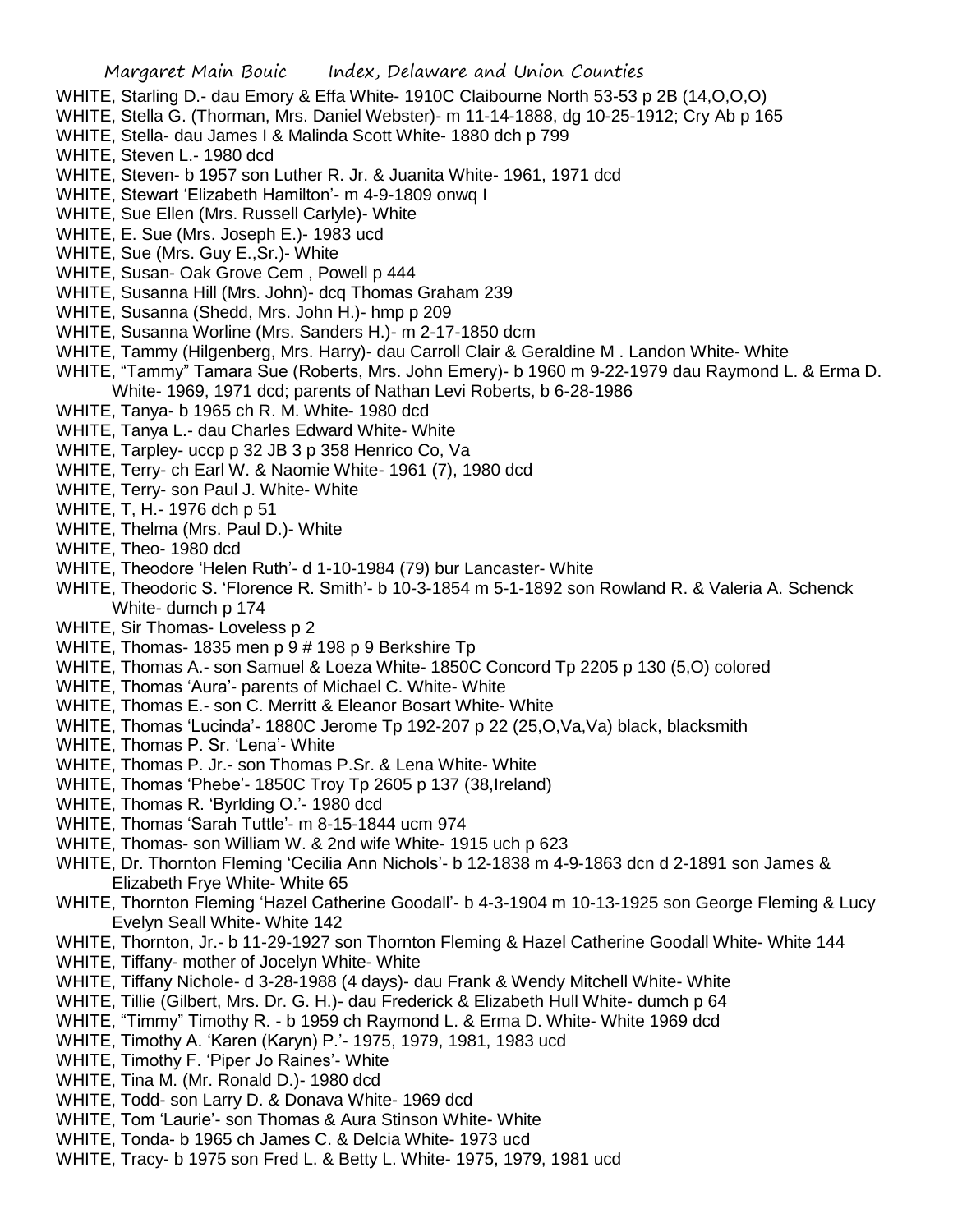- WHITE, Trell- 1949 ucd
- WHITE, Turney Fickardt- b 4-5-1877 son Thornton Fleming & Cecilia Ann Nichols White- White 121
- WHITE, Valeria A. Schenck (Mrs.Howland H.)- b 1-1822 m 1851 dau John D. & Gillian Lloyd Schenck- dumch p 174
- WHITE, Velda M. (Van Sickle, Mrs. Glenn)(Keltner, Mrs. Wallace)- b 1908 m 8-1926 dau Albert I. & Minnie Vandivort White- White 115
- WHITE, Velma M. (Bonham, Mrs. Claude)- b 1908 m 7-1929 dau Albert I. & Minnie Vandivort White- White 114
- WHITE, Verl F. 'Elsie'- 1971, 1980 dcd
- WHITE, Vertia (Mrs. )- 1910C Union Tp 1-1 p 1A (37,O,NY,MD) m 20y, 2 ch, 1 living
- WHITE, 'Vertia'- 1910C union Tp 1-1 p 1A (43,O,O,O) m 20y
- WHITE, Vicki (Carey, Mrs. Rick)- dau Carroll Clair & Geraldine M. Landon White- White
- WHITE, Vicky- ch Richard L.. & Helen White- 1961 (8) dcd
- WHITE, Victor- b 1901son Ray White- White 101
- WHITE, Victoria- dau Victor White- White 101c
- WHITE, Villa K. King (Mrs. Lewis A.)- b 3-19-1885 m 11-12-1902 d 11-9-1955 dau William A. & Samantha K. Stabler King- ped Helen L. White Prill Freshwater 749 11; unec XXI p 46
- WHITE, Viola (Blumenschein, Mrs. C. Pat )- b Milford m 1939 d 3-8-1981 (68) dau Frank & Lucy White- White WHITE, Virginia (Mrs. James)- 1980 dcd
- WHITE, Virginia- dau Ray & Ethel Il Gould White- Main 1316154134
- WHITE, Vivian C. (Mrs. Guy E. Jr.)- 1980 dcd
- WHITE, Vivian (Mrs. Roy G.)- 1980 dcd
- WHITE, Wallace 'Carol'- White
- WHITE, Walter 'Alice'- parents of Lewis A. White- White
- WHITE, Walter- son Walter & Alice Reed White- White
- WHITE, Walton- son Fisher White- dumch p 294
- WHITE, Wanda (Day, Mrs. )- dau Chester & Effie White- White; 1959 (15) ucd
- WHITE, Warren T.- 1850C Berkshire Tp 274 p 28 (25,Pa)
- WHITE, Wayne- b 1915 m 1939 son Earl P. White White 103
- WHITE, Wayne Wallace- son Horace White- White 102b
- WHITE, W, C.- d 3-31-1881 (51) Concord La. bur Delaware dg 4-7-1881
- WHITE, W, C. 'Harriet P. Ryant'- d 3-31-1881 (51-11-2) Cheshire Cem- Powell p 58
- WHITE, W, C. Cheshire Cem- father of Harriet Ryant- Powell p 60b
- WHITE, Wendy Mitchell (Mrs. Frank)- dau Dean & Pamale Mitchell, parents of Jeboriah S. White- White
- WHITE, Wesley 'Jane Ailes'- b 5-1-1817 m 1845 d 4-1874 son Fisher & Eleanor Joy White- White 4; dumch p 294; 1850C Porter Tp 3048 p 165 (25,O)
- WHITE, Wesley- son Jane Calewood White- White
- WHITE, Wesley- pallbeaarer for James S. Salmon- dg 1-16-1917, Cry Ab p 6
- WHITE, Wesley 'Setitia (Lettice) m 12-12-1857 ucm 2642 mt 12-23-1857
- WHITE, Wesley W.- son Samuel W. White- dg 6-26-1906 Cry Ab p 104
- WHITE, Mrs. W. F. Marysville p 69
- WHITE, -----(Wheeler, Mrs. W.)- dau Allen wheeler- dg 4-4-1911; Cry Ab p 23
- WHITE, Wilbur son William & Dianna White- 1850C Kingston Tp 3313 p 174 (6,O)
- WHITE, Wilda Imogene- b 1888 dau Franklin D. & Phoebe Smith White- White 100
- WHITE, Wilhelmina Geis (Mrs. Edgar H.)- m 103- White (75)
- WHITE, Willard- son John W. & Emma Flora Freshwater White- Freshwater p 147
- WHITE, William- 1880 dch p 574
- WHITE, William- Freshwater p 21
- WHITE, William- 1835 men p 39 # 27 p 69 Lincoln Tp
- WHITE, William- 1870C Leesburg Tp 25 p 4 (10,O); 1880C Leesburg Tp 150-150 p C182 (20,O,O,O) works, farm, Hugh McAdow
- WHITE, William- son Alex & Caroline White- 1860C Taylor Tp 990-1015 p 133 (6/12,O)
- WHITE, William 'Annie'- 1870C Milford 54-55 p 6 (30,O)
- WHITE, William A.- son Thomas P.Sr. & Lena White- White
- WHITE, William 'Anna Whetzel'- m 10-19-1865 ucm 3826
- WHITE, William C.- 1869 wsc; Pabst 8 p 22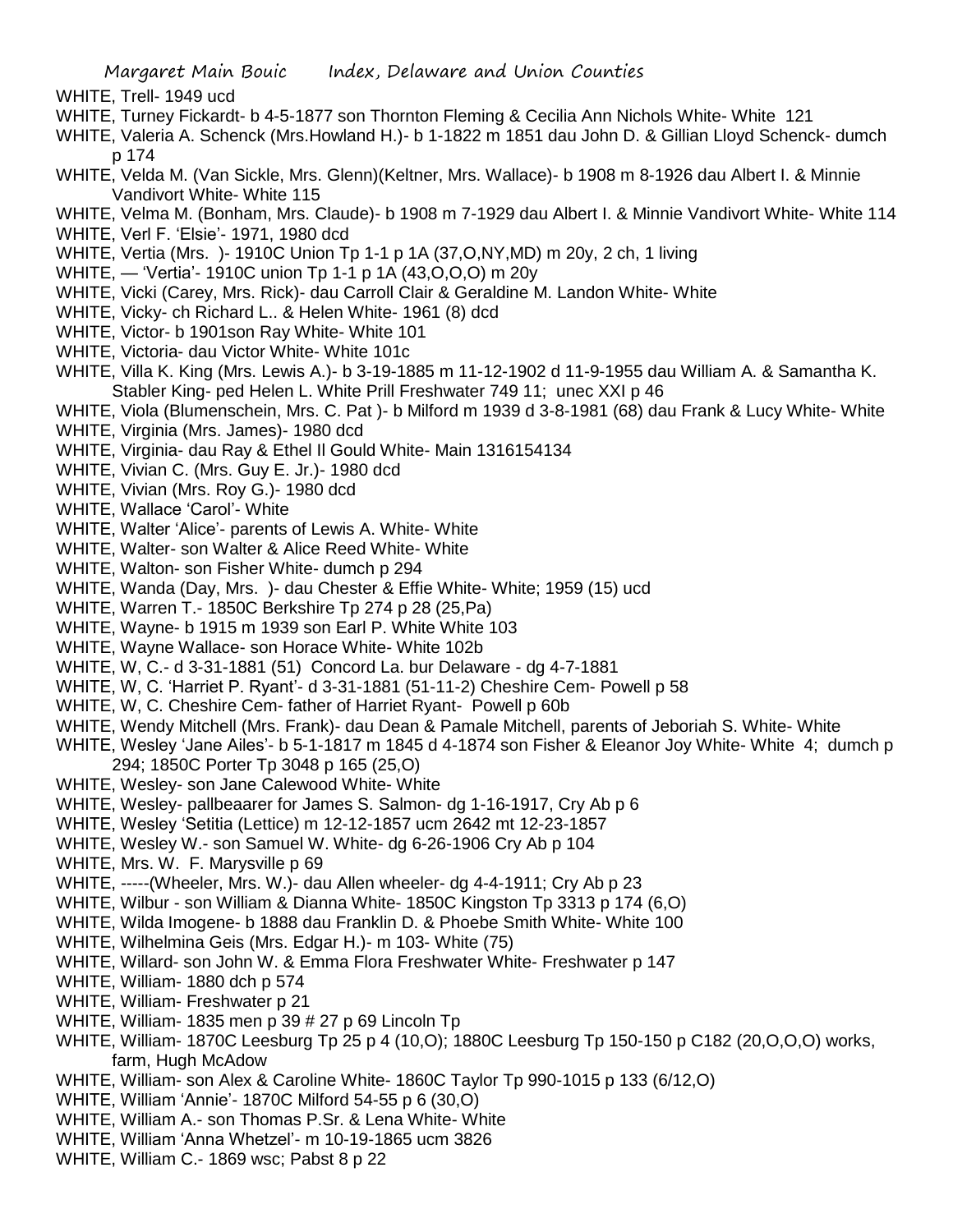- WHITE, (Mrs. William C.)- 1869 wsc; Pabst 8 p 22
- WHITE, (Mrs. William C.) died on steamer in Mississippi, interred, Mt. Gilead- dg 6-20-1878, Cry Ab p 31
- WHITE, William- son Charles & Lorinda Wilkins White- Hutchisson p 39; 1860C Mill Tp 158 (5,O)
- WHITE, William "Bill" b 1951 son Chester & Effie R. Deal White- White; 1959, 1967, 1979 ucd
- WHITE, William Clair 'Alma Pauline Payne'- b 2-29-1911 Richwood d 4-15-1991 (80) Price Cem- son Frank & Blanche Taylor White- White; 1959, 1967, 1971, 1973, 1975, 1979, 1981, 1983 ucd
- WHITE, William Diana Rosecrans'- d 7-24-1871 (70-8-14) Fargo Cem, Powell p 312; dcga p 17; dcq Forrest Bale 12; hadc p 32; dcga p 17 Del Pat & Frank Chron; 1835 men p 35 # 102 p 62 Kingston Tp; 1850C Kingston Tp 3313 p 174 (50,Va)
- WHITE, William E.- 1980 dcd
- WHITE, William F.- b Mapleton, Ont. Canada- d 2-28-1914 (58y) Oakdale Cem 2631 (C167)
- WHITE, William Fisher 'Carrie Collins'- b 1851 m 1875 d 1885 son William & Malinda Bennett White- White II 117
- WHITE, William F. 'Margaret Main'- Main (13161541); 1880 dch p 776
- WHITE, William- son Frank & Blanche Taylor White- brother James Cleatus White- White
- WHITE, Dr. William Frederick 'Lula Agnew'- b 11-1-1855 m 10-1-1878 son Frederick & Elizabeth Hall White-1908 dch p 832; dumch p 64; 1900C Marysville 4th ward 386 -399 (44,Can(Eng) Ger,NY) m 22y; 1910C Marysville 4th ward 1- 1 p 1A
- WHITE, William F.- son Theodore & Helen Ruth White- White
- WHITE, William 'Georgia'- 1967 ucd
- WHITE, William- son Herbert L. & Margaret White- White
- WHITE, William- son Jane Galewood White- White
- WHITE, William H.- 1883 uch IV p 458 p
- WHITE, William H. 'Adaline Morton'- 2-11-1841 dcm
- WHITE, William H.- son O. & Isabelle White- 1860C Leesburg Tp 505 (21,O)
- WHITE, William J.- b Monongahela Co W. Va d 8-16-1914 (72y4m) Oakdale Cem 2676 (F128)
- WHITE, William- son John J. & Christiana White- 1850C Millcreek Tp 1997-2018 p 291 (4.O)
- WHITE, William L. Jr.- son William L. & Lillian White- White
- WHITE, William L. 'Lillian'- White
- WHITE, William L. (Lion's Club)- 1976 dch p 331
- WHITE, William 'Malinda Bennett'- son Fisher & Eleanor Joy White- White II 6; dumch p 294
- WHITE, William 'Margaret Banker'- dumch p 174
- WHITE, William M.- b 1946 son Charles & Betsy Meteer White- son Charles & Betsy Meteer White- McKitrick p 337
- WHITE, William- son Nehemiah & Sarah Ann Fleming White- 1880 dch p 799; dumch p 396
- WHITE, William- son N. W. & Elizabeth White- 1850C Porter Tp 3036 p 165 (7,O)
- WHITE, William- son Owen W. & Isabella White- 1880C Milford 56 p 34 (41, O, Pa, Va) carpenter
- WHITE, William- son Ray & Ethel I. Gould White- Main 13161554133
- WHITE, William- brother Richard A.,Sr.- White
- WHITE, William Scott- b 2-26-1959 son Shirley Mae Brewer White- Freshwater 145
- WHITE, William Thomas 'Nora Eppley'- m 9-23-1913 d 9-12-1926 buried Pa- Freshwater p 463
- WHITE, William W.- 1908 dch p 408; 1915 uch p 623
- WHITE, William Wesley 'Helen Knapp''Emma Wheeler'- b 9-5-1848 m 1873 d 12-11- 1928 son Samuel & Rosanna DeVore White- dcq John Stanley Humes 6; dcc Richard Humes 10; White 182; dumch p 294, 295;dg 11-24-1905 dg 11-28-1905 Cry Ab p 64, 65; 1850C Brown Tp 2887 p 159 (2,O)
- WHITE, Willie- b 2-1896 son Frank H. & Clara S. White- 1900C Jerome Tp 318-330 p 14B (4,O,O,O)
- WHITE, Willie- b 6-1857 d 1857 son Johnson & Catherine Plumb White- White 70; Pabst 8 p 24; 1869 wsc p 12; dg 10-23-1906 Cry Ab p 126
- WHITE, Wilmer A. 'Madonna Wilkison''Dorothy Mae Gay' b 12-30-1928 Marion m(2) 6-10-1954 d 9-21-1991 (62) Prospect Cem- son Dulmes M. & Lillian Green White- White
- WHITE, Windy- dau Fred H. III & Mary Ann Rogers White- White
- WHITE, Winifred Bumgarner (Mrs. Ralph W.) M 6-9-1909 d 1946 White; 1910C Jackson Tp 83-83 p 4A (- ,O,O,O) no ch
- WHITE, Winnie Elizabeth (Partridge, Mrs. Charles William)- McKitrick p 158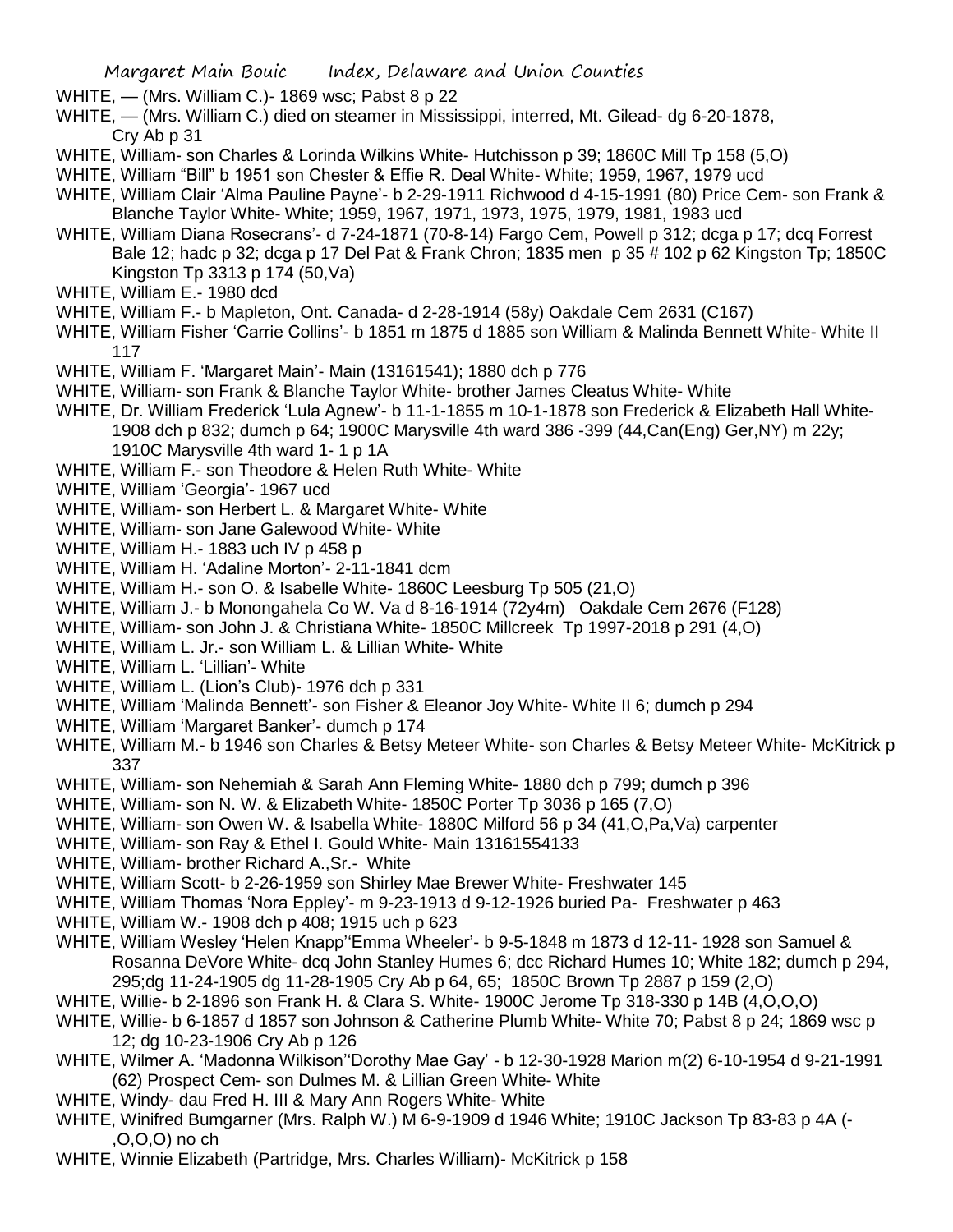- WHITE, W. J.- 1883 uch IV p 508
- WHITE, W. N. 1915 uch p 266
- WHITE, (Mrs. W. W.)-dau Almon & Lydia Wheeler- dg 1-31-1910, dg 2-4-1910,Cry Ab p 92, 94
- WHITE, Yvette Marie- dau Ernest G White- White engaged to Carthel Ransaw III- White
- WHITE, Z. L. brother Fisher White- son George & Elizabeth White- attended funeral of Helen Merrick- dg 1-11- 1901, dg 1-29-1901, Cry Ab p m 56, 60
- WHITE, Zenas L. 'Lucina Heller Blaney'- m 8-5-1860 dcm
- WHITE, Zenas Leonard 'Elizabeth Frey'- son George & Elizabeth Leonaard White- White 13; 1880 dch p 407; 1908 dch p 382, Picture 746, 747, 748; Pabst 1 p 36; 1850C Brown tp 2885 p 159 (11,Pa) dg 6-9-1914 Cry Ab p 128
- WHITE, ----(Mrs. Z. L.- dau George & Betty Elizabeth Vansickle Blayney- dg 7-15-1898, Cry Ab p 160 ; Mr. and Mrs. dg 1-11-1901, Cry Ab p 55
- WHITE, Zenetta Harrison (Mrs. Frank Othello)- m 8-31-1887; White (18); dg 5-14-1912dau Zenas & Catherine Sophia Hunt, Cry Ab p 126; dg 1-29-1915, Cry Ab p 11
- WHITE, Z. N.- 1908 dch p 225
- WHITE, Zola L. Carothers (Mrs. Harmon "Whitey:)- b 1-30-1921 laRue d 9-3-2003 Price Cem- dau Howrd & Ella Calvert Carothers- White
- WHITE, Zura Ann (Oliver, Mrs. Reuben)- 1883 uch V p 445
- WHITEACRE, Lucy- Sbc [48]
- WHITECRAFT, Marie- d 6-4-1903 (86) bur Logan, O.- dg 6-5-1903 Cry Ab p 187
- WHITED, Alexamder Daniel- b 11-8-1999 son Daniel & Tracy Whited- Whited
- WHITED, Arnold son Charles & Cloe Cole Whited- Whited
- WHITED, Burk- son Charles & Cloe Cole Whited- Whited
- WHITED, Carl- son Charles & Cloe Cole Whited- Whited
- WHITED, Charles 'Cloe Cole'- Whited
- WHITED, Cloe Cole (Mrs. Charles)- parents of Cranston Whited- Whited
- WHITED, Cranston "Crint"'Eva Mae Elliott'- b 11-10-1901 Va m 1929 d 1-27-2003 (101) Alum Creek Friends Cem- son Charles & Cloe Cole Whited- Whited
- WHITED, Dale 'Lillian'- son Cranston & Eva Mae Elliott Whited- Whited
- WHITED, Daniel 'Tracy'- Whited
- WHITED, Deborah- b 1-5-1979 Marion d 1-10-2000 Price Cem0 dau Garland D. & Sharon G. Kolberg Whited-Whited; 1979, 1981, 1983 ucd
- WHITED. Dolly- 1967 ucd
- WHITED, Donna M. (Huffman, Mrs Harold)- b 6-17-1919 Milford d 9-18-2000 (81) Milford Cem- dau Edward & Marie Hinton Whited- Whited
- WHITED, Doris (Rolfe, Mrs. )- d 1998 dau Edward & Marie Hinton Whited- Whited
- WHITED, Edward- brother-in-law of J. C. & Lucy Reid- 1910C Union Tp 203-205 p 9B (28,O,O,O)
- WHITED, Edward 'Marie Hinton'- parents of Donna M. Huffman- Whited
- WHITED, Elainie (Ray, Mrs. )- dau Charles & Cloe Cole Whited- Whited
- WHITED, Eva Mae (Mrs. Cranston)- d 5-4-1982 (71) Alum Creek Cem- Whited
- WHITED, Garland D. 'Sharon G. Kolberg'- Whited; 1975, 1979, 1981, 1983 ucd
- WHITED, Grace- dau Charles & Cloe Cole Whited- Whited
- WHITED, Kenneth- son Charles & Cloe Cole Whited- Whited
- WHITED, Leo H.- parents of Toni Marlene Whited- Whited
- WHITED, Lillian (Mrs. Dale) Whited
- WHITED, Maggie- dau Charles & Cloe Cloe Whited- Whited
- WHITED, Marie Hinton (Mrs. Edward)- Whited
- WHITED, Patricia (Cochran, Mrs. Howard)- dau Cranston & Eva Mae Elliott Whited- Whited
- WHITED, Sharon G. Kolberg (Mrs. Garland D.)- dau Dorice Kolberg- Whited; 1975, 1979, 1981, 1983 ucd
- WHITED, Toni Marlen- dau Leo H. Whited- Whited engaged to Robert Allen Warneer
- WHITED, Virgil- son Charles & Cloe Cole Whited Whited
- WHITED, William- father-in-law of J. C. & Lucy Reid- 1910C Union Tp 203-205 p 9B (70,O,O,O)
- WHITEFIELD, George- hmp p 11
- WHITEHEAD, Rev 1915 uch p 221
- WHITEHEAD, Mr.- 1976 dch p 262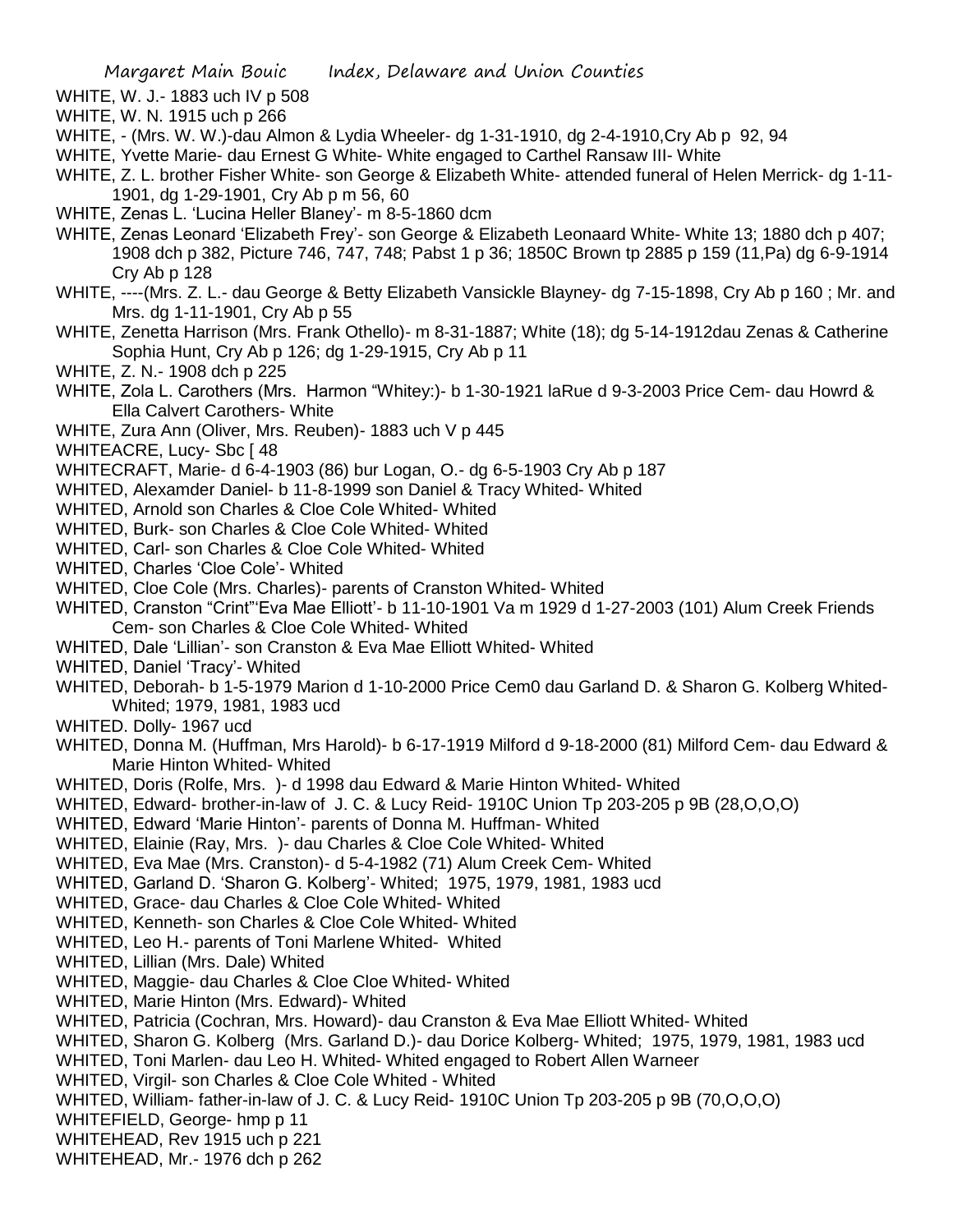- WHITEHEAD, ----1880 dch p 436; 1908 dch p 141
- WHITEHEAD, Abraham- Pabst 8 p 5
- WHITEHEAD, Amanda (Bessee, Mrs. Benjamin)- Shipps p 30
- WHITEHEAD, Amelia A. (Mrs. Ezekiel P.)- b 4-1848; 1900C Richwood 48-52 (57,ILL,Va,Pa) m 34y, 6 ch; 1910C Claibourne Richwood 185-191 p 7A (67,O,Va,Pa)- m 44y, 6 ch
- WHITEHEAD, Andrea (Mrs. Paul A.)- 1980 dcd
- WHITEHEAD, Annette Ladd- dau Job D. & Eliza Jane Campbell Ladd- dg 2-14-1905 Cry Ab p 7
- WHITEHEAD, Betty Thompson (Mrs. Ezekiel)- Pabst 1 p 38 see Betty
- WHITEHEAD, Blanche H.- b 9-1881 dau Ezekiel P. & Amelia A. Whitehead- 1900C Richwood 48-52
- (18,ILL,Va,O); 1910C Claibourne-. Richwood 183-191 p 7A (29,O,O,O)
- WHITEHEAD, Bruce- 1983 ucd
- WHITEHEAD, Caroline (Mrs. Lucius F.)- dg 3-10-1914, Cry Ab p 101
- WHITEHEAD, Carolne (Mrs. )- d 1-30-1897 (67-2-27) funeral at Pataskala 2-1-1897; dg 2-12-1897
- WHITEHEAD, Charity dau Samuel & Nancy A. Whitehead- 1860C Liberty Tp Un Co 934-944 p 128 (8,O)
- WHITEHEAD, Clarence- b 1960 son J. E. & Sara Whitehead- 1969, 1971 ucd
- WHITEHEAD, Dale- b 1964 son J. E. & Sara Whitehead- 1969, 1971 ucd
- WHITEHEAD, David- b 8-1884 son Ezekiel P. & Amelia A. Whitehead- 1900C Richwood 48-52 p 2B
- (15,O,O,O); 1910C Claibourne Richwood 184-183 p 17B (25,O,O,O) m 3y, butcher
- WHITEHEAD, David B. 'Winifred'- Whitehead
- WHITEHEAD, Debra- b 1956 dau J. E. & Sara Whitehead- 1969, 1971 ucd
- WHITEHEAD, Edith Webber (Mrs. )- dau Albert B. & Frances C. Maine Webber- Asp 2398
- WHITEHEAD, Edward F. 'Sara M.'- 1969 dcd
- WHITEHEAD, Edward M. 'Eileen Winifred Laing'- m 10-3-1952- McKitrick p 460
- WHITEHEAD, Eileen Winnifred Laing (Mrs. Edward M.)- b 12-31-1933 m 10-3-1952 dau Frederick Ernest & Gladys Greenwood Laing- McKitrick p 460
- WHITEHEAD, Ezekiel 'Betty Thompson'- Pabst 1 p 38
- WHITEHEAD, Eric- b 1972 son Paul A. & Andrea Whitehead- 1980 dcd
- WHITEHEAD, F. H.- 1908 dch p 103
- WHITEHEAD, Florence- dau Frank Herbert & May Annette Ladd Whitehead- dg 3-10-1914, Cry Ab p 101
- WHITEHEAD, Frank- b 1963 son James E. & Sara L. Whitehead- 1969, 1971 dcd
- WHITEHEAD, Frank Herbert 'Mary Annette Ladd'- b 4-29-1852 Licking C d 3-4-1914 ((61-10) son Dr. Lucius & Caroline Whitehead- dg 3-10-1914 Cry Ab p 101; dg 3-6-1914, Cry Ab p 99
- WHITEHEAD, George- 1915 uch p 159
- WHITEHEAD, George- pallbearer for Harry Russell- dg 6-24-1913, Cry Ab p 44
- WHITEHEAD, Hannah- Pabst 5 p 23
- WHITEHEAD, Harry- 1880C Union Tp 1904 (18,O,O,O)
- WHITEHEAD, Hetty Thompson- b 3-31-1811 d 8-18-1876 dau William & Charity Jagger Thompson- see Betty-Pabst Pion II p 2242
- WHITEHEAD, H. L.- unvmec p 40
- WHITEHEAD, Ira L. 'Mary S. Carpenter'- m 11-1-1837 dcm
- WHITEHEAD, Irene- dau Frank Herbert & Mary Annette Ladd Whitehead- dg 3-10-1914, Cry Ab p 10
- WHITEHEAD, Isaac-son Samuel & Nancy A. Whitehead-1860C Liberty,Un Co 934-944 p 28 (10,O)
- WHITEHEAD, James E. 'Sara'- 1969, 1971 dcd
- WHITEHEAD, James R.- son David B. & Womofred Whitehead- 1910C Claib Richwood 184-183 p 17B  $(2,0,0,0)$
- WHITEHEAD, Jane-dau Samuel & Nancy A. Whitehead-1860C Liberty Un Co 934-944 p 128 (4,O)
- WHITEHEAD, John- b 1966 son James E. & SaraWhitehead- 1969, 1971 ucd
- WHITEHEAD, John- son Samuel & Nancy A. Whitehead- 1860C Liberty Tp 934-944 p 128 (12,O)
- WHITEHEAD, Jon- adm, Onisemus Whitehead- dcg p 26 Delaware Patron & Franklin Chron
- WHITEHEAD, John 'Sarah'- Viva Taylor 18
- WHITEHEAD, Judith Lynn- b 1961 dau Edward M. & Eileen Winnefred Laing Whitehead-McKitrick p 460
- WHITEHEAD, ---- Williams (Mrs. H. H.)- dau Linus E. Williams- dg 5-31-1910. Cry Ab p 127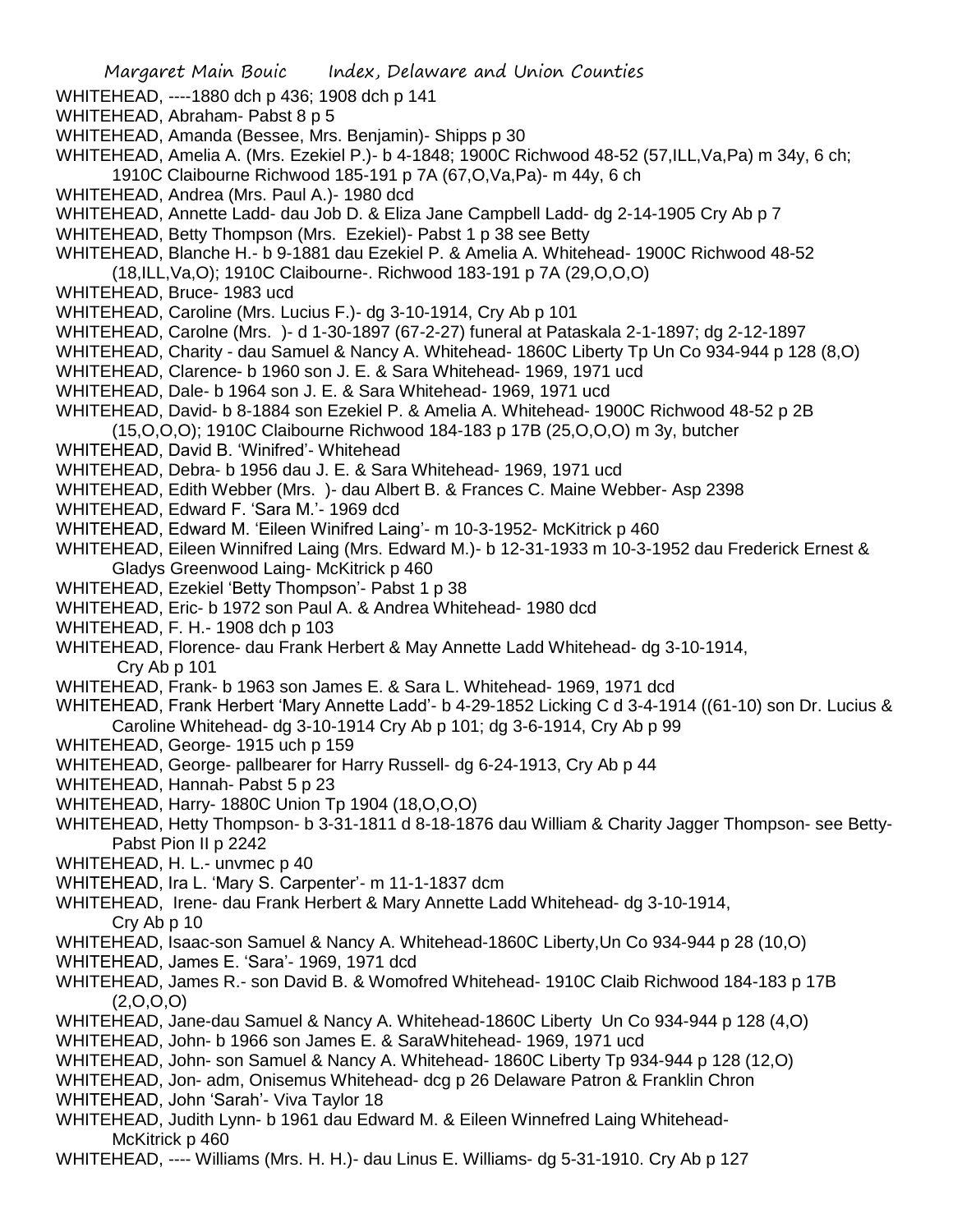WHITEHEAD, ----(Mrs. H. M.)- Pabst 5 p 23

- WHITEHEAD, Kenneth Allan- b 1963 son Edward M. & Eileen Winnifred Laing Whitehead-McKitrick 460
- WHITEHEAD, Kitty C. (Cheney, Mrs. Millard D. )- m 9-19-1895 ucm dau Ezekiel & Amelia A. Whitehead-1910C Claibourne Richwood 185-191 p 7A (43,O) wid, 1 child
- WHITEHEAD, Leslie Ann- b 1953 dau Edward M. & Eileen Winnifred Laing Whitehead-McKitrick 460
- WHITEHEAD, Dr. L. F.- son Mrs. Sophia C. Whitehead- dg 2-3-1871 Cry Ab p 85, 86
- WHITEHEAD, Dr. Lucius F. 'Caroline'- dg 3-10-1914 Cry Ab p 101
- WHITEHEAD, Luke-son Samuel & Nancy A. Whitehead-1860C Liberty Tp Un 934-944 p 128 (6,O)
- WHITEHEAD, Lyndall (Wert, Mrs. Jacob Cyrus)- b 5-5-1915 m 5-17-1936 Weiser p 598
- WHITEHEAD, Margaret- dau Samuel & Nancy A. Whitehead- 1860C Liberty Tp Un Co 934-944 p 128 (2,O)
- WHITEHEAD, Mark- 1850C Berkshire Tp 36 p 4 (17,O)
- WHITEHEAD, Mary- Pabst 8 p 5
- WHITEHEAD, Mary A.- Freshwater p 160Z
- WHITEHEAD, Mary Annette Ladd (Mrs. Frank Herbert)- dg 3-10-1914 Cry Ab p 101
- WHITEHEAD, Mary Jane (Davis, Mrs. Add)- dcc Judith Ellis Wrinkle 23
- WHITEHEAD, Mary S. Carpenter (Mrs. Ira L.)- m 11-1-1837 dcm
- WHITEHEAD, M. E.- Pabst 5 p 23
- WHITEHEAD, (Mrs. M. H.)- dau Linus E. Williams- dg 5-31-1910. Cry Ab p 127
- WHITEHEAD, Michael James- b 1959 son Edward M. & Eileen Winnired Laing Whitehead-McKitrick p 460
- WHITEHEAD, Michelle- b 1970 ch Paul A. & Andrea Whitehead- 1980 dcd
- WHITEHEAD, Minnie- Pabst 5 p 23
- WHITEHEAD, N. A.- dpc p 77
- WHITEHEAD, Nancy A. (Mrs. Samuel)- 1860C Liberty Tp Un Co 934-944 p 128 (34,O)
- WHITEHEAD, Onesimus- b 3-26-1793 d 8-25?-1824 (31-4-18) Galena Cem, Powell p 15; dcga p 25, 25; Delaware Patron & Franklin Chronicle
- WHITEHEAD, Ora- dau Frank Herbert & Mary Annette Ladd Whitehead- dg 3-10-1914, Cry Ab p 101
- WHITEHEAD, Parthenia Poppleton (Mrs. )- dg 5-9-1899. Cry Ab p 199
- WHITEHEAD, Paul A. 'Andrea'- 1980 dcd
- WHITEHEAD, Phebe- Whitehead 8 p 5
- WHITEHEAD, Phoebe Jane (Mrs. )- b 6-18-1911 d 4-14-1988 (76) Green Mound Cem- Whitehead
- WHITEHEAD, Riviter- Pabst 7 p 25
- WHITEHEAD, Robert Edward- b 1957 son Edward M. & Eileen Winnnfred Laing Whitehead- McKitrick p 460
- WHITEHEAD, Rolla- 1915 uch p 159
- WHITEHEAD, Roy D.- son Frank Herbert & Mary Annette Ladd Whitehead- dg 3-10-1914 Cry Ab p 101
- WHITEHEAD, Ruth (Talmage, Mrs. David)- d age 59; dumch p 107
- WHITEHEAD, S.- 1883 uch V p 291
- WHITEHEAD, Samuel 'Nancy A.- 1860C Liberty Tp 934-944 p 128 (39,Md)
- WHITEHEAD, Sara (Mrs. Edward F.)- 1969 dcd
- WHITEHEAD, Sara (Mrs. James E.)- 1969, 1971 dcd
- WHITEHEAD, Sarah (Mrs. John)- dcq Viva Taylor 19
- WHITEHEAD, Sarah (Parkes, Mrs. )- b 1-6-1795 d 3-5-1860 dcc Dorothy Parkes Brown 17
- WHITEHEAD, Sarah (Taylor, Mrs. Samuel)- dau John & Sarah Whitehead- dcq Viva Taylor 9
- WHITEHEAD, Silas- Pabst 6 p 53; 1835 men p 5 # 26 p 2 Berkshire Tp
- WHITEHEAD, Sophia C. (Mrs )- d 1-29-1871 (75) mother Dr. L. F.- dg 2-3-1871, Cry Ab p 85, 86
- WHITEHEAD, Susan May- b 1955 dau Edward M. & Eileen Winnifred Laing Whitehead-McKitrick 460
- WHITEHEAD, Twila- dau Frank Herbert & Mary Annette Ladd Whitehead- dg 3-10-1914 Cry Ab p 1 WHITEHEAD, William A.- 1908 dch p 408
	- 1 WHITEHEAD, Winifred (Mrs. David B.)- 1910C Claib. Richwood 184-183 p 17B (27,O,Eng,Wales) m 3y 1 ch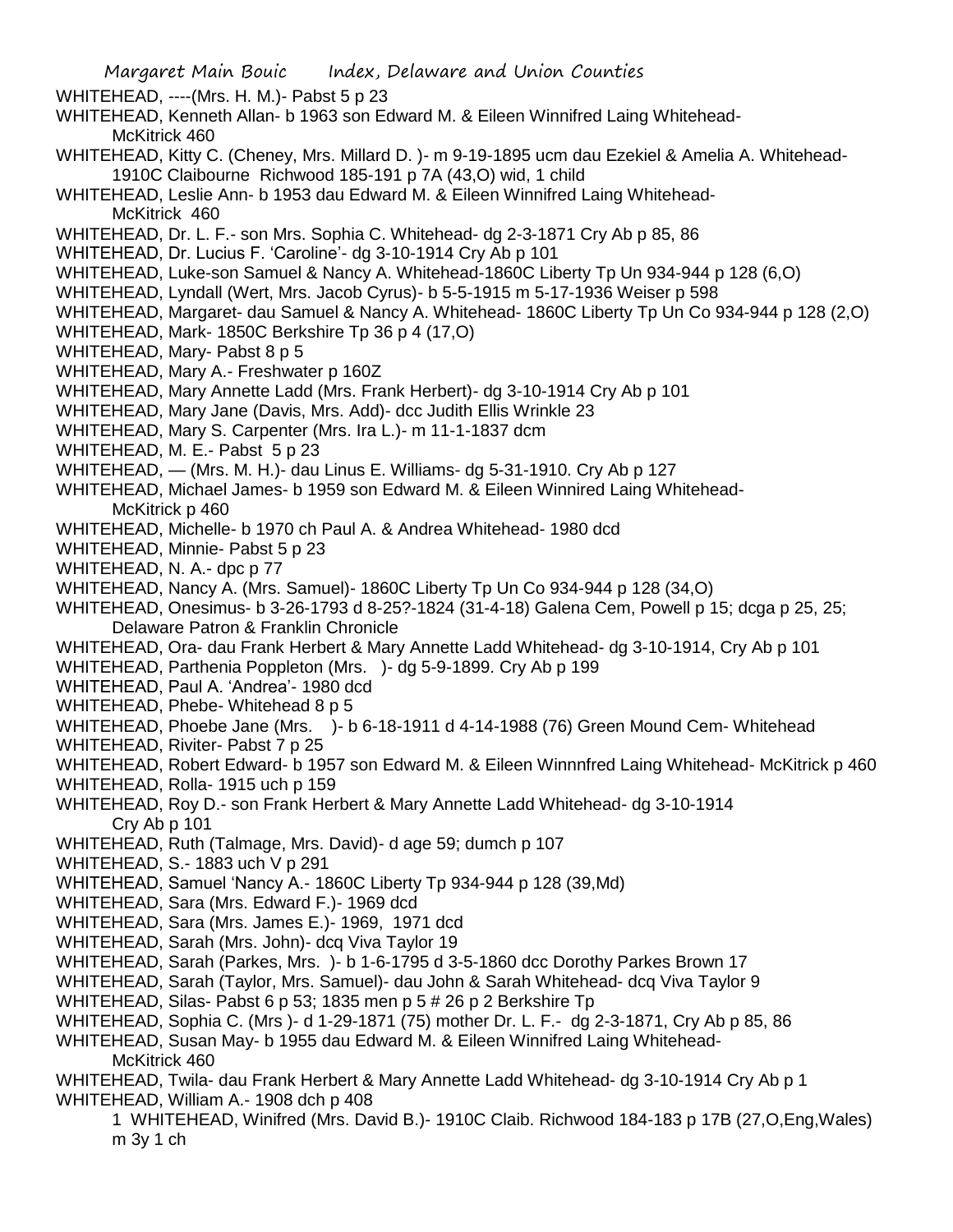- WHITEHILL, Catharine Orth (Mrs. John)(Piper, Mrs. Col James)- dau Christian Henry & Rebecca Rahm Orth-Weiser p 811
- WHITEHILL, John 'Catharine Orth;- Weiser p 811
- WHITEMAN, Mr.- 1835 men p 42 # 154 p 76, Marlborough Tp
- WHITEMAN, A. 'Elizabeth'- 1860C Paris Tp 1364-1355 (37,Ger)
- WHITEMAN, Alfred L. 'Mary Cole'- m 6-7-1863 dcm
- WHITEMAN, Andrew- 1840c Marlborough Tp p 253 (40-50)
- WHITEMAN, Arvilla- b 10-14-1884 ch Harry & Sarah A. Moore Whiteman- Nash p 91
- WHITEMAN, Barbary- dau Lewis & Elizabeth Whiteman- 1860C Paris Tp 1380-1371 p 183 (14,O)
- WHITEMAN, Bernice Evelyn Dibble (Mrs. Keith Hubert)- b 6-9-1934 m 8-8-1959 dau Alford B. & Harriet Aletta Weatherille Dibble- Weiser p 331
- WHITEMAN, Calvin- b 2-15-1872 d 1-1937 son Harry & Sarah A. Moore Whiteman- Nash p 91
- WHITEMAN, Calvin- 1860C Taylor Tp 885 (3,O)
- WHITEMAN, Catharine- dau A. Whiteman- 1860C Paris Tp 1364-1355 (8,Ger)
- WHITEMAN, Catharine- dau Lewis & Elizabeth Whiteman- 1860C Paris Tp 1380-1371 p 183 (11,O)
- WHITEMAN, Christian 'Hannah' Powell p 47
- WHITEMAN, David Len?- 1860C Taylor Tp 885 (22,O)
- WHITEMAN, Elizabeth (Mrs. A.)- 1860C Paris Tp 1364-1355 (37,Ger)
- WHITEMAN, Elizabeth (Mrs. Joseph)- 1860C Jackson Tp 1046-1061 p 139 (27,Ky)
- WHITEHEAD, Elizabeth (Mrs. Lewis)- 1860C Paris Tp 1380-1371 p 183 (53,Ger)
- WHITEHURST, Rev.- conducted funeral of John A. McFarland- dg 1-5-1909, Cry Ab p 2
- WHITEMAN, George- 1860C Taylor Tp 885 (45,NY)
- WHITEMAN, Hannah (Mrs. Christian)- d 11-26-1850 (77y6d) Berlin Tp House Cem- Powell p 417; 1840C Brown Tp (60-70)
- WHITEMAN, Harry 'Sarah Ann Moore'- Nash p 90
- WHITEMAN, Harry- b 3-18-1868 d 12-1-6-1904 son Harry & Sarah Ann Moore Whiteman- Nash p 91
- WHITEMAN, Joseph 'Elizabeth'- 1860C Jackson Tp 1046-1061 p 139 (40,Ky)
- WHITEMAN, Joseph- son Joseph & Elizabeth Whiteman- 1860C Jackson Tp 1046-1061 p 139 (9,O)
- WHITEMAN, Julia- dau Joseph & Elizabeth Whiteman- 1860C Jacksln Tp 1046-1061 p 139 (2,O)
- WHITEMAN, Lewis 'Elizabeth'- 1860C Paris Tp 1380-1371 p 183 (56,Ger)
- WHITEMAN, Lewis- son Lewis & Elizabeth Whiteman- 1860C Paris Tp 1380-1371 p 183 (16,O)
- WHITEMAN, Lola- b 6-16-1861 d 1-29-1890 dau Harry & Sarah Ann Moore Whiteman-Nash p 91
- WHITEMAN, Louella- b 11-24-1864 dau Harry & Sarah Ann Moore Whiteman- Nash p 91
- WHITEMAN, Louisa- b 11-22-1855 dau Harry & Sarah Ann Moore Whiteman- Nash p 91
- WHITEMAN, Margaret- 1850C Marysville 528-538 p 81 (15,Germany)
- WHITEMAN, Mary Cole (Mrs. Alfred L.)- m 6-7-1863 dcm
- WHITEMAN, Mary Elizabeth- b 3-30-1878 d 8-13-1884 dau Harry & Sarah Ann Moore Whiteman- Nash p 91
- WHITEMAN, Mary (Johnson, Mrs. Newton)- m 10-11-1879 ucm 6560
- WHITEMAN, Mary- dau Joseph & Elizabeth Whiteman- 1860C Jackson Tp 1046-1061 p 139 (5,O)
- WHITEMAN, Mary Judy (Mrs. Robert W.)- m 7-31-1878 ucm 6293
- WHITEMAN, Myrtle- b 12-22 ; dau Harry & Sarah Ann Moore Whiteman- Nash p 91
- WHITEMAN, Robert W. 'Mary Judy'- m 7-31-1878 ucm 6203
- WHITEMAN, Rosette- 1860C Taylor Tp 885 (4,O)
- WHITEMAN, Sallie- b 4-16-1866 dau Harry & Sarah Ann Moore Whiteman- Nash p 91
- WHITEMAN, Sarah Ann Moore (Mrs. Harry)- b 11-6-1837 d 4-4-1902 dau Thomas Jefferson & Lydia C. Beeson Moore- Nash p 89
- WHITEMAN, Susan- 1860C Taylor Tp 885 (24,O)
- WHITEMAN, Thomas J.- b 9-29-1859 son Harry & Sarah Ann Moore Whiteman- Nash p 90
- WHITEMAN, Wesley- d 4-7-1892 (28-1-5) Peak Cem- Powell p 356
- WHITENACK, Edna Burgoon (Mrs. Paul Edward)- dau Charles & Myrtle Maris Burgoon Graham 183523
- WHITENACK, Elizabeth (Bockoven, Mrs. Jacob)- b 1748 NJ d 8-3-1838 Berkshire Cem, Powell p 299 (Whiteman); Pabst 1 p 59; dcq Ruby Bockoven Pugh 33
- WHITENACK, Paul Edward 'Edna Burgoon'- Graham (183523)
- WHITENECK, Ella Garringer- dau Jacob G. & Harriett Lewis Garringer- Pabst 1 p 22; Pabst Pion II p 158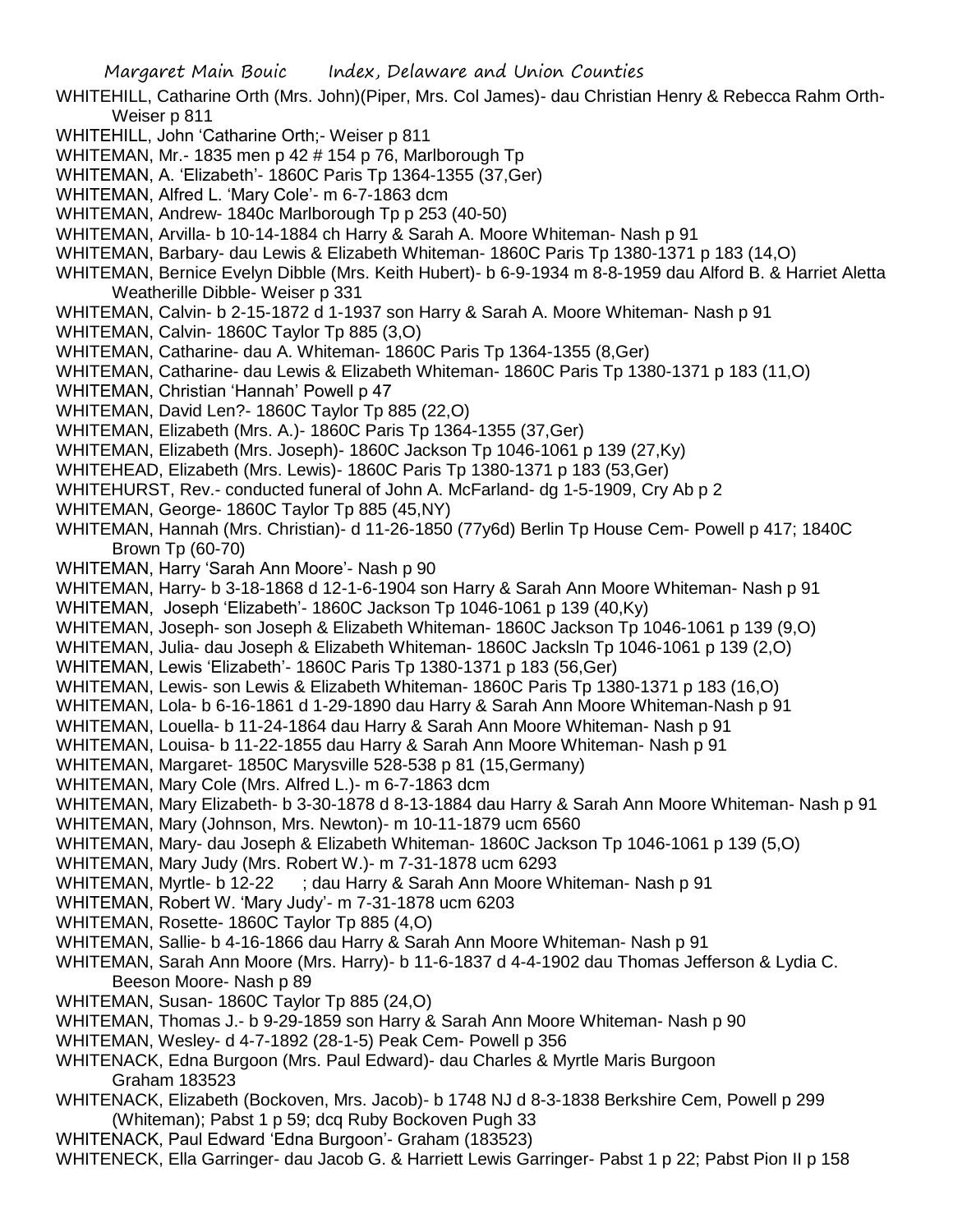- WHITERD, Abbie Shanks (Mrs. William)- m 11-14-1876 ucm 5983
- WHITERD, William 'Abbie Shanks'- m 11-14-1876 ucm 5983
- WHITESEL, Anna Violet (Copenhaver, Mrs. Frank William)- m 12-6-1941- Weiser p 347
- WHITESEL, Blair Alton 'Tressie Arlene Schlegel'- b 7-30-1927 m 7-29-1950- Weiser p 346
- WHITESEL, Edna M. (Mrs. William H.)- 1971 dcd
- WHITESEL, Gale Ilene- ch Blair Alton & Tressie Arlene Schlegel Whitesel0 Weiser p 346
- WHITESEL, Gary Alton- b 9-3-1955 son Blair Alton & Tressie Arlene Schlegerl Whitesel- W p 346
- WHITESEL, Tressie Arlene Schlegerl (Mrs. Blair Alton)- b 12-26-1928 m 7-29-1950 dau John Jacob & Pearl Laura Koppenhaver Schlegel- Weiser p 346
- WHITESEL, William H. 'Edna M.'- 1971 dcd
- WHITESIDE, ---- 1976 dch p 274
- WHITESIDE, J. Allen 'Debra Kay Ormeroid- son James H. & Eunice M. Schalip Whiteside Whiteside; 1985 uch p 108
- WHITESIDE, Allen 'Lulu Critzer'- see opc 654
- WHITESIDE, Christi A.(Yaney, Mrs. Joseph)- dau William Warner & Shirley A. Lowe Whiteside- Whiteside WHITESIDE, Christie (Mrs. Tod E.)- Whiteside
- WHITESIDE, Cindy D. (Linton, Mrs. Randy)- dau William Warner & Shirley A. Lowe Whiteside- Whiteside
- WHITESIDE, Debra Ormeroid (Mrs. James Allen)- m 4-22-1978 dau Carroll Ormeroid; 1985 uch p 108; Whiteside; 1979, 1981, 1983 ucd
- WHITESIDE, Donald Richard . 'Patricia Lee Fichtner';Marijo Neibler'- b 12-16-1939 m(1) 5-22-1960 (2) 2-17- 1962 d 11-25-1965 Oak Grove Cem -son James Franklin & Hildreth Davis Whiteside- Whiteside; 1949 ucd; 1961 dcd
- WHITESIDE, Edith (Sheridan, Mrs. Robert Mercer)- dau William H. & Mary Thompson Whiteside- Thompson p 3; dg 9-20-1892 Cry Ab p 103
- WHITESIDE, Elsie Chambers Schieble (Mrs. Madison)- Thompson p 3
- WHITESIDE, Walter Ernest 'Vernice Parsons'- b 1897 d 1929 son Allen & Lulu Critzer Whiteside- New Millcreek Cem p 43; OSSM 18616 WWI
- WHITESIDE, Eunice M. Schalip (Mrs. James Harold) b 12-2-1929 m 6-4-1950 d 8-11-2004 (74) dau Clarence & Marie Rausch Schalip- Rausch11853,II p 263, III p 265; pWhiteside; 1967, 1971, 1973, 1975, 1979, 1983 ucd
- WHITESIDE, Gary son Robert & Mary Lou Wilcox Whiteside- Whiteside
- WHITESIDE, Helen (Parrott, Mrs. Frank) (Hock, Mrs. Joseph) b 11-15-19 m(1) 8-12-1926 dau Allen & Lulu Critzer Whiteside- Whiteside; Parrott 4,5; opc 655; 1985 uch p 109
- WHITESIDE, Hildreth Davis (Mrs. James Franklin)- d 9-18-1966 (61) Oak Grove Cem dau Edwin Davis; Whiteside; 1949 ucd; 1961 dcd
- WHITESIDE, Iola Decker (DeGood, Mrs. Fred)(Mrs. James Franklin)- b 3-31-1918 Del Co d 10-23-1999 (81) Maple Dell Cem- dau Clarence & Ida Carpenter Decker- DeGood; Whiteside; 1973, 1975, 1979, 1981, 1983 ucd
- WHITESIDE, James Allen 'Debra Ormeroid'- b 1-6-1955 son James Harold & Eunice M. Schalip Whiteside-Rausch 118531, III p 265; 1967, 1971, 1973, 1975, 1979, 1981, 1983 ucd
- WHITESIDE, James Franklin 'Hildreth Davis''Iola'- d 6-7-1972 (67) Oak Grove Cem ; Whiteside; 1949 ucd; 1961, 1969 dcd
- WHITESIDE, James Harold 'Eunice M. Schalip'- b 6-13-1922 Tenn, m 6-4-1950 d 10-24-2001 (79) son James Franklin & Hildreth Davis Whiteside-Rausch (11853) III p 265; Whiteside; WWII; 1949, 1967, 1971, 1973, 1975, 1979, 1983 ucd
- WHITESIDE, James C. 'Ora A.'- b 1872 d 1951 New Millcreek cem p 43
- WHITESIDE, James Jarod- son James Allen & Debra Kay Ormeroid Whiteside- 1985 uch p 108; Whiteside
- WHITESIDE, Jeffrey 'Tracy'- son Robert E. & Mary Lou Wilcox Whiteside- Whiteside
- WHITESIDE, Joellen Sue (Webb, Mrs. Les)- b 2-18-1960 dau James Harold & Eunice M. Schalip Whiteside-Rausch 118532, III p 265; 1967, 1971, 1973, 1975 ucd
- WHITESIDE, Karen Sue. Farley (Mrs. Kirt)- dau Ronald C. Farley Whiteside
- WHITESIDE, Karen Linette Galbraith (Mrs. Terry L.)- m 6-23-1979 dau G. G. Galbraith- Whiteside
- WHITESIDE, Kirt 'Karen Sue Farley '- son Robert E. & Mary Lou Wilcox Whiteside- Whiteside
- WHITESIDE, Leslie Shannon- dau William Warner & Shirley A. Lowe Whiteside- Whiteside
- WHITESIDE, Lori J. (Ehrenberg, Mrs. David)- dau William Warner & Shirley A. Lowe Whiteside- Whiteside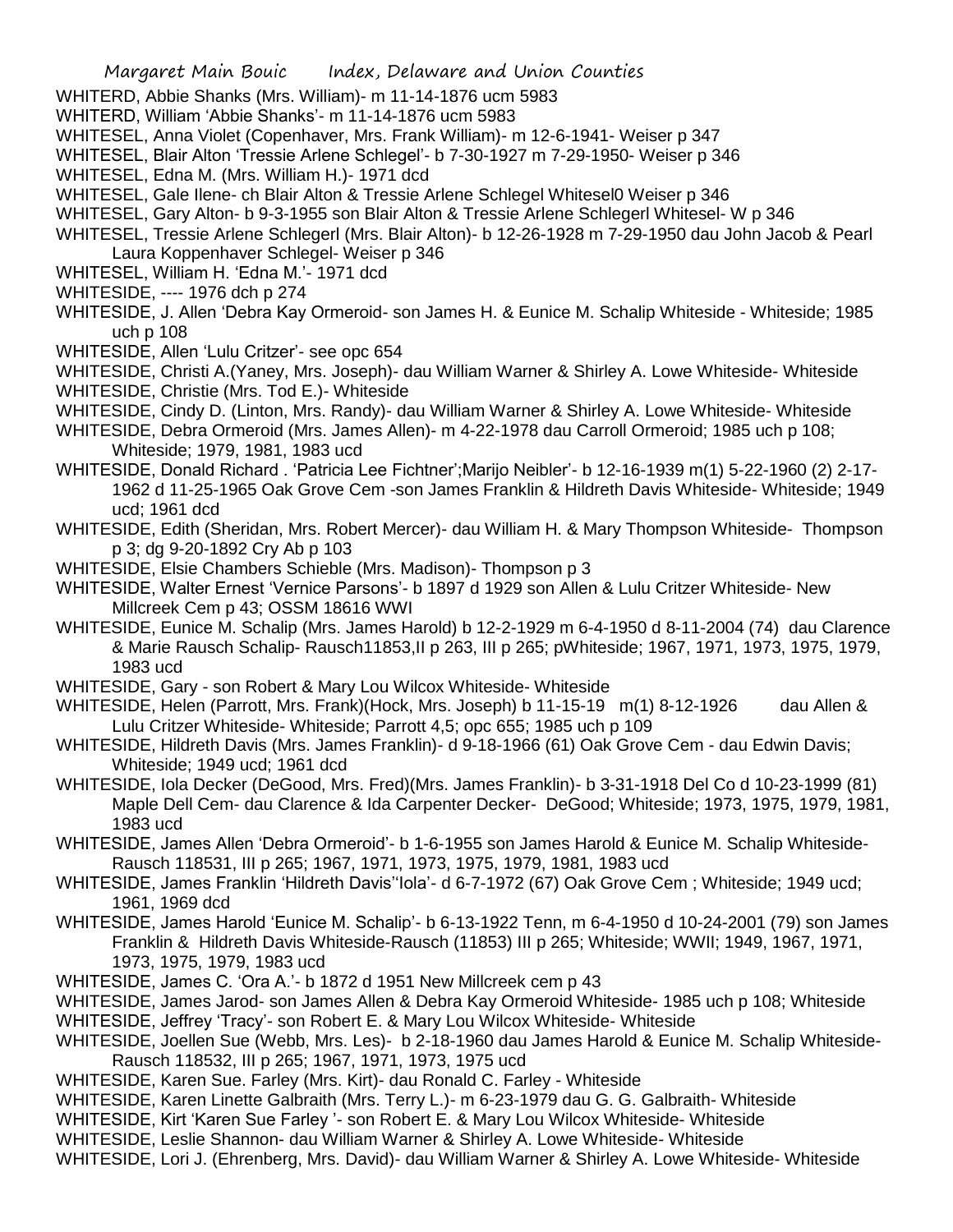- WHITESIDE, Luke Charles- b 6-7-1982 son James Allen & Debra Kay Ormeroid Whiteside- Rausch 1185312; 1985 uch p 108
- WHITESIDE, Lulu Critzer (Mrs. Allen0- b 8-3-1873 d 7-22-1926 bur Fayette Co, O.; Whiteside; opc 654
- WHITESIDE, Madison 'Elsie Chambers Schieble'- dau William H. & Mary Thompson Whiteside- Thompson p 3
- WHITESIDE, Margaret(Anderson, Mrs.)-dau James Franklin & Hildreth Davis Whiteside- Whiteside
- WHITESIDE, Marijo Neibler (Mrs. Donald Richard)- m 5-27-1960 dau Eugene Neibler- Whiteside
- WHITESIDE, Mary Lou Wilcox (Mrs. Robert E.)- m 7-9-1950 Springdale Ch.dau Edgar Wilcox- Whiteside
- WHITESIDE, Mary Thompson (Mrs.)-sister Edward Ridgley Thompson-dg 6-8-1915, Cry Ab p 56
- WHITESIDE, Mary Thompson (Mrs. William H.)- m 12-21-1865 dau Ed Ridgely & Eliza Enlow Thompson-Thompson p 3
- WHITAKER, Meridith Ann- b 8-31-1986 dau James Allen & Debra Kay Ormeroid Whiteside- Whiteside
- WHITESIDE, Ora (Mrs. James C.)- b 1881 d 1933 New Millcreek Cem p 33
- WHITESIDE, Patricia Fichtner (Mrs. Donald R.)- m 2-17-1962- Whiteside
- WHITESIDE, Pat (Lathrop, Mrs. James E.)- dau James Franklin & Hildreth Davis Whiteside Whiteside; Whiteside; 1949 ucd
- WHITESIDE, Paula Jean (Yates, Mrs. Dan H.)- (2-1965) m 5-1-1983- dau Donald R. & Patricia Fichtner Whiteside- Whiteside
- WHITESIDE, Robert E. 'Mary Lou Wilcox'- m 7-9-1850 Springdale- son James Franklin & Hildreth Davis Whiteside- Whiteside
- WHITESIDE, Robert Gareth- b 2-3-1952 d 6-23-1962 Oak Grove Cem -son Robert E. & Mary Lou Wilcox Whiteside- Whiteside
- WHITESIDE, Robin L.- ch William Warner & Shirley A. Lowe Whiteside- Whiteside
- WHITESIDE, Ruth (Read, Mrs. )- dau Walter Ernest & Bernice Parsons Whiteside- see opc 715; Whiteside
- WHITESIDE, Sheleah Brooke- b 10-30-1981 dau Kirt & Karen Sue Farley Whiteside- Whiteside
- WHITESIDE, Shirley A. Lowe (Mrs. William Warner)- Whiteside
- WHITESIDE, Tenille Nicole- b 8-3-1975 dau Kirt & Karen S. Farley Whiteside- Whiteside
- WHITESIDE, Terry L. 'Karen Linette Galbraith'- m 6-23-1979 son Robert E. & Mary Lou Wilcox Whiteside-Whiteside
- WHITESIDE, Tod E. 'Christi'- son William Warner & Shirley A. Lowe Whiteside- Whiteside
- WHITESIDE, Tracy (Mrs. Jeff)- Whiteside
- WHITESIDE, Vernice G. Parsons ( Mrs. Walter Ernest)- d 9-25-1975 (77) New Millcreek Cem p 43 dau Fred & Lenore Hoopes Whiteside- opc 715
- WHITESIDE, Virginia (Black, Mrs. )- dau Walter Ernest & Vernice Parsons Whiteside- Whiteside; see opc 715
- WHITESIDE, William H. 'Mary Thompson'- m 12-21-1865 dcm; Thompson p 3
- WHITESIDE, William Warner 'Shirley A. Lowe' b 5-8-1924 Ostrander, d 3-27-2006 (81) Oak Grove Cem son James Franklin & Hildreth Davis Whiteside- Whiteside
- WHITEUS, Anna L. Mackan (Mrs. Harold)- d 7-14-1967 (62) dau Elmer & Lulu M. Waring Mackan- Wells 3,4
- WHITEUS, Debbie- dau Dr. Robert Whiteus- Wells 4
- WHITEUS, Harold 'Anna L. Mackan'- Wells 3,4
- WHITEUS, Jeff- son Dr. Robert Whiteus- Wells 4
- WHITEUS, Rebecca Ann- d 5-15-1971 (10) Union Cem- dau Dr. Robert Whiteus- Wells 4
- WHITEUS, Dr. Robert- son Harold & Anna L. Mackan Whiteus- Whiteus
- WHITEY, Mrs. Frederick D.- dau Mrs. J. M. Price- dg 7-29-1913, Cry Ab p 49
- WHITFIELD, James E. 'Laura Boulden McMullen'- Nash p 104, 106
- WHITFIELD, Joan (York, Mrs. Paul E.)- m 6-2-1959- Whitfield
- WHITFIELD, Laura Boulden McMullen (Mrs. James E.)- dau Richard Cann & Florence E Hutchison McMullen-Nash p 104, 106
- WHITFORD, Aaron Charles 'Tammy'- son Carl O. & Dixie Whitford- Whitford
- WHITFORD, Albertus 'Hannah Burdick Maine'- d 1902 Asp (1025)
- WHITFORD, Almerion 'Elmira Jakeway'- m 12-13-1863; ucm 3509
- WHITFORD, Andrew Ray 'Michele'- son Carl O. & Dixie Whitford- Whitford
- WHITFORD, Carl O. 'Dixie' -b 7-28-1938 Arkansas City m 7-28-2000 m 4-15-1961 d 6-18-2002 son Charles Otis & Hazel Sturgis Whitford- Whitford
- WHITFORD, Casey- son Carl O. & Dixie Whitford- Whitford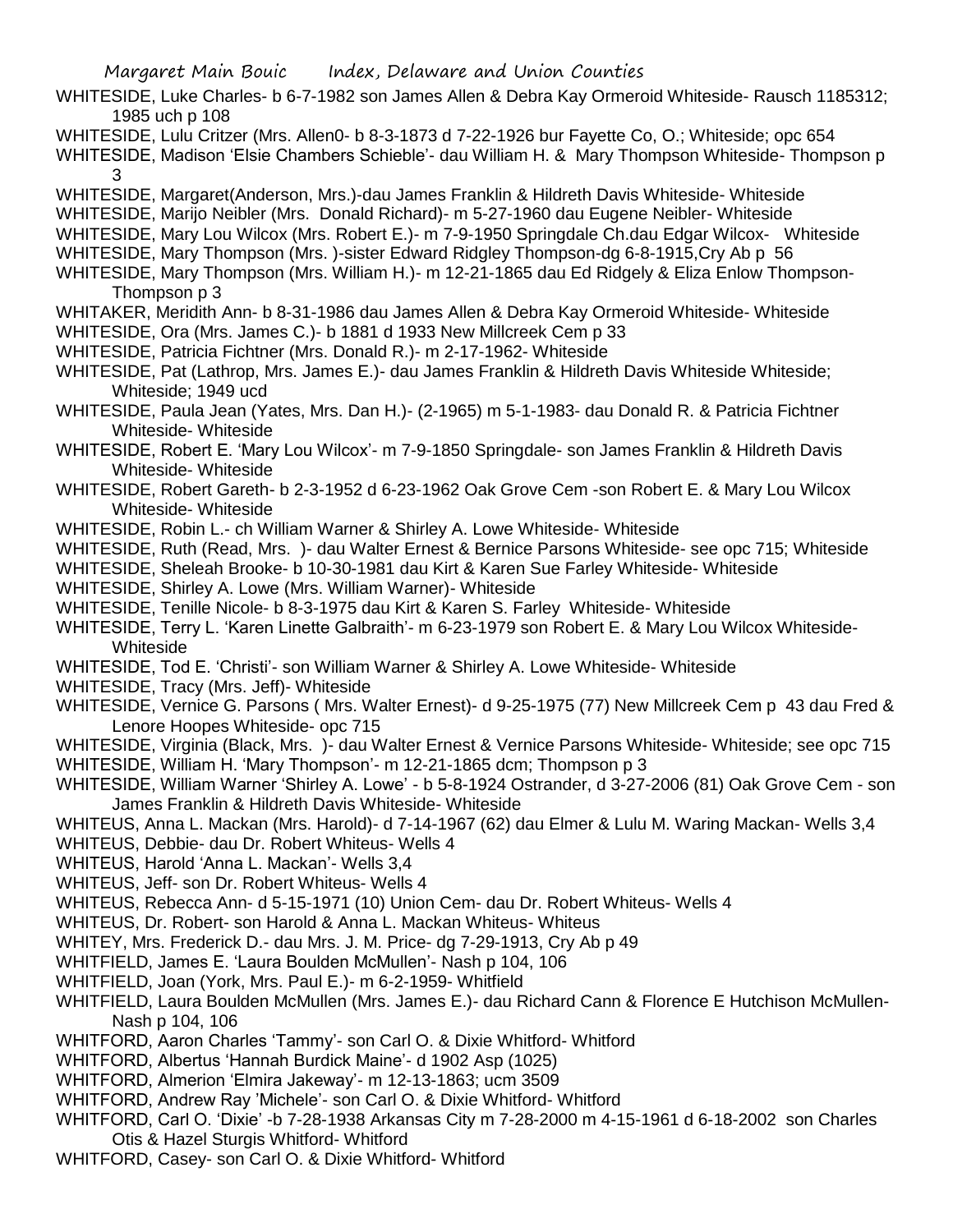- WHITFORD, Charles Otis 'Hazel Sturgis' Whitford
- WHITFORD, Cyrus L. 'Josie Oswald'- d Sunday, Los Angeles; dg 4-5-1910 Cry Ab p 113
- WHITFORD, Dixie (Mrs. Carl O.)- Whitford
- WHITFORD, Elmira Jakeway (Mrs. Almerion) m 12-13-1863 ucm 3509
- WHITFORD, Hannah Burdick Maine (Mrs. Albertus)- b 10-5-1819 d age 82 dau Perez & Sally Burdick Maine-Asp 1025
- WHITFORD, Josie Oswald (Mrs. Cyrus L.)- dg 4-5-1910; Cry Ab p 113
- WHITFORD, Kyle Joseph- b 10-20-1993 son Andrew Ray & Michele Whitford- Whitford
- WHITFORD, Michele (Mrs. Andrew Ray)- Whitford
- WHITFORD, Pearl (Watkins, Mrs. Allen)- dau Charles Otis & Hazel Sturgis Whitford- Whitford
- WHITFORD, Tammy (Mrs. Aaron Charles)- Whitford
- WHITGIFT, Archbishop- Powers Pat p 95
- WHITHAM, Joseph Rider 'Sarah Dement'- b 1779 m 12-23-1802 d 18460 Maugans Anc p 168
- WHITHAM, Sarah Dement (Mrs. Joseph Rider)- dau George & Sarah Gordon Dement-
	- Maugans Anc p 168
- WHITING, Sir Knight Albert J.- d Sunday- d 3-17-1914 Cry Ab p 102
- WHITING, Amy Beth Vigar (Mrs. Kenneth Allen)- m 12-30-1995 dau Roger & Pam Vigar- Whiting
- WHITING, Andrew- son Lucinda Q. Sparks Whiting- Whiting
- WHITING, Betsy- 1850C Harlem Tp 724 p 63 (65,Ct)
- WHITING, Brenda (Mrs. Wallace)- Fogle; Whiting
- WHITING, Candice Marie b 11-21-1982 Columbu d 3-11-2003 (20) cystic fibrosis- dau Gary & Tracey L. Whiting- Whiting
- WHITING, Carol (Mrs. Ed)- Whiting
- WHITING, Charles- 1820C Genoa Tp
- WHITING, Daniel Hugh 'Patti Yvonne Crump'- b 1958 m 6-18-19 Whiting; 1969, 1971 dcd
- WHITING, Daniel 'Pam'- son Donald H. & Wanda M. Fogle Whiting- Fogle; Whiting
- WHITING, David 'Jackie''Tina'- b 1961 son Donald H. & Wanda Mae Fogle Whiting- Fogle; Whiting; 1969, 1971 dcd
- WHITING, David- son Ransom & Mary Whiting- 1850C Harlem Tp 724 p 63 (14,O)
- WHITING, Donald H. 'Wanda M. Fogle'- b 8-13-1936 Wilmington d 11-19-2004 Fairview Mem. Pk- son Lawrence & Ethel Morris Whiting- Whiting; Fogle; 1969, 1971, 1980 dcd
- WHITING, Dusty D.- d 8-10-1982 (2) Oak Grove Cem- dau David & Jackie Jenkins Whiting- Whiting
- WHITING, Rev. Ed 'Carol'- parents of Kenneth Allen Whiting- Whiting
- WHITING, Eli- son Ransom & Mary Whiting- 1850C Harlem Tp 724 p 63 (18,O)
- WHITING, Elisha- son Ransom & Mary Whiting- 1850C Harlem Tp 724 p 63 (23,O)
- WHITING, Ethel Morris (Mrs. Lawrence)- Whiting
- WHITING, Gary 'Tracey L.'- parents of Candice Whiting- Whiting
- WHITING, Henry- 1915 uch p 459; 1883 uch V p 161
- WHITING, Idona Via (Hutchins, Mrs. Ben Reichard)- b 4-30-1920 m 7-28-1937 div 1-25-1948 dau Lucas Sylvester & Vera Penney Whiting- McKitrick p 152. 153
- WHITING, Isaac N. 1880 dch p 392, 393; 1883 uch III p 302; Sunbury p 145
- WHITING, Isaiah- 1908 dch p 242
- WHITING, Jackie Jenkins (Mrs, David)- dau James Jenkins- Whiting
- WHITING, James David- son David & Jackie Jenkins Whiting- Whiting
- WHITING, James- son Lawrence & Ethel Morris Whiting- Whiting
- WHITING, Joann (Ruelas, Mrs. )- dau Lawrence & Ethel Morris Whiting- Whiting
- WHITING, Johnson- Darby Jerome Cem p 118, 124
- WHITING, Johnson- d 1-20-1899 (80) dg 1-24-1899 Cry Ab p 184;1908 dch p 408
- WHITING, Kaitlin Michelle- b 7-27-1998 dau Rick & Marlene Norris Whiting- Whiting
- WHITING, Kenneth Allen 'Amy Beth Whiting'- m 12-30-1995 son Rev. Ed & Carol Whiting- Whiting
- WHITING, Kyle- son Lucinda Q Sparks Whiting- Whiting
- WHITING, Lawrence 'Ethel Morris'- Whiting
- WHITING, Lonny- b 1959 son Donald H. & Wanda Mae Fogle Whiting-Whiting; Fogle; 1969, 1971 dcd
- WHITING, Lucas Sylvester 'Vera Penney'- McKitrick p 152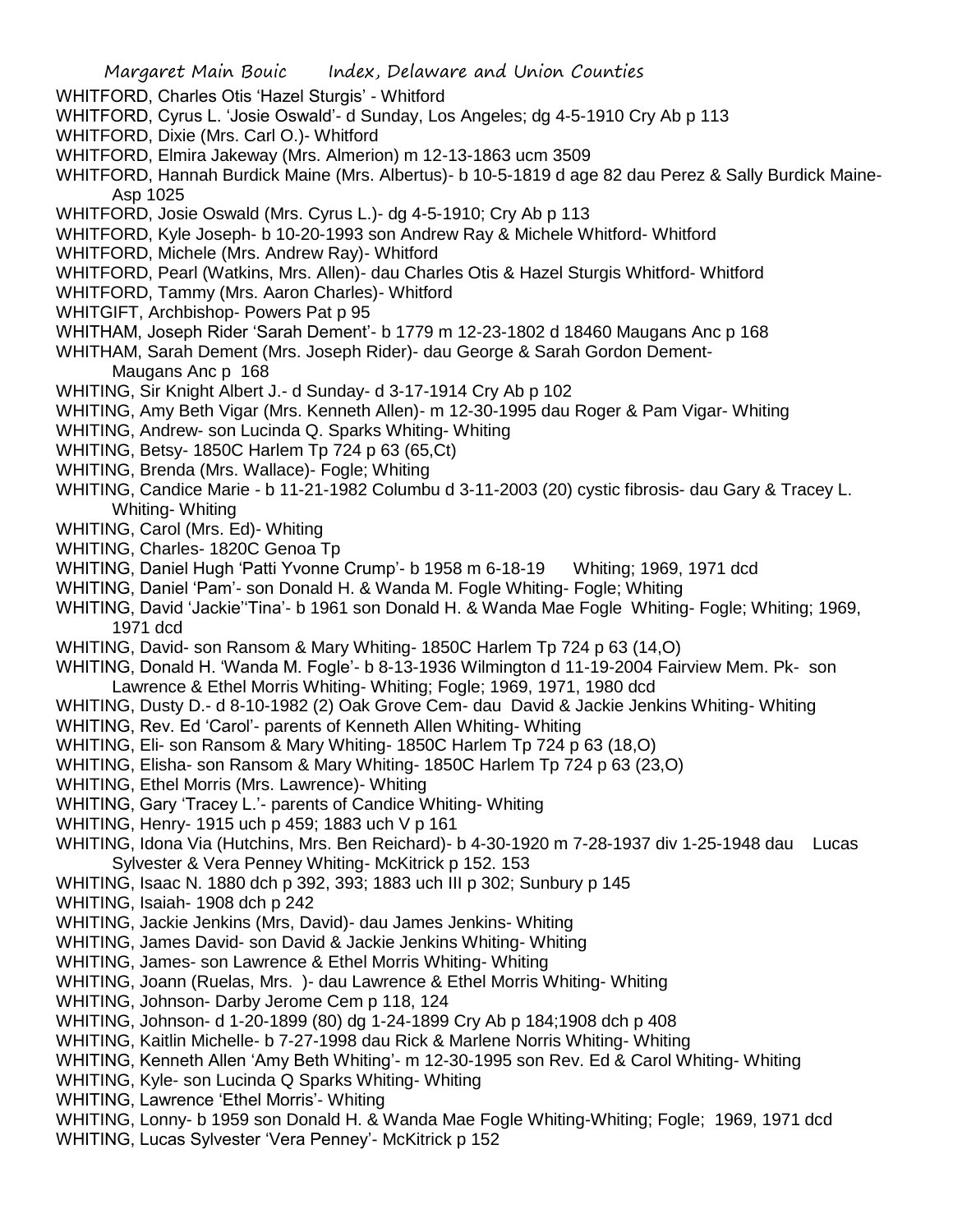- WHITING, Lucinda Q. Sparks (Mrs. )- b 5-15-1955 Warren, d 9-9-2001 (46) dau Joseph & Aretta Armstong Yelley McAllister Sparks- Whiting
- WHITING, Madelyn Fawcett (Mrs. Richard John)(Wagner, Mrs. John G.)- b 4-25-1900 m(2) 1959 d 4-15-1999 (89) - dau Grover Cleveland & Blanche Arthur Fawcett- Whiting
- WHITING, Marilyn- dau Lawrence & Ethel Morris Whiting- Whiting
- WHITING, Marlene Norris (Mrs. Rick)- m 3-30-1996 dau Max Norris- Whiting
- WHITING, Mary (Mrs. Ransom)- 1850C Harlem Tp 724 p 63 (50,Vt)
- WHITING, Pam (Mrs. Daniel)- Whiting
- WHITING, Patti Yvonne Crump (Mrs. Daniel Hugh)- m 6-18-19– dau Thomas L. Crump- Whiting
- WHITING, Patty S.(Maxson, Mrs. Steven R.)- b 1956 m 8-6-1983 dau Donald H. & Wanda Mae Fogle Whiting-Fogle; Whiting; 1969, 1971 dcd
- WHITING, Peter- son Ransom & Mary Whiting- 1850C Harlem Tp 724 p 63 (11,O)
- WHITING, Ransom 'Mary'- 1850C Harlem Tp 724 p 63 (65,Ct)
- WHITING, Richard- Pabst 2 p 96
- WHITING, Rick- son Lawrence & Ethel Morris Whiting- Whiting
- WHITING, Rick 'Marlene Norris'- m 3-30-1996 son Roger Whiting- Whiting
- WHITING, Roger- son Lawrence & Ethel Morris Whiting- Whiting
- WHITING, Sally- dau Ransom & Mary Whiting- 1850C Harlem tp 724 p 63 (16,O)
- WHITING, Samuel- dcw Bk 4 p 282 (30) wit
- WHITING, Tina (Mrs. David)- Whiting
- WHITING, Tracey L. (Mrs. Gary)- Whiting
- WHITING, Tyler- son Lucinda Q. Sparks Whiting- Whiting
- WHITING, Vera Penney (Mrs. Lucas Sylvester)- McKitrick p 152
- WHITING, Viola (Hartman, Mrs. )- dau Lawrence & Ethel Morris Whiting- Whiting
- WHITING, Wallace 'Brenda'- b 1964 son Donald H. & Wanda Mae Fogle Whiting- Whiting; Fogle; 1969, 1971 dcd
- WHITING, Wanda Mae Fogle (Mrs. Donald H.)- b 7-21-1933 m 46y d 2-11-2002 (68) Fairview Mem. Pk.- Sbc p 27; dau Paul James & Margaret Allemang Fogle- Whiting; Fogle; 1969, 1971 dcd
- WHITING, Wyoma (Tayler, Mrs. )- dau Lawrence & Ethel Morris Whiting- Whiting
- WHITKER, Gary Lee- b 1973 son Robert & Judith Whitker- 1975,1979 ucd
- WHITKER, Judith (Mrs. Robert)- 1975, 1979 ucd
- WHITKER, Robert 'Judith'- 1975, 1979 ucd
- WHITKER, Robert- b 1971 son Robert & Judith Whitker- 1975, 1979 ucd
- WHITLATCH, Anna (Spragg, Mrs. Otho)- 1915 uch p 1017
- WHITLATCH, Blaine R. 'Dorothy V'- 1979. 1981, 1983 ucd
- WHITLATCH, Carolyn (Wyse, Mrs. Walter)- dau Stephen & Doris Yoesting Whitlatch- Whitlatch
- WHITLATCH, Doris Yoesting (Mrs. Stephen)- m 11-24-1939- Whitlatch
- WHITLATCH, Dorothy V. (Mrs. Blaine R.)- 1979, 1981, 1983 ucd
- WHITLATCH, Inez Powell (Mrs. )- b 8-26-1900 d 3-9-1974 bur Prospect- dau Albert & Jennie Ridgeway Powell- Whitlatch
- WHITLATCH, Jennifer Rebecca- b 7-17-1975 d 12-11-1999 traffic accidetn- dau Dr. Joseph & Mary Lou Walker Whitlatch- Whitlatch
- WHITLATCH, Dr. Joseph 'Mary Lou Walker'- son Dr. Joseph Whitatch- Whitlatch
- WHITLATCH, Dr. Joseph- Whitlatch
- WHITLATCH, Mary Jane Fry (Mrs. Cashes)- parents of Stephen A. Whitlatch- Whitlatch
- WHITLATCH, Mary Lou Walker (Mrs. Dr. Joseph)- dau Helen E. Walker- Whitlatch
- WHITLATCH, Nadine (Titus, Mrs. Raymond)- dau Cashes & Mary Jane Fry Whitlatch- Whitlatch
- WHITLATCH, Patrick Joseph- b 5-2-1977 son Dr. Joseph & Mary Lou Walker Whitlatch- Whitlatch
- WHITLATCH, Stephen 'Doris Yoesting'- b 2-8-1919 Middleburg m 11-24-1929 d 3-25-1991 (72) son Cashes & Mary Jane Fry Whitlatch- Whitlatch; WWII
- WHITLATCH, William Leroy son Cashes & Mary Jane Fry Whitlatch- Whitlatch
- WHITLEY, Bonnie Hanscel (Mrs. Willodean)-m 6-17-1950 Whitley;1967, 1971, 1973, 1979, 1981, 1983 ucd
- WHITLEY, Brittain ' Myrtice Wadsworth' Whitley- Whitley; parents of Harvey Louis Whitley
- WHITLEY, Caroline/Carolyn (Carpenter, Mrs. Joseph) b 1951 dau Willodean & Bonnie H. Whitley- Whitley; 1967 ucd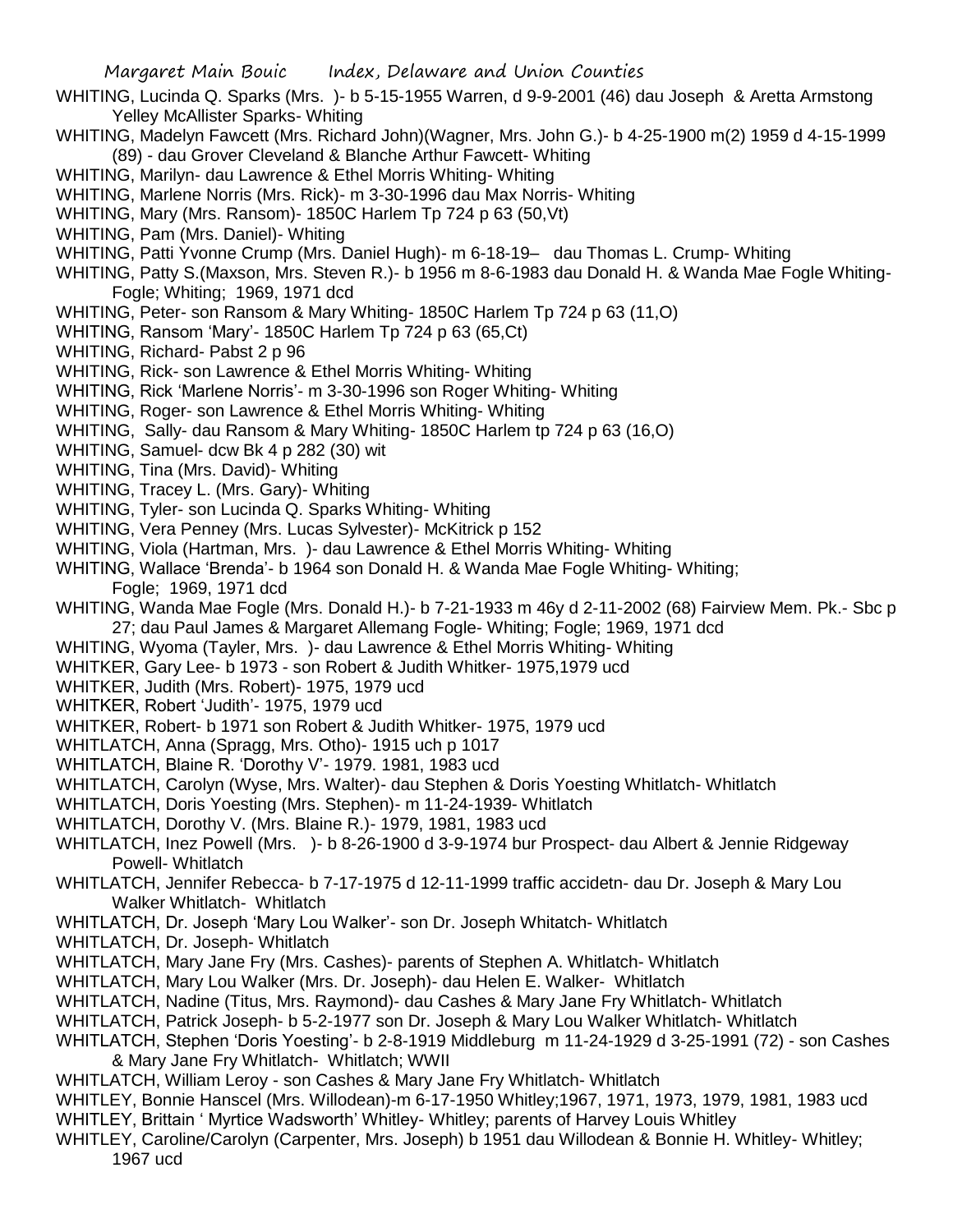- WHITLEY, Christie (Peacock, Mrs. John)- dau William H. & Helen Eldridge Whitley- Whitley
- WHITLEY, Clara (Acercrombie, Mrs. )- dau Brittain & Myrice Wadsworth Whitley- Whitley
- WHITLEY, Clifton, son William Henry & Minnie Emerson Whitley- Whitley
- WHITLEY, Crystal- mother of twins Russell Alexander & Heaven Leigh Anne Whitley- Whitley
- WHITLEY, Elizabeth (Mrs. William)- 1870C Jackson Tp 7-7 p 1 (44,O); 1880C Jackson Tp 6-6 p 228C
- (54,O,Pa,Pa); Un Co Probate Deaths Vol 11 (1879-1886)
- WHITLEY, Emaline A.- dau William & Elizabeth Whitley- 1870C Jackson Tp 7-7 p 2 (14,0)
- WHITLEY, Emma Sue (Lewis, Mrs. ) dau John F. & Esta Whitley- Whitley
- WHITLEY, Emly- 1880C Jackson p 6-6 p 228C (19,O,Eng,O)
- WHITLEY, John F. 'Esta;- Whitley
- WHITLEY, Euceba H. (Fields, Mrs. C. L.)- m 1-18-1882 ucm 7106 dau William & Elizabeth Whitley- 1870C Jackson Tp 7-7 p 2 (9,O)
- WHITLEY, Garry 'Kathleen'- b 1952 son Willodean & Bonnie H Whitley- 1967, 1971, 1973 ucd
- WHITLEY, Gary 'Barb'- son William H. & Helen Eldridge Whitley- Whitley
- WHITLEY, Gordon 'Marianna'- son Richard Earl & Stella E. Murphy Whitley- Whitley
- WHITLEY, Harriet G.(Buskirk, Mrs. William H.)- m 3-2-1866 ucm
- WHITLEY, Harvey Louis 'Sandra Forrest'- b 2-24-1924 Ga m 26y d 1-29-2004 (79) son Brittain & Myrtice Wadsworth Whitley- Whitley
- WHITLEY, Helen Edridge (Mrs. William H.)- m 48y- Whitley
- WHITLEY, Heaven Lleigh Anne- b 9-11-2000- twin dau Crystal Whitley- Whitley
- WHITLEY, Howard- drowned, harness maker- dg 4-10-1891 Cry Ab p 51
- WHITLEY, James Wayne 'Mary;- son Harvey Louis & Sandra Forrest Whitley- Whitley
- WHITLEY, John F.- son John F. & Esta Whitley- Whitley
- WHITLEY, Joyce (Stowers, Mrs. Robert) b 1954 dau Willodean & Bonnie H Whitley- Whitley; 1967, 1971, 1973 ucd
- WHITLEY, Karen (Hoskinson, Mrs. John)- dau William H. & Helen Eldridge Whitley- Whitley
- WHITLEY, Kathleen (Mrs. Garry)- Whitley
- WHITLEY, Kathy (Fisher, Mrs. Lewis)- dau Harvey Louis & Sandra Forrest Whitley- Whitley
- WHITLEY, Marianna (Mrs. Gordon)- Whitley
- WHITLEY, Mary (Abercrombie, Mrs. )- dau Brittain & Myrtice Wadsworth Whitley- Whitley
- WHITLEY, Mary Ann (Fridley, Mrs. William)- m 11-28-1864 ucm 3649
- WHITLEY, Mary P. Covert (Mrs. William G.)- Whitley
- WHITLEY, Mary (Spring, Mrs. Taylor)- m 5-2-1867 ucm 4184
- WHITLEY, Maxine (Chapman, Mrs. Karl)- dau Richard Earl & Stella E. Murphy Whitley- Whitley
- WHITLEY, Minnie Emerson (Mrs. William Henry)- parents of William H. Whitley- Whitley
- WHITLEY, Myrtice Wadsworth (Mrs. Brittain) Whitley
- WHITLEY, Omer- son William Henry & Minnie Emerson Whitley- Whitley
- WHITLEY, Patricia Ferguson (Mrs. James)- dau Richard Earl & Stella E. Murphy Whitley- Whitley
- WHITLEY, Patricia (Grace, Mrs. Ronald)- dau Harvey Louis & Sandra Forrest Whitley- Whitley
- WHITLEY, Randy- son John F. & Esta Whitley- Whitley
- WHITLEY, Regina (Mrs. Richard)- Whitley
- WHITLEY, Richard Earl 'Stella E. Murphy'- b 4-13-1908 Adams Co m 11-8-1926 Ky 10-25-1997 (89) Sunset Cem, Galloway- son William G. & Mary P. Covert Whitley- Whitley
- WHITLEY, Richard 'Regina'- son William H. & Helen Eldridge Whitley- Whitley
- WHITLEY, Ruby (Goad, Mrs. )- dau William Henry & Minnie Emeson Whitley- Whitley
- WHITLEY, Russell Alexander- b 9-11-2000 twin son Crystal Whitley- Whitley
- WHITLEY, Sandra Forrest (Mrs. Harvey Louis)- m 26y- Whitley
- WHITLEY, Sarah (Mrs. )- b 3-1835; 1900C Washington Tp 136-136 p 6B(60,O,Ky.O) wid, 6 ch, 5 living
- WHITLEY, Sarah J. (Benedict, Mrs. William H.)- m 1-11-1867 ucm 4117
- WHITLEY, Sarah (Rogers, Mrs. Benjamin)- m 3-19-1885 ucm
- WHITLEY, Sharon (Dulgar, Mrs. Michael) b 1958 dau Willodean & Bonnie H. Whitley- Whitley; 1967, 1971, 1973 ucd
- WHITLEY, Stella E. Murphy (Mrs. Richard Earl) b 11-18-1911 Adams Co m 11-8-1926 Ky d 12-14-2005 (94) Sunset Cem, Galloway- dau Charles & Joy Hoffer Murphy- Whitley